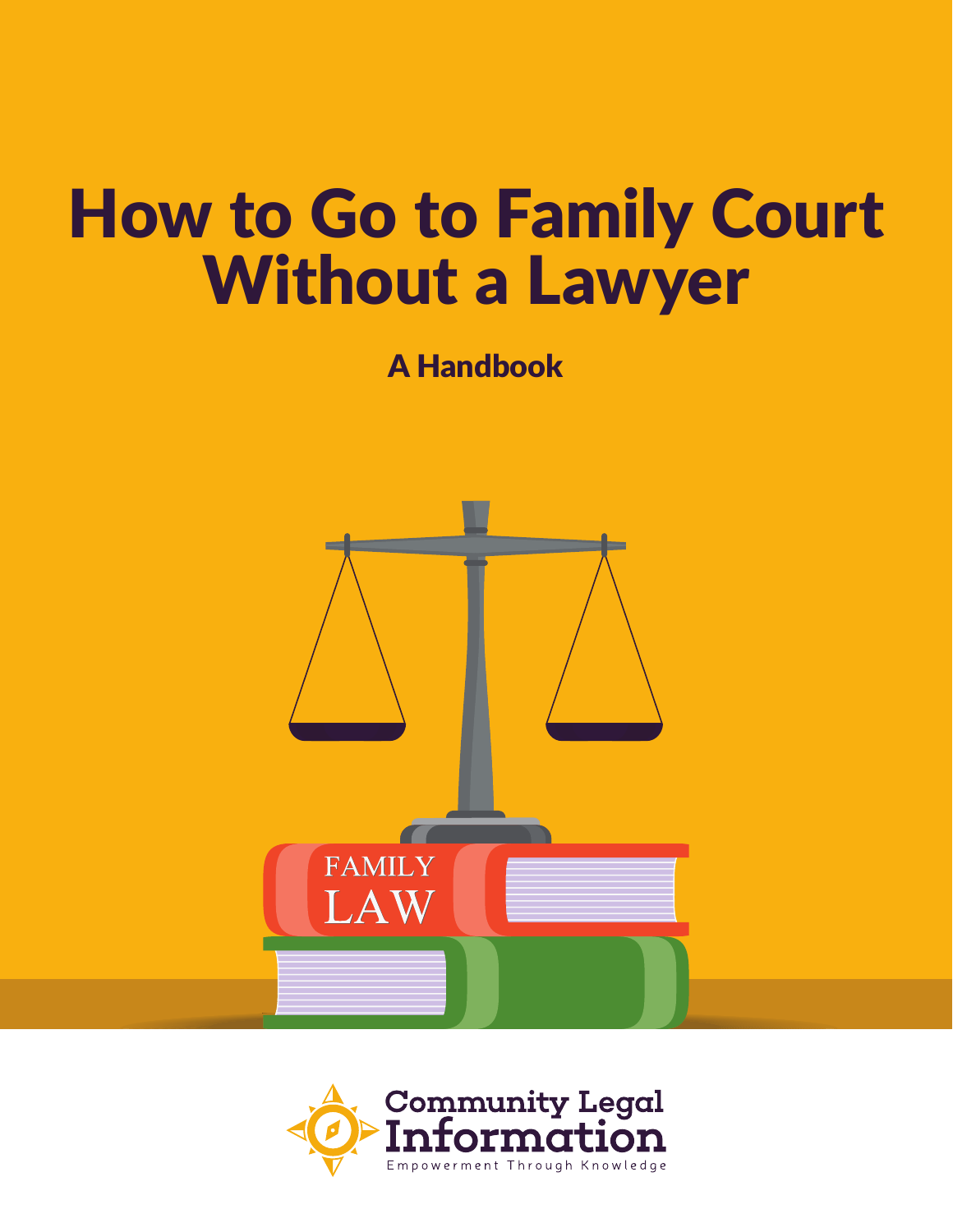# **Contents**

| <b>Introduction</b>            |    |
|--------------------------------|----|
| Should I Take Legal Action?    | 4  |
| How to Take Legal Action       | 7  |
| <b>Taking Legal Action</b>     |    |
| Legal Issues and Evidence      | 14 |
| Tips for Legal Writing         | 29 |
| Tips for Legal Research        | 33 |
| <b>Going to Court</b>          |    |
| <b>Getting Ready for Court</b> | 35 |
| What Happens in Court          | 42 |
| <b>Resolutions</b>             | 56 |
| <b>Glossary</b>                | 62 |
| <b>Resources</b>               |    |
| <b>Support Services</b>        | 67 |
| <b>More Resources</b>          | 70 |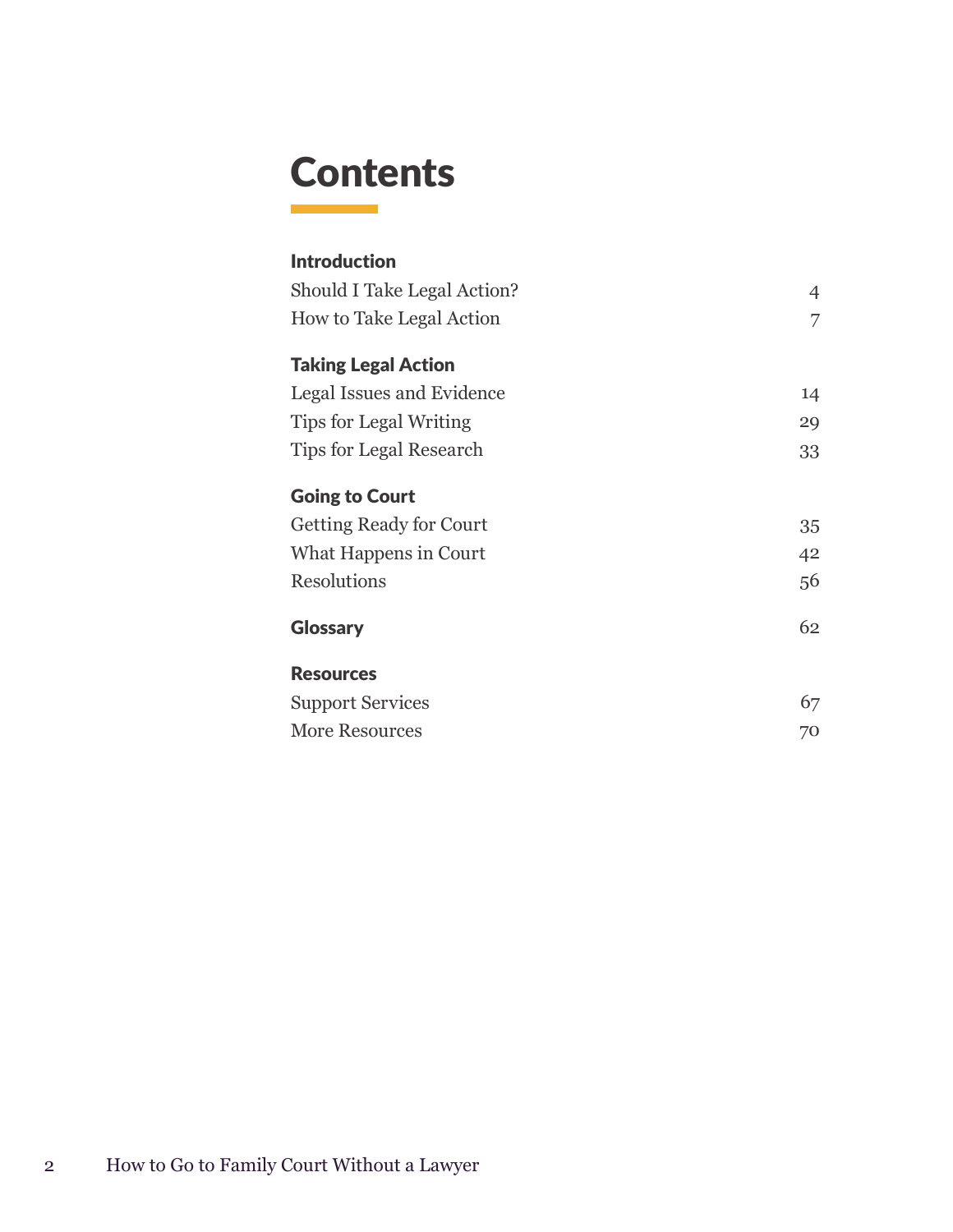# Introduction

This project was made possible through the generous support of the Law Foundation of Prince Edward Island. While financially supported by the Law Foundation of Prince Edward Island, this handbook does not necessarily reflect the views of the Foundation.



# Purpose of this Handbook

A **self-represented litigant** (SRL) is someone who represents themselves instead of hiring a lawyer to represent them. Many people self-represent in family law cases.

This handbook is designed to help you:

- Understand family law processes.
- Get organized for family court.
- Present your case well.

Some SRLs hire a lawyer to help with parts of their case. This handbook may be useful even if you plan to hire a lawyer.

# How to Use this Handbook

It can be helpful to read the whole handbook before you take legal action, so that you know what steps are next. You can also take notes in the handbook. Going to court is complicated. Please take the time to read this handbook carefully.

There are many legal words in this handbook. Each legal word is **bolded** and defined the first time it is mentioned. At the back of the handbook, there is a glossary of legal words with definitions.

Every legal case is different. The information in this handbook is not legal advice, and it does not replace guidance from a lawyer.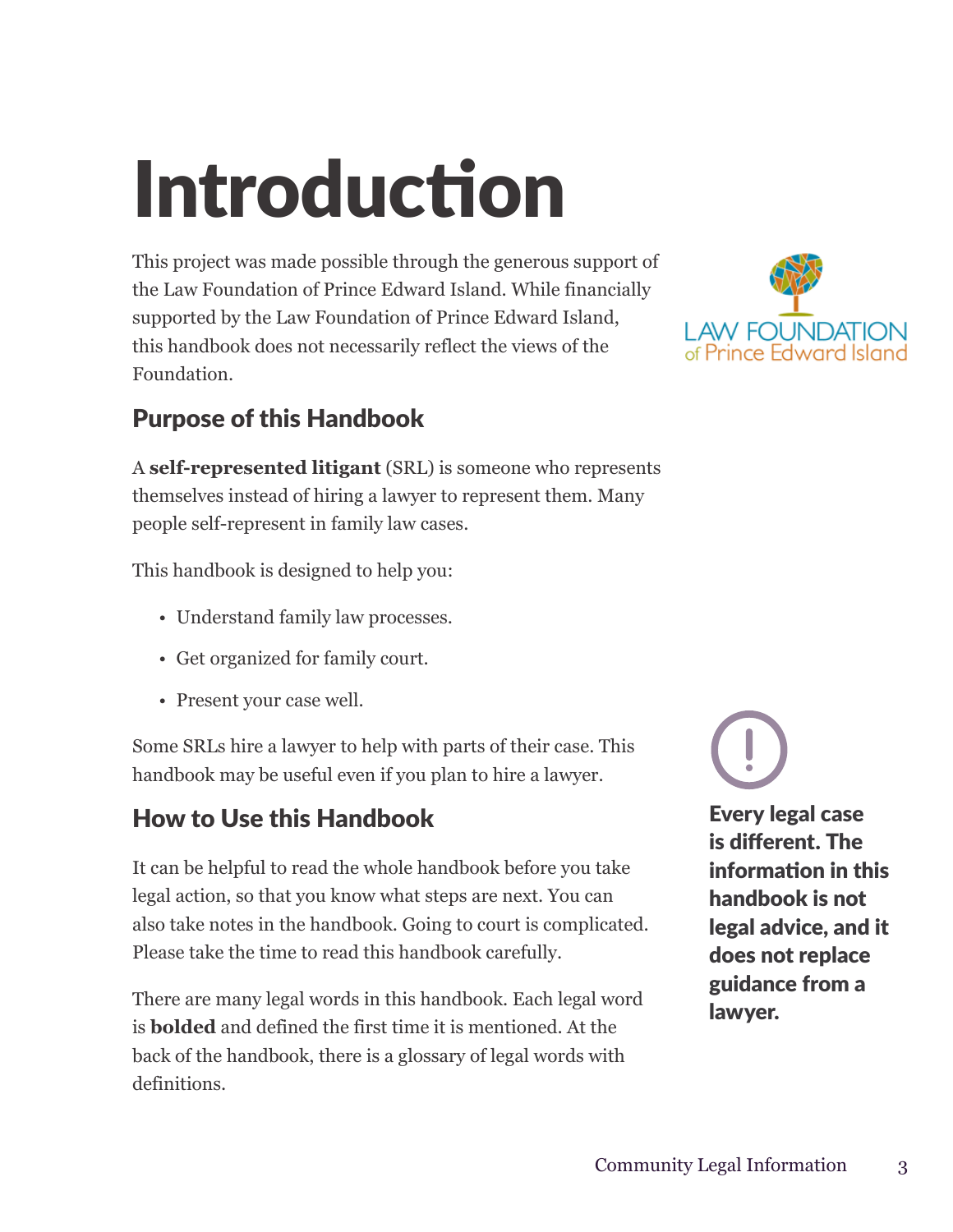## **Introduction**

# Should I Take Legal Action?

Going to court can be a long and stressful experience.

Taking legal action means a judge who does not know you or the other party will decide the matter. The **other party** is the person or people on the other party of your legal dispute. In a family law case, the other party is usually your ex. Sometimes both you and the other party may be unhappy with the result.

If you have children, the judge will put their interests first. What the judge thinks is best for your children might be different from what you think is best.



Starting a court proceeding doesn't always mean you will go to a hearing or a trial. A legal issue can be resolved at any point during a proceeding.

# Considering Out-of-Court Options

Before you decide to take legal action, think about Dispute Resolution. **Dispute Resolution** is a word for the different ways people can resolve conflicts out of court.

Dispute Resolution sometimes has better results than going to court and is often much less expensive.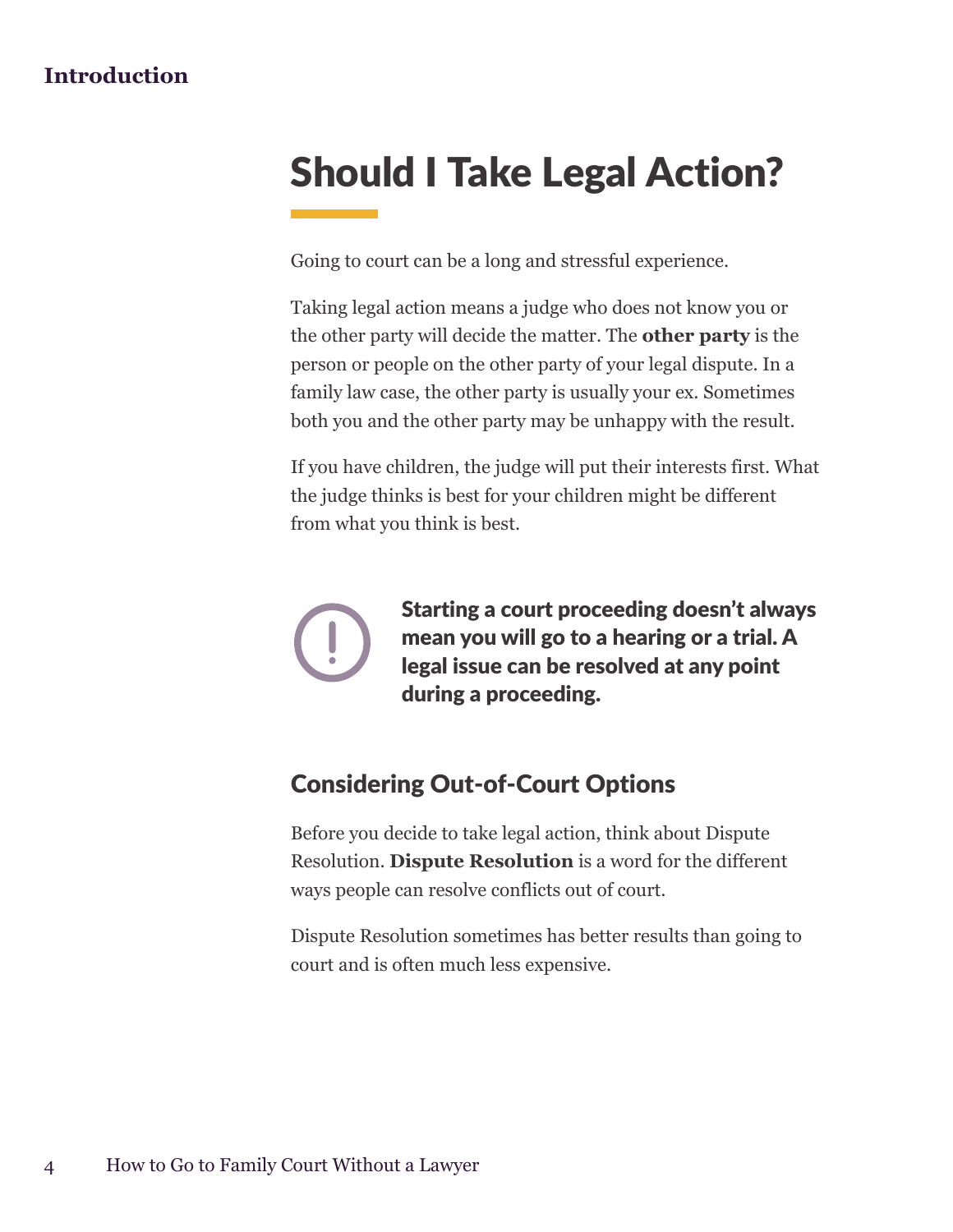Here are some types of Dispute Resolution:

- **• Negotiation** is talking with the other person and trying to come to an agreement. For example, you may both agree that the education of your children is the most important financial priority, or that you want as little disruption to your children's lives as possible. You may think that you don't agree with your ex on anything, but you may be surprised. Some people can resolve a lot on their own.
- **• Mediation** is when you, your ex and a mediator sit down together to resolve disagreements. The mediator may meet with each of you separately first to learn more about the conflict. The mediator will then meet with you and your ex together and give each of you the opportunity to speak and to listen. The mediator is neutral and will help you to speak to one another in a positive way. One of the goals of mediation is to create a better way for you and your ex to communicate in the future.
- **• Collaborative Practice** involves you, your spouse, your collaborative lawyers, and sometimes other support professionals, like finance or mental health professionals. The group must agree to resolve the issues without going to court. The process is based on mutual respect and the best interests of the family.

\* Negotiation and Mediation may not be appropriate if there is a power imbalance or violence in the relationship.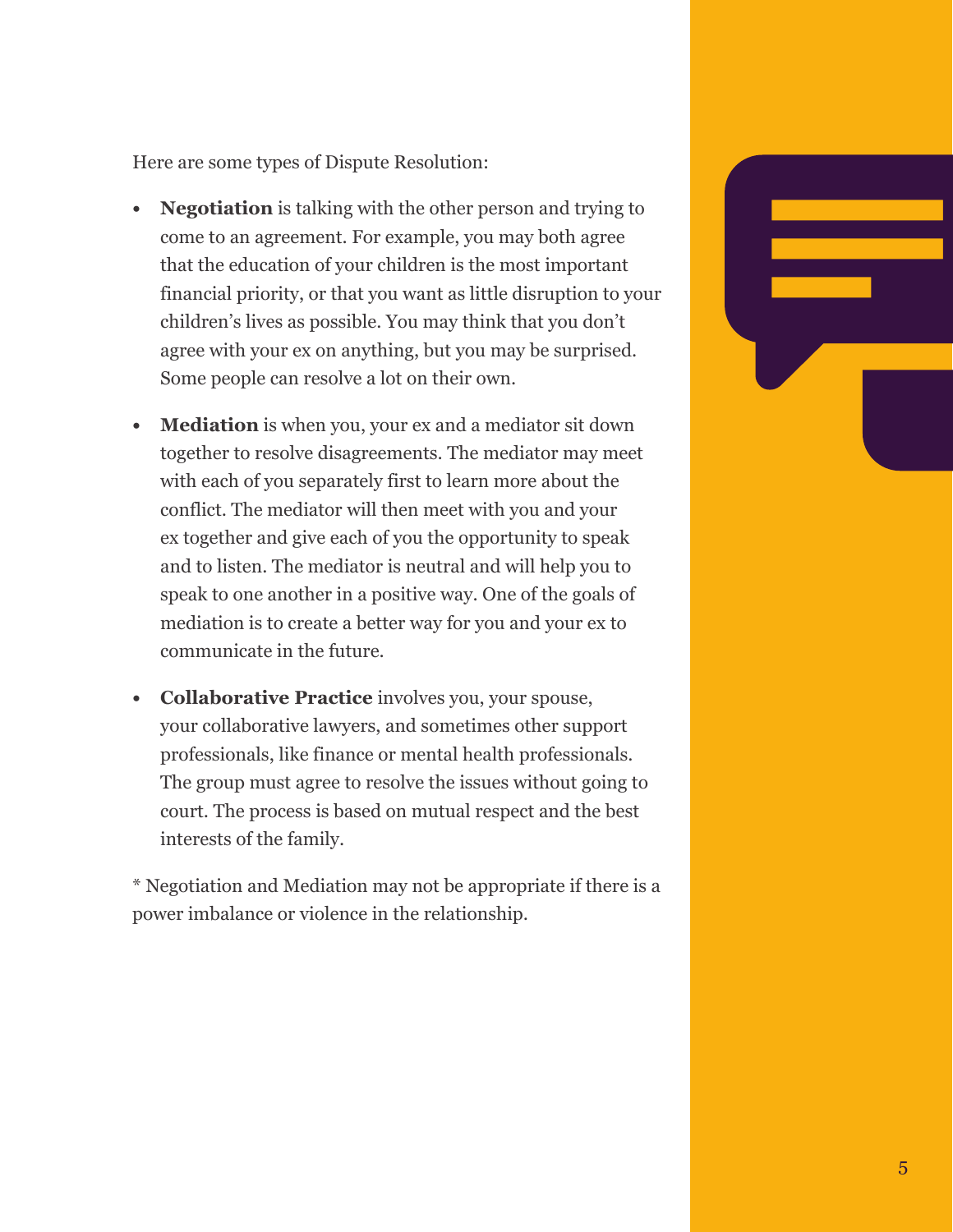Free Child-Focused Family Mediation with the Family Law Centre

Phone 902-368-6928

# Child-Focused Family Mediation

The Family Law Centre, with the Department of Justice and Public Safety, offers free child-focused family mediation. **Child-Focused Family Mediation** helps parents make an agreement about parenting time and decision-making responsibility.

## The Decision to Self-Represent

People decide to self-represent for different reasons. Often, it is because they can't afford a lawyer. It can also be because they don't agree with their lawyer's advice.

**Unbundling services** is when a lawyer agrees to represent you for part of a legal proceeding, without taking on your whole case. For example, a lawyer may appear in court with you, or help you prepare a document. This can be a less expensive way to get legal support. Some lawyers are willing to do this, others are not. Contact a lawyer to see if they offer unbundled legal services.

If there are any changes to how you will be represented in court, you must notify the other party, and the court, of the change. This includes if you did not have a lawyer before and you now have hired one, or if you had a lawyer but will now represent yourself.

# Support with Mental Health

Family law proceedings can be challenging and stressful. It is important to take care of yourself throughout the process. Try to keep your emotions outside of the process. If you need to speak with someone, reach out to a friend, a mental health professional, or the Island Helpline. For the Island Helpline, call **1-800-218-2885**.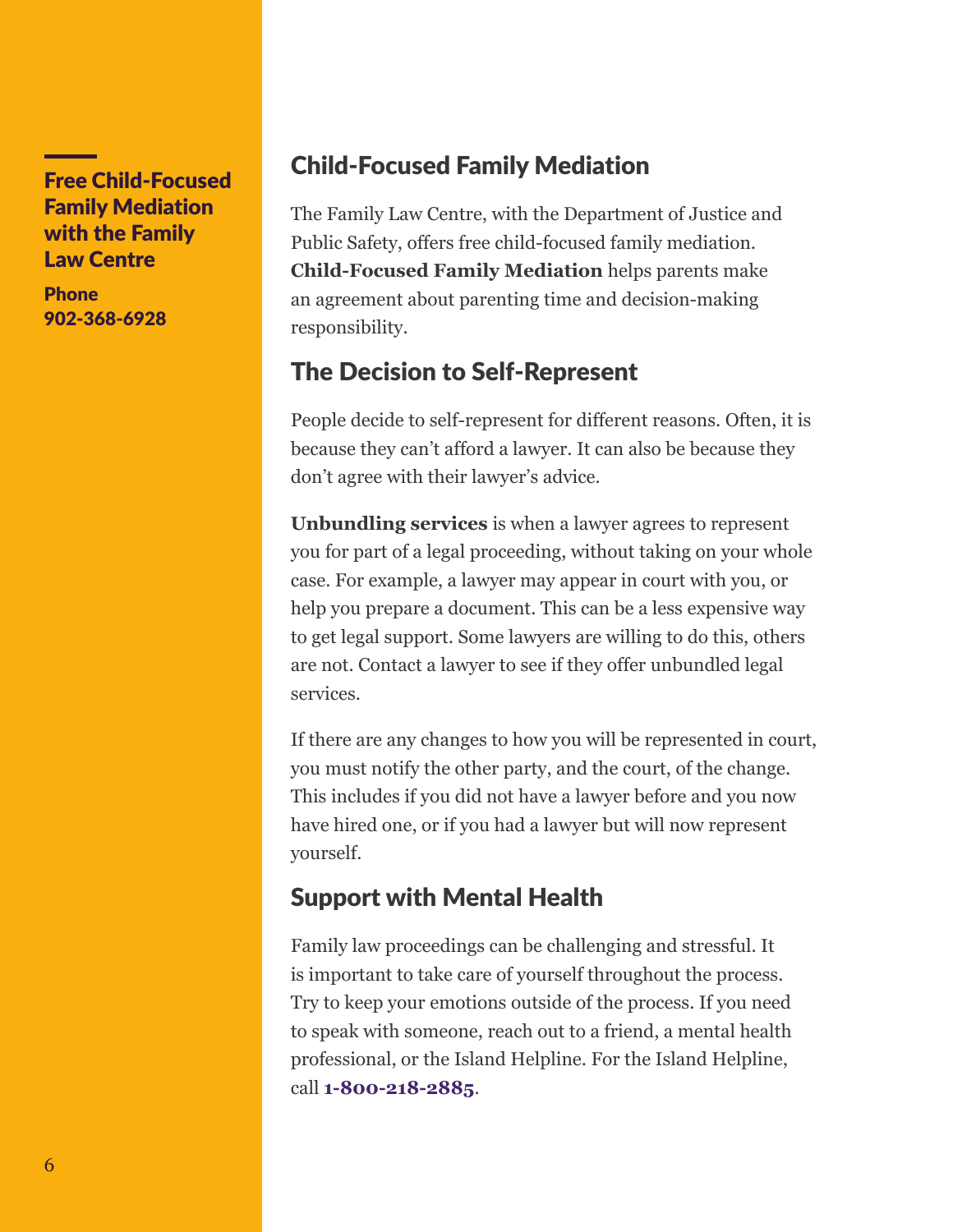# How to Take Legal Action

If you can't resolve issues outside of court, you can ask the court to get involved. Judges can only make decisions about certain types of family issues. Judges can make decisions about:

- Parenting time and/or decision-making responsibility
- Child support
- Spousal support
- Division of assets (including money and property)

# How Family Court Works in PEI

In PEI, when you go to family court, there are certain steps you can expect. You can generally expect that:

- 1. Your court proceeding will start with paperwork.
- 2. After the paperwork, you will attend a conference with the other party and a judge to try and resolve the issues.
- 3. If the conference doesn't resolve the issues, the court may schedule a hearing.
- 4. If the hearing doesn't resolve the issues, the judge may send the matter to trial. Before the trial is scheduled, you will have another conference with a judge to try and resolve the issues.
- 5. If the conference doesn't resolve the issues, your matter will go to trial.

Be sure to read this whole handbook to get more specific information about each of these steps.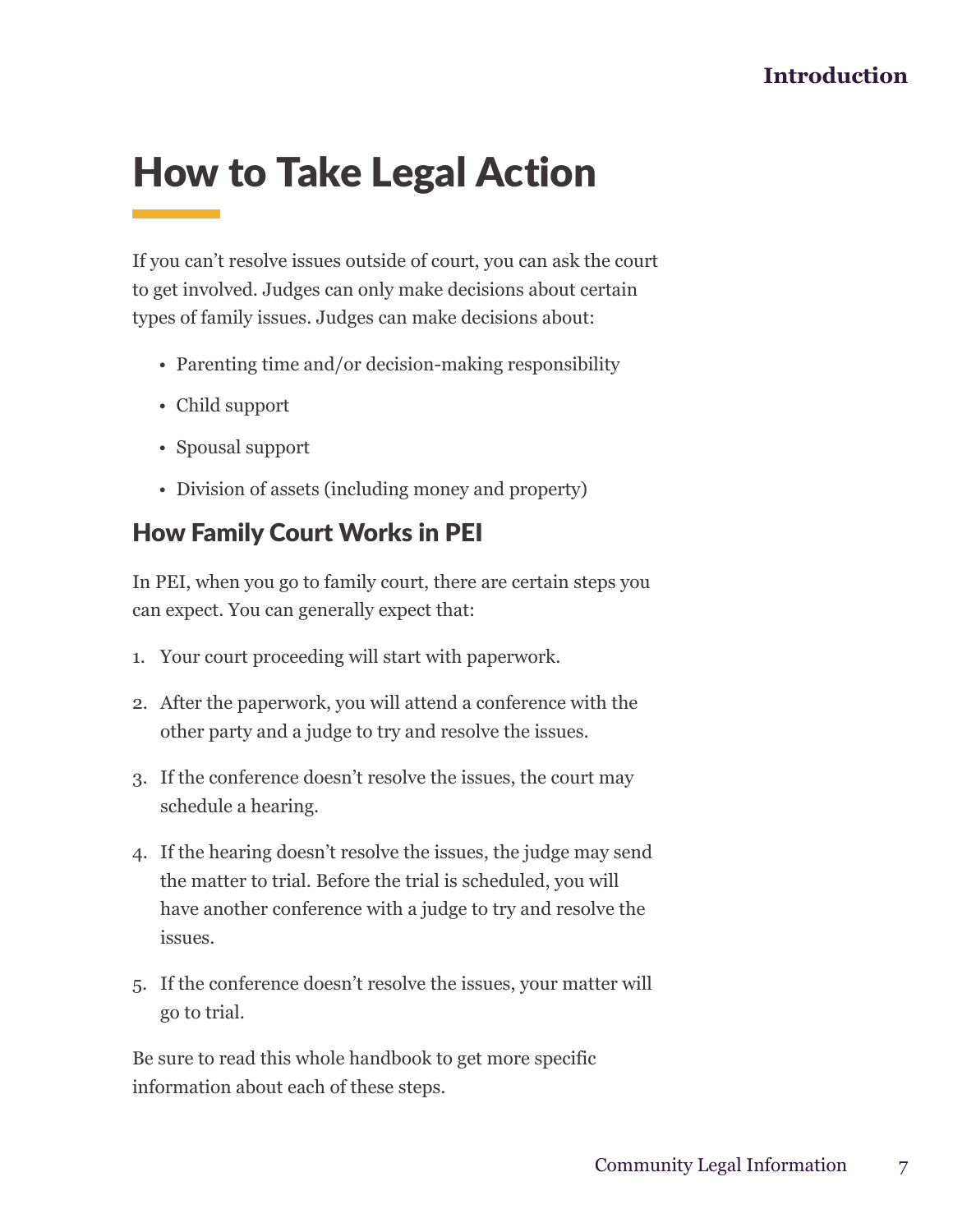## **Introduction**

### Rules of Court

The **Rules of Court** are your guide to legal process. Spouses can be legally married or unmarried (also called common-law). If you are legally married, your process will be different than if you are unmarried. Each rule has a number. The main rule for divorce actions is Rule 70. The main rule for family law proceedings is Rule 71. The most used procedural rules are rules 14, 16, 25, 37, 38 and 39. Read the rules carefully. Take notes on what the rules tell you to do in your situation. The Rules of Court are available online, here:

#### **www.courts.pe.ca/rules-of-civil-procedure**.

#### **Pleadings**

Things that happen in court are called legal actions or proceedings. Most legal actions start with some type of paper document called a pleading. A **pleading** asks the court to order the outcome you want. Both parties in a case will get a chance to write pleadings. In a pleading, you:

- Identify your legal matter
- State your position (the outcome you want)
- Briefly outline the facts that support your position

The Rules of Court outline the types of things you can ask for in your pleadings. The court can only make orders based on what you ask for in a pleading. A judge cannot decide an issue that you or the other party did not present in the pleadings. For example, if you apply only for spousal support, the judge can't make a decision about your house.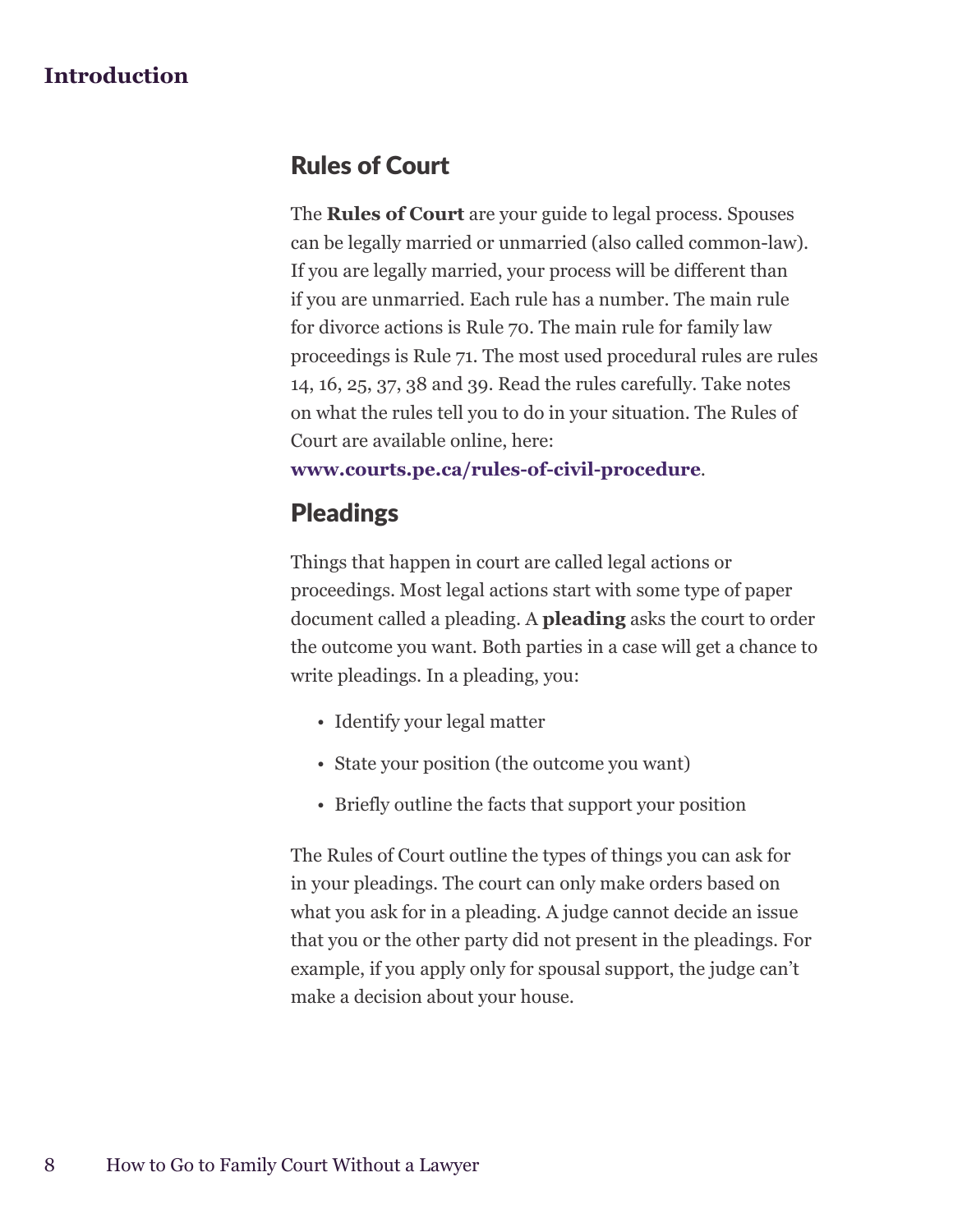**PEI Court Forms** show how pleadings should look. Find the right form and use it as a guide when you write each legal document. You must follow the format in the Court Forms. The Court Forms are available online, here:

#### **www.courts.pe.ca/forms**.

The Rules of Court explain which Court Form you need to use for each step of a legal proceeding.

The first document given to the court to start a proceeding is called the **originating process**. The originating process is a type of pleading.

Review tips for legal writing on page 29 before you write a pleading. Don't include evidence in a pleading. Evidence is discussed on page 14.

# How to File Legal Documents

**Filing** is bringing a copy of your completed documents to the courthouse. You must pay a filing fee for some documents. A Court Registrar will open a court file and assign a court number. Court Registrar will not give you legal advice, but they will review your forms to make sure they are complete.

# How to Serve Legal Documents

You must share your pleadings with the other party. **Serving** is making sure the other party receives a copy of a legal document. Usually, a person other than you serves documents to the other party. This person is called a **server**. A server can be a sheriff, a friend, or a professional you hire (called a **process server**).

If you have dependent children, you must send copies of your documents to the Director of Child Protection.

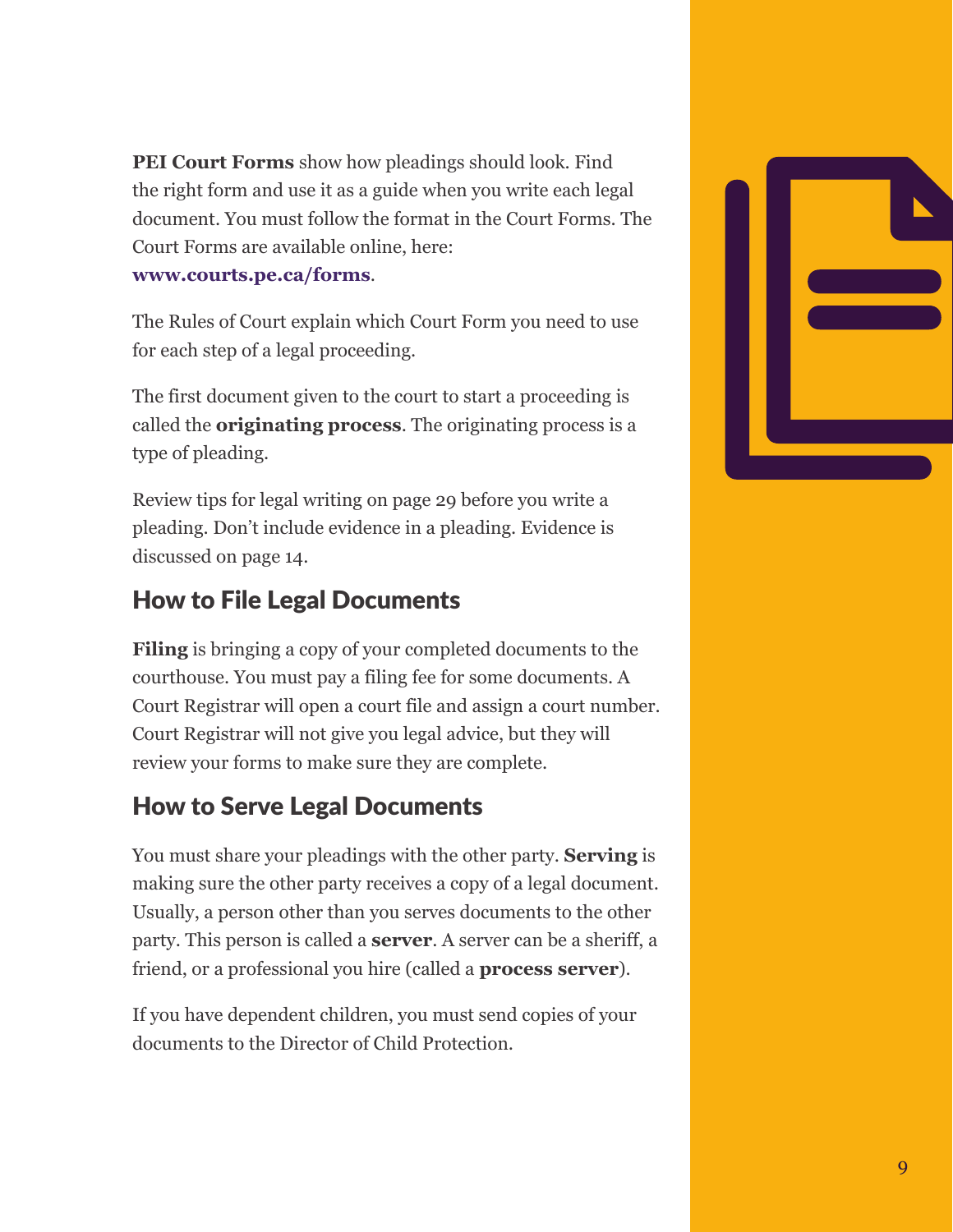

The originating process is filed first and served second. Most other documents must be served first and filed second. The originating process should be sent to the other party through one of these ways:

- Delivered by hand to the other party by a server OR
- Delivered to the other party's lawyer (if the lawyer has instructions to receive documents) OR
- Registered mail

You must have proof your documents were served. You will have different proof depending on how your documents were served. Options include:

- A signed delivery notice
- An Affidavit of Service (Form 16B) signed by the server that says they gave the legal documents to the other party
- An Acknowledgement of Receipt (Form 16A), signed by the other party that says they received the legal documents
- A copy of the documents signed by the other party

Read Rules 16, 17, and 18 about serving. Read them carefully to make sure you are serving each document in the correct way.



You must file and serve documents within the timelines set out by the Rules of Court. Filing or serving late may affect your right to defend your case in court.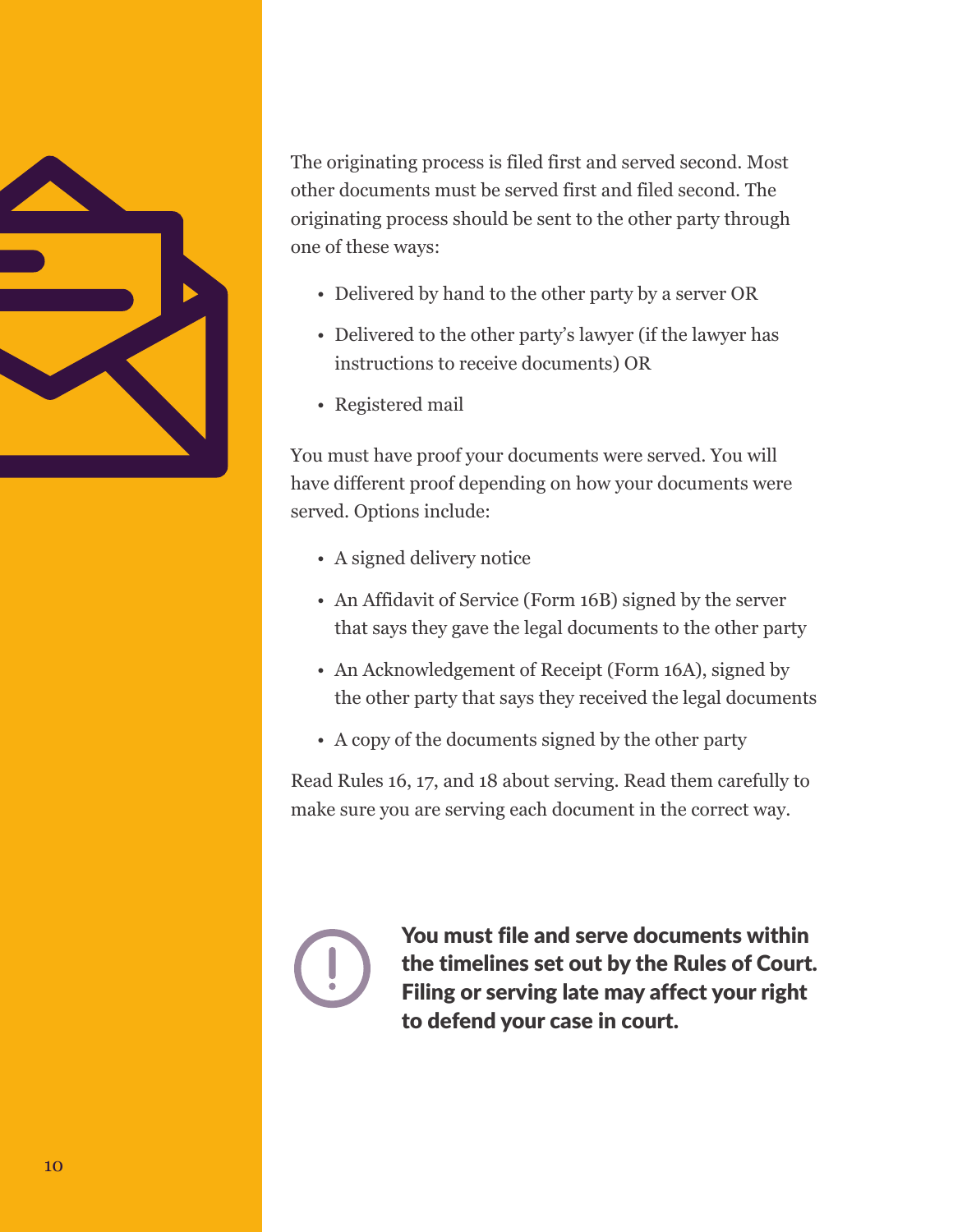#### **Introduction**

# Titles of Parties

The parties are referred to by different titles, depending on the legal issue and if they started the proceeding. The person who starts the proceeding is called the **Applicant**, the **Petitioner**, or the **Plaintiff**. The person who responds to a proceeding is called the **Respondent** or the **Defendant**. The Rules of Court have detailed information about who will be called what during the legal process.

# Legal Process Examples

The Rules of Court have different steps depending on what you want and if you are married or unmarried. Here are two examples of PEI cases.

#### **Example of Divorce Actions Steps (Rule of court 70)**

Mary and John live in Stratford. They are legally married. They have a house and two children. They separated a year ago. They did negotiation to resolve some of their disagreements. Now, Mary wants to start the process for divorce. She reads Rule of court 70. Rule 70 outlines family law proceedings under the *Divorce Act*.

Mary prepares an originating process for Divorce. This means she writes a Petition for Divorce (Form 70A) and a Designation for Address for Service (Form 16A.1). She files these documents and then has someone serve them on John. In the Petition for Divorce, Mary asks for equal parenting time for her and John.

John serves and files an Answer and Counterpetition (Form 70D and 70B). In this document, he argues that a different parenting plan is better for the children. He also raises the matter of the house because he wants it to be included in proceedings.

Mary serves and files an Answer to Counterpetition (Form 70F). In this document, she states her position on the house.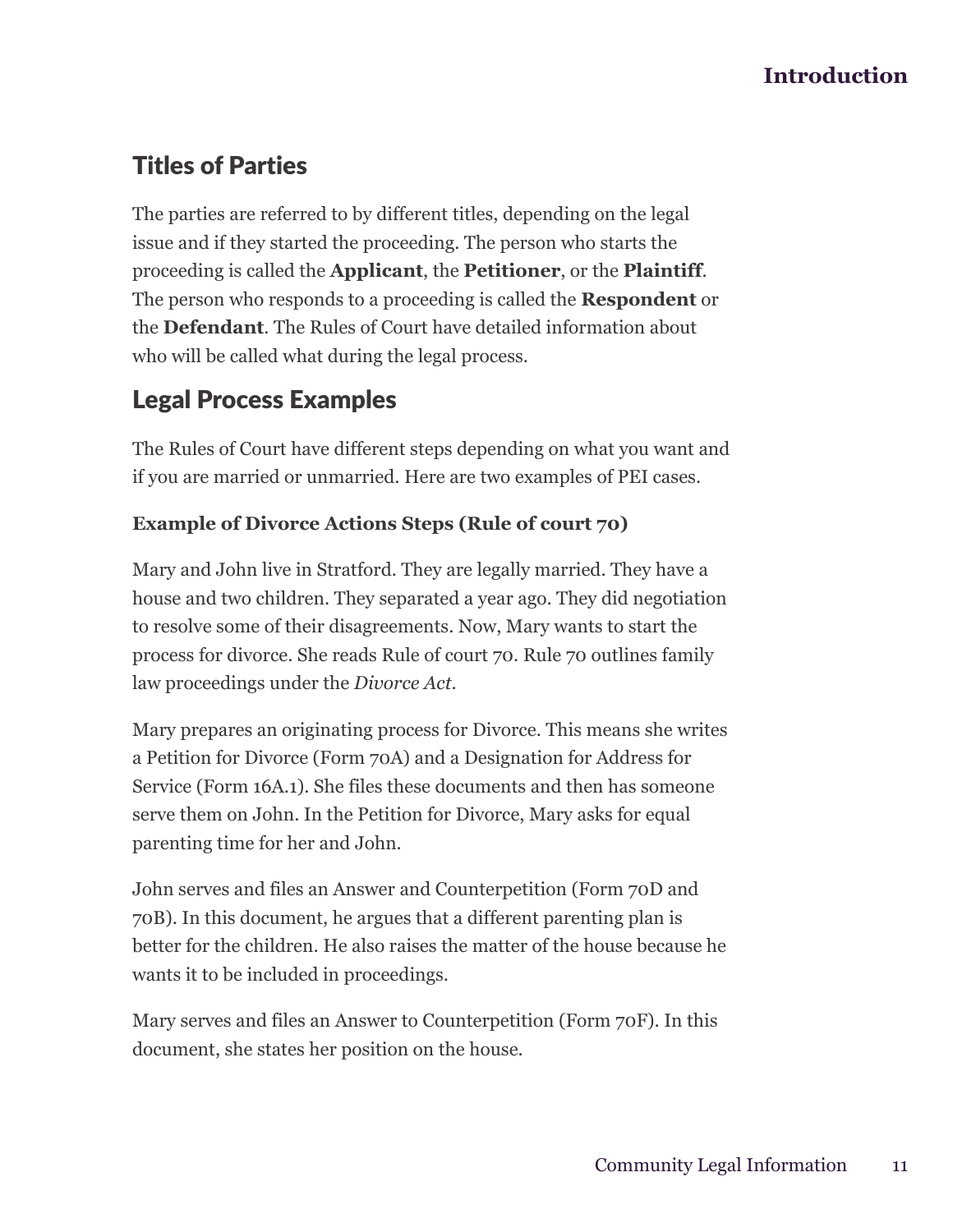#### **Introduction**

#### **Example of Family Law Proceeding Steps (Rule of court 71)**

Noor and Kate are not legally married. They lived together as spouses for five years in Summerside with one child. After separating three years ago, they shared parenting time of their child. Now, Kate needs to move to Charlottetown for work. She tells Noor that she wants their child to switch to a Charlottetown school. Noor thinks their child should stay in the same school and live with her full time. Noor decides to take the issue to court. She reads Rule of court 71. Rule 71 outlines family law proceedings under the *Family Law Act* and the *Children's Law Act*.

Noor prepares a Statement of Claim (Form 14A). In the Statement of Claim, Noor asks the court for an order about their child. She says it is in the best interests of their child to stay at the same school in Summerside and spend weeknights with Noor. She suggests that Kate drive to Summerside for visits with their child. Noor files then serves the Statement of Claim and Designation of Address for Service (Form 16A.1).

Kate serves and files a Statement of Defence (Form 18A). In this document, she argues that it is in their child's best interests to switch to a school in Charlottetown. She says that their child can spend every weekend and holiday with Noor.

Noor decides she doesn't want to continue with the legal process. She calls Kate and asks her if they can try mediation. Kate agrees that she would prefer to resolve the case out of court.

These are examples. Read the Rules of Court for steps that make sense for your situation.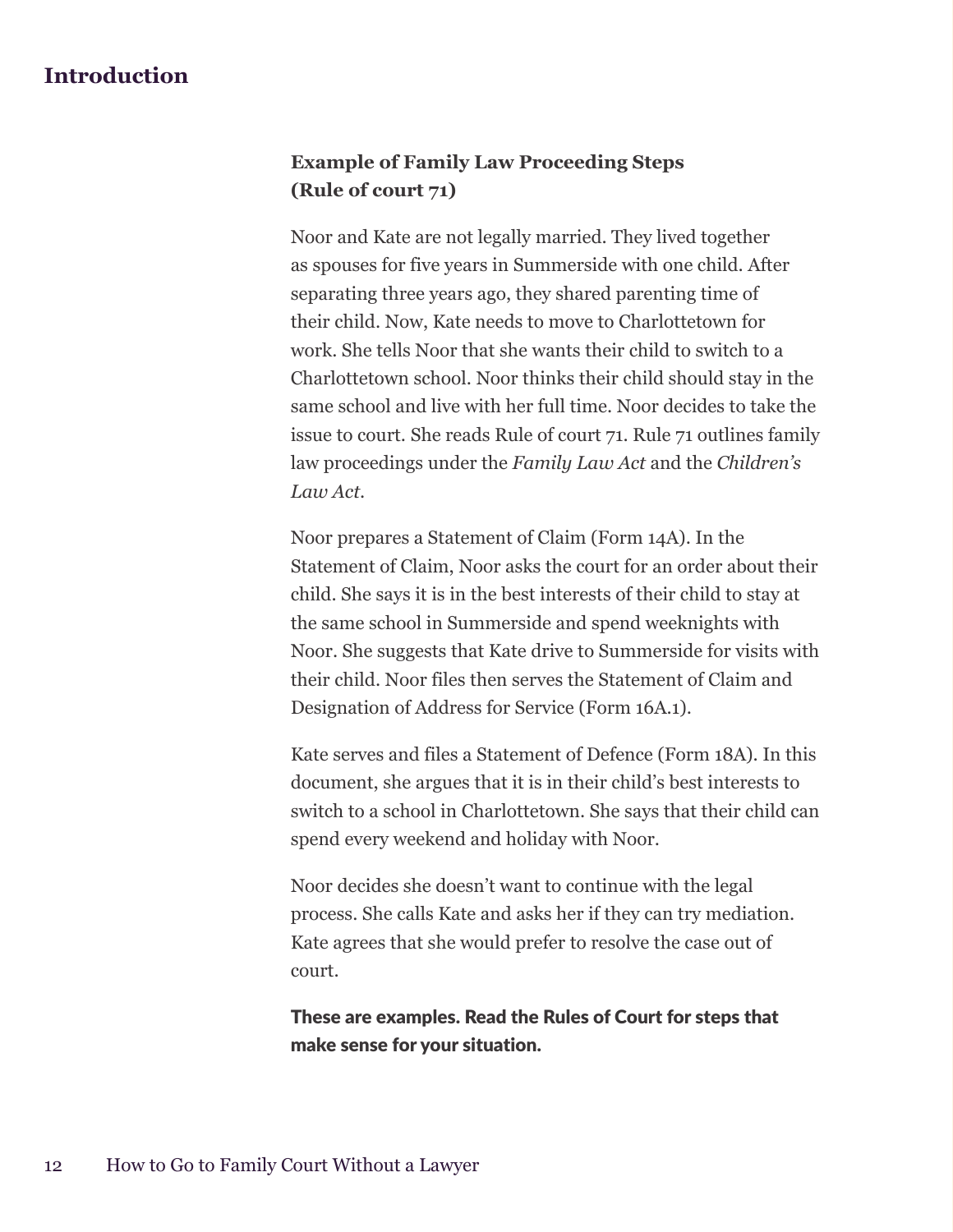Community Legal Information 13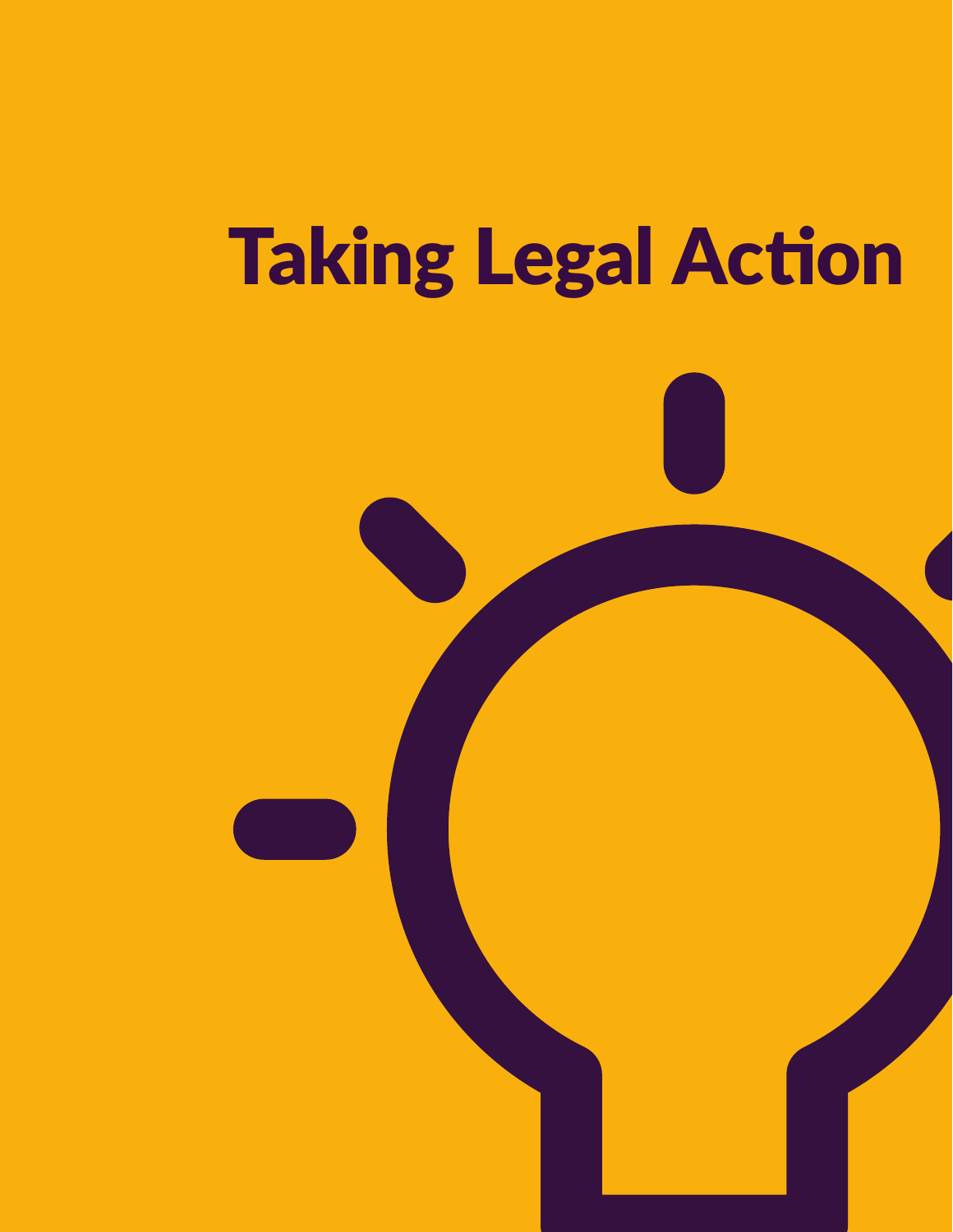

# Legal Issues and Evidence

This section explains how to identify your legal issue and support your arguments with evidence.

# Determining your Legal Issues

Take some time to think about what you want. Write it down. If you have dependent children, what would it mean for their lives? The court makes decisions based on the children's best interests. You should too. Think about what the outcome would mean for your life and your ex's life.

A lawyer may be able to give you a good idea of how likely you are to get what you are asking for. If you don't have a lawyer, be honest with yourself. Do you honestly think what you're asking for is best for your children? Or, if you don't have children, do you honestly think what you're asking for is best for you? If the answer is no, think about taking a different position.

If you are starting the legal proceeding, think about if there are issues that may be resolved outside of court. Read the Rules of Court to make sure you are using the correct Court Forms.

If you are responding to the legal proceeding, review the documents carefully. What do you agree with? What do you not agree with? You need to make a case for the outcome you want, and a case against the other party. You can only respond to the issues in the originating process. If you want to raise other issues, you need to file a counterclaim (family law proceeding) or counterpetition (divorce proceeding).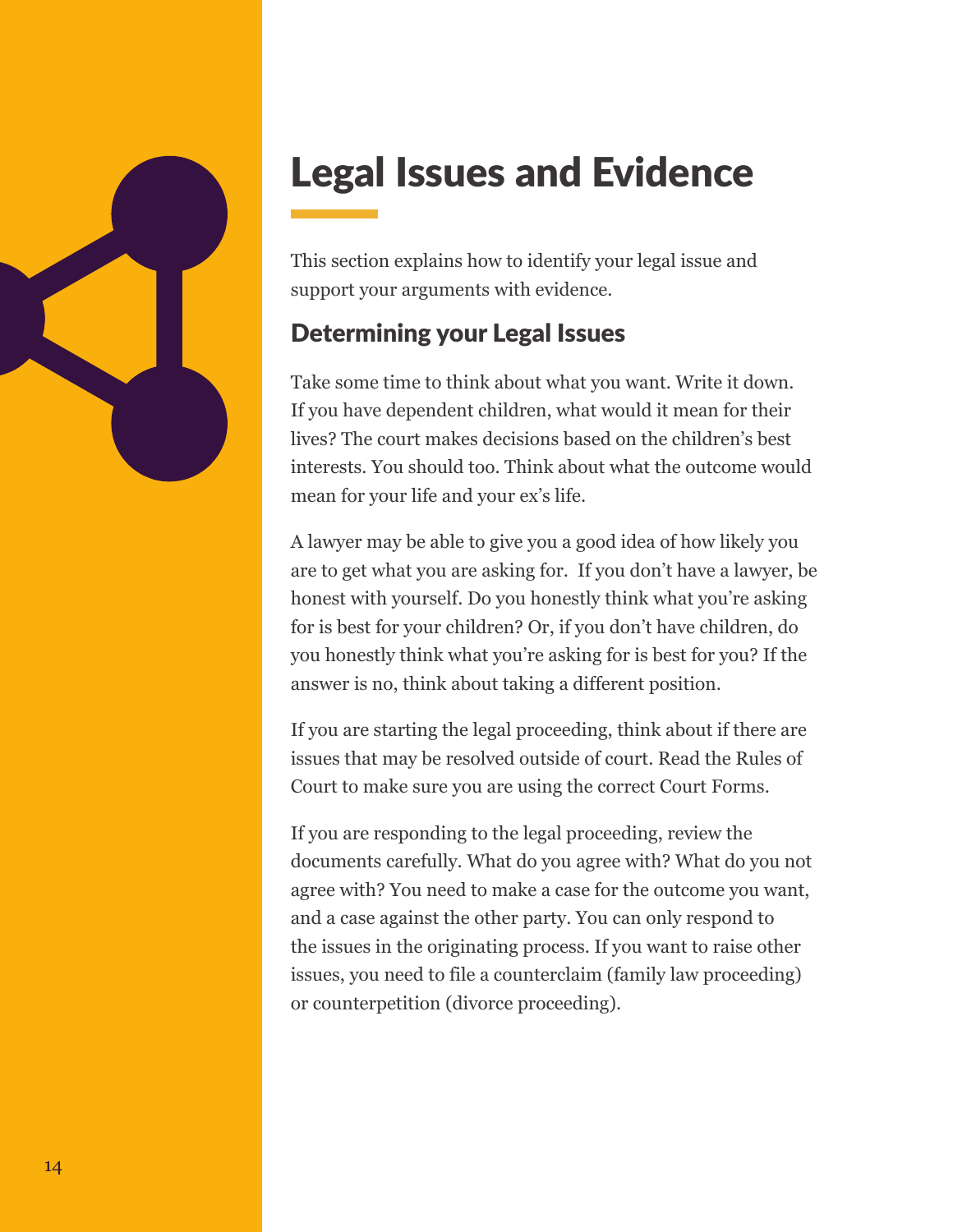#### Helpful Resources

#### **Pro Bono Legal Advice Clinic for Self-Represented Litigants:**

This clinic offers free legal advice in the areas of family law and civil law. SRLs can meet with a volunteer lawyer for a 45-minute consultation. The clinic is by appointment. Call the Court Services Manager at **902-368-6005**. This Clinic is not run year-round. Call for more information.

#### **Lawyer Referral Service: 1-800-240-9798** or **902-892-0853**.

The Lawyer Referral Service is administered by Community Legal Information. You may access up to 45 minutes of consultation with a lawyer for \$25 + tax. This service provides legal advice only, and not drafting or review of legal documents.

**Child Support Services Office.** This office provides services such as the Child Support Guidelines Office and the Recalculation Office.

**Child Support Guidelines Officer: 902-368-6220**. A Child Support Guidelines Officer can give you information about the amount of child support your child may be entitled to under the *Federal Child Support Guidelines.* The Officer can also assist you to apply for child support, or to change an existing child support order or agreement. Child Support Guidelines Officers can't give you legal advice.

**Recalculation Officer: 902-368-4109**. If you have a child support order or agreement that provides for yearly recalculation of child support, you may be able to register your order or agreement with the Recalculation Officer to get your child support recalculated annually. Only certain orders are eligible for recalculation. Contact the Recalculation Officer to see if you are eligible.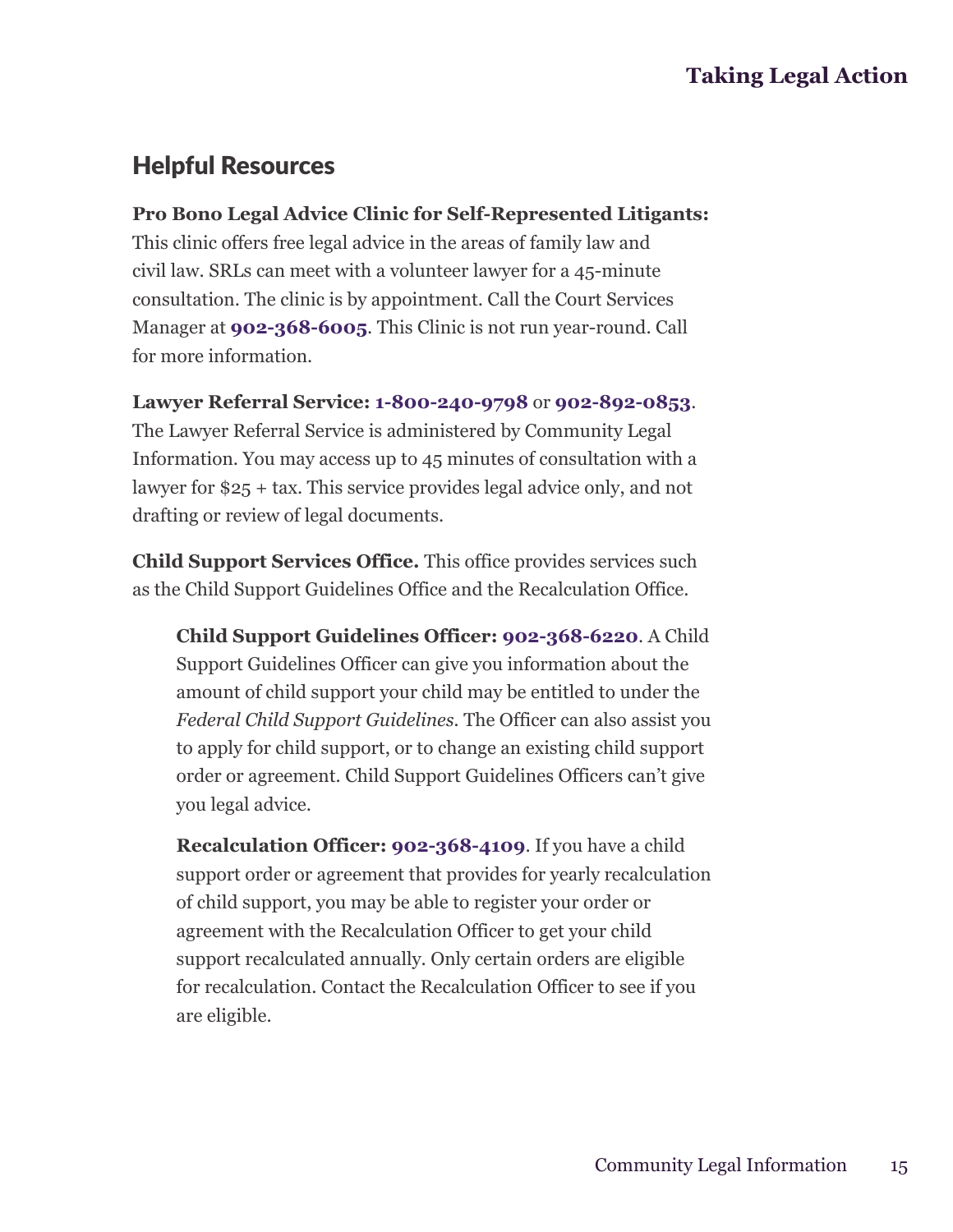#### Gathering Evidence

To support your position, you must provide evidence. **Evidence** is information that shows something is true. For example, a pay stub could be evidence that you are employed. Gather information you could use as evidence. Use these checklists as a starting point. The information you need will depend on your situation.

#### **Information for Matters Involving Children (parenting time and decision-making responsibility):**

- $\Box$  Children's names and birthdates
- $\Box$  Where the children go to school and what grade each child is in
- $\Box$  The occupation of each parent
- ƛ General work schedule for each parent
- $\Box$  How parents shared parenting time and decision-making responsibility when they were together
- $\Box$  How parents have shared parenting time and decision-making responsibility since separation
- $\Box$  Who arranged visits to the doctor and dentist?
- $\Box$  Who was responsible for arranging after school activities, like parent-teacher meetings and homework?
- $\Box$  How parents are communicating with each other since separation
- $\Box$  Descriptions of any problems the children have that the court may want to consider (for example, challenges with school, health issues, mental health issues)
- $\Box$  Descriptions of any problems you or the other parent have that impact your capacity or their capacity to care for the children (for example, medical problems, addictions).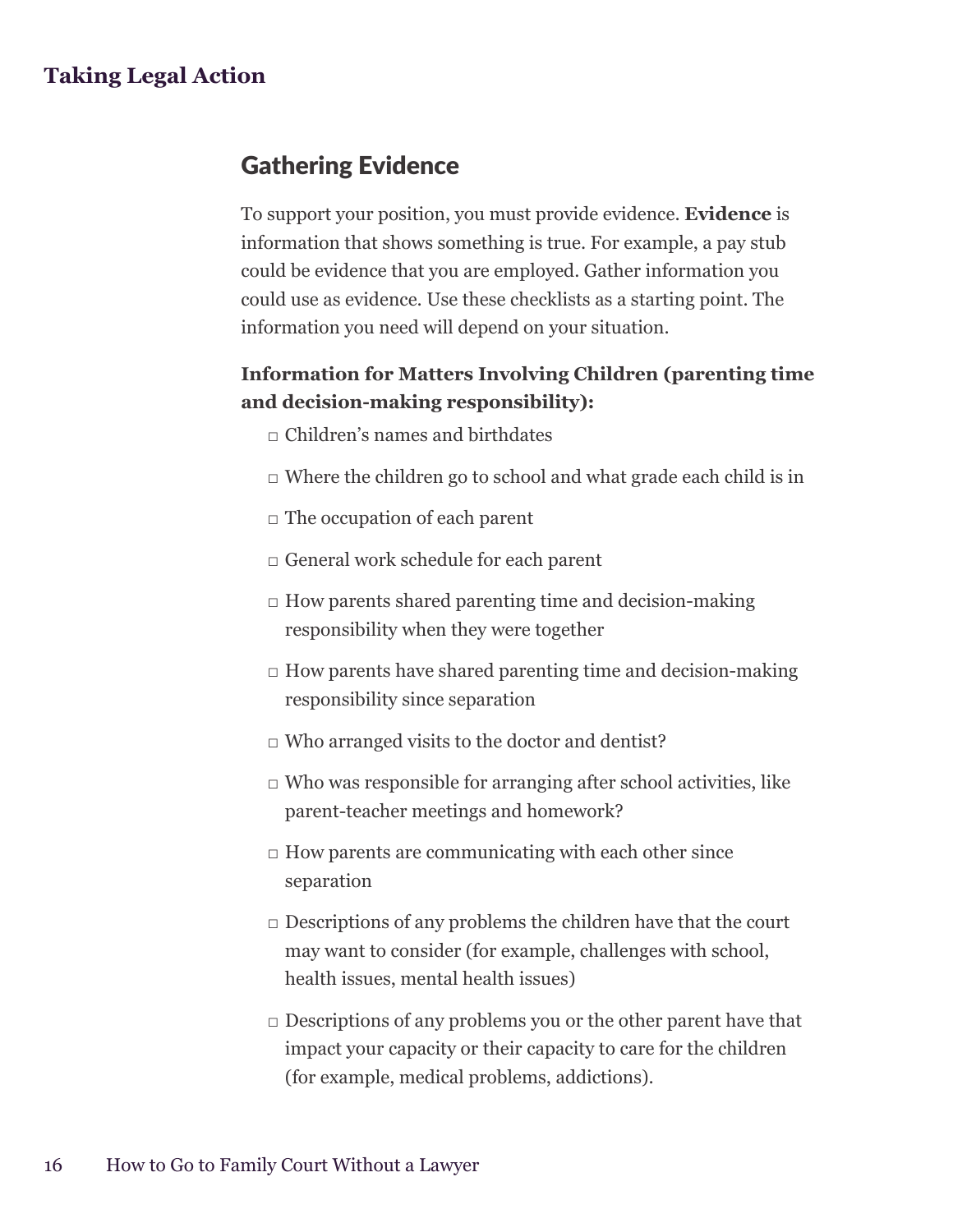If there was a previous parenting order, you will also need:

- $\Box$  Information about what has changed in the child's needs or circumstances since the last order was made, and how this change affected the children
- $\Box$  Information about previous parenting time, dates and circumstances, duration of parenting time, missed parenting time, and reasons for missed parenting time

#### **Information for Child Support:**

- $\Box$  Children's names and birthdates
- $\Box$  How the children's time is divided between the parents
- $\Box$  (If some or all the children receive child support from another person) the child support agreement or court order, or proof of payment, or some other document showing the frequency and amount of child support
- $\Box$  The occupation of each parent
- $\Box$  The income of each parent (two recent consecutive pay stubs, tax returns, notices of assessment or reassessment)
- $\Box$  Details about any special expenses that require additional child support (for example, sports, travel, braces, medications)

If there was a previous child support order, you will also need:

- $\Box$  Information about what changed since the last order was made, and how this change would require a different amount of support to be paid under the *Federal Child Support Guidelines*
- $\Box$  Information about previous child support payments, including missed payments

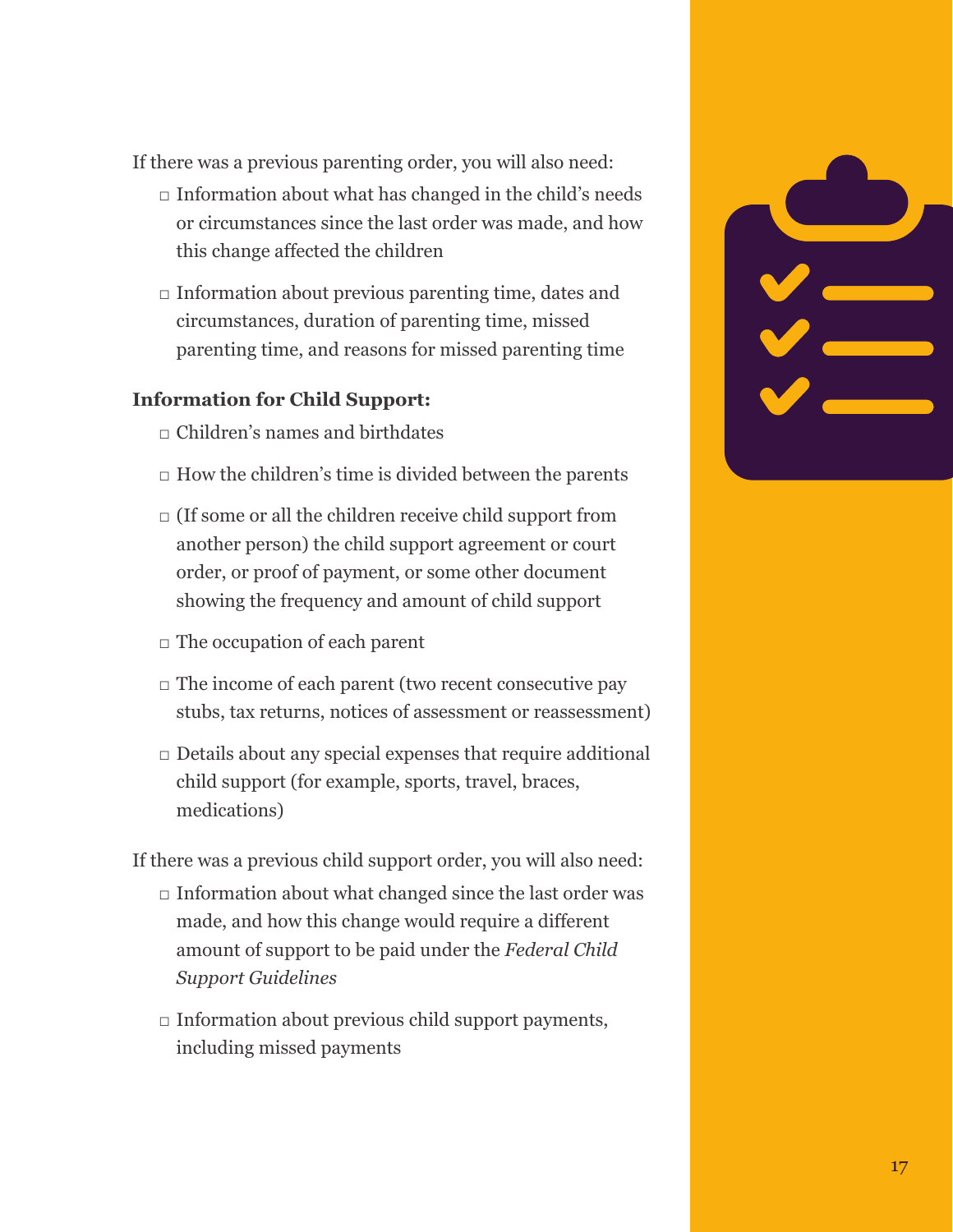#### **Information for Spousal Support:**

- $\Box$  The date you began to live with your ex
- $\Box$  The date you got married (if applicable)
- $\Box$  The date of separation
- ƛ Your age and birthdate and your ex's age and birthdate
- $\Box$  Information about your current health and your ex's current health
- $\Box$  Any factors limiting your ability to work or your ex's ability to work
- ƛ Your current employment circumstances and income
- ƛ Your ex's current employment circumstances and income
- $\Box$  Your employment history during your relationship, including periods of unemployment
- $\Box$  Your ex's employment history during your relationship, including periods of unemployment
- $\Box$  A description of your living expenses after separation
- $\Box$  A description of your ex's living expenses after separation
- $\Box$  Any career sacrifices you or your ex made during the relationship
- $\Box$  Your education and training history (before and during the relationship)
- $\Box$  Your ex's education and training history (before and during the relationship)
- $\Box$  Your education and training after separation (especially related to finding employment)
- $\Box$  Your ex's education and training after separation (especially related to finding employment)
- $\Box$  The ages and school status of children at the date of separation
- $\Box$  Parenting arrangements (for example, child support arrangements)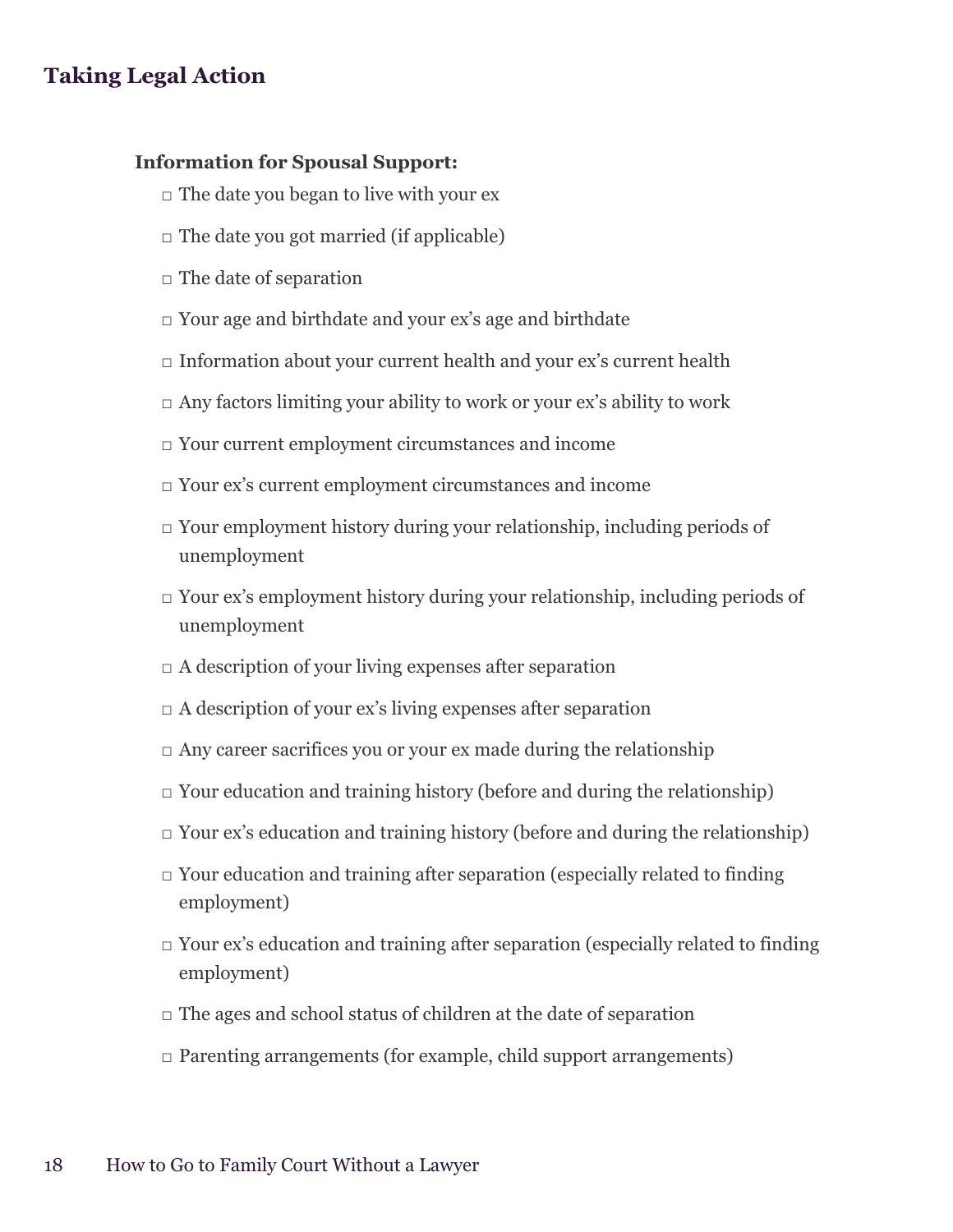$\Box$  Any agreements that the parties had about the roles of the parties during the relationship (for example, agreeing that one parent stay at home until the children are old enough to go to school)

If there was a previous spousal support order, you will also need:

- $\Box$  Information on what has changed since the last order was made, and how this change affects your ability to pay spousal support or how this changes your need for support
- $\Box$  Information on previous spousal support payments, including missed payments

Keep copies of emails, letters, and notes from phone calls about your legal issue. Don't assume that you will remember every important detail. You can use this table:

| <b>Phone Calls About My Legal Issue</b> |              |  |
|-----------------------------------------|--------------|--|
| <b>Date and Time</b>                    | <b>Notes</b> |  |
|                                         |              |  |
|                                         |              |  |
|                                         |              |  |
|                                         |              |  |
|                                         |              |  |
|                                         |              |  |
|                                         |              |  |
|                                         |              |  |
|                                         |              |  |
|                                         |              |  |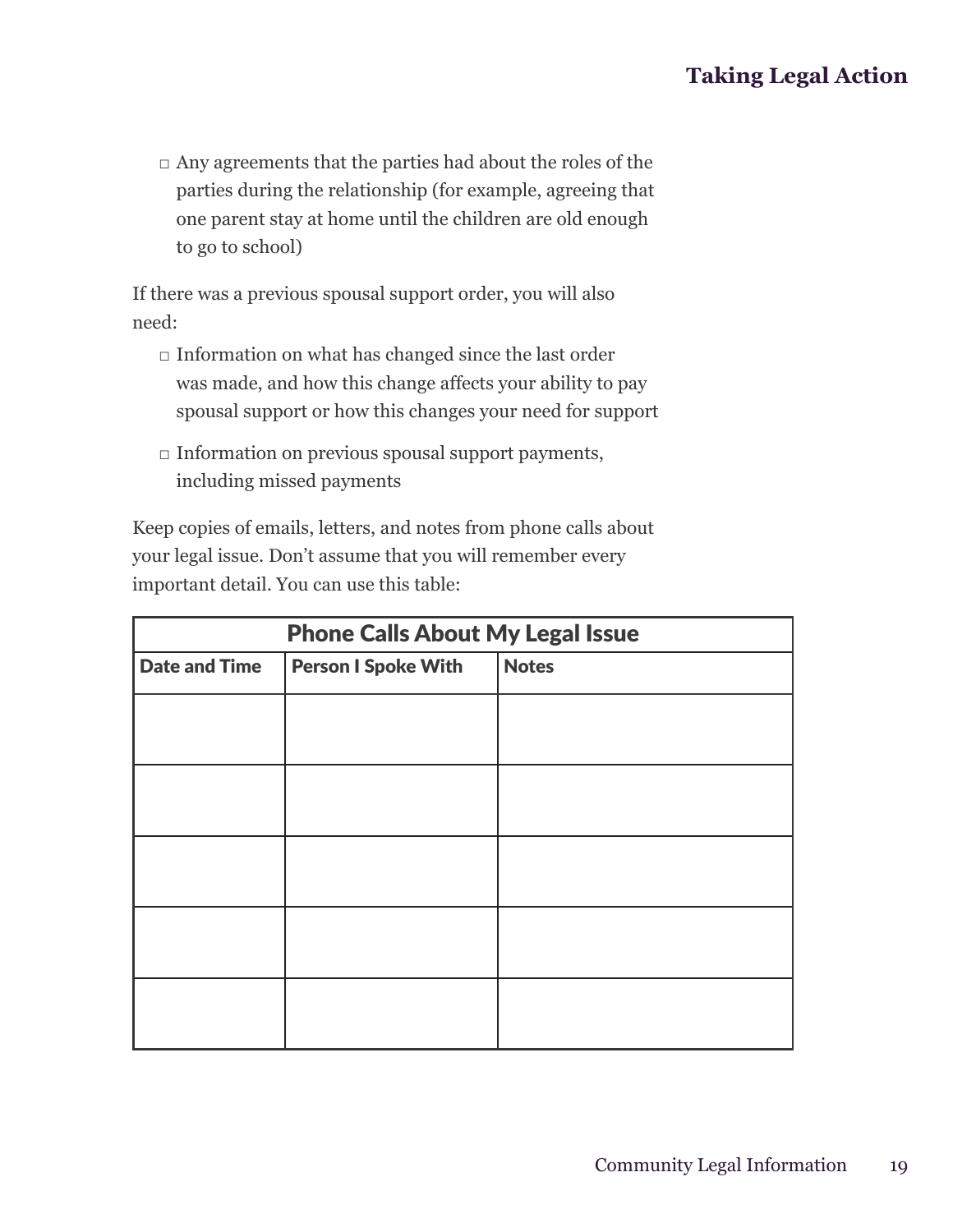While you are gathering evidence, collect as much information as possible. It is important to be honest with the judge so they can make a good decision. Don't ignore information that you think embarrasses you or that hurts your case. It can make it look like you are hiding something important. The judge may think that you don't have your child's best interest in mind (if you have dependent children).

No one is perfect.

If you hire a lawyer for any part of your case, you must give them the information they need. Don't hold back information that embarrasses you or hurts your case. Hiding information will make it harder for your lawyer to help you.

In a family legal matter, usually only the parties and their lawyers are allowed in the courtroom. If you don't have a lawyer, you can ask the court for permission to bring a friend to support you. You must ask the court for permission in advance. If the court allows this, your friend may come into the room with you but may not participate in the proceeding or sit at the council desk (the desk where you sit). Only ask to bring a friend if you think they will be calming and helpful.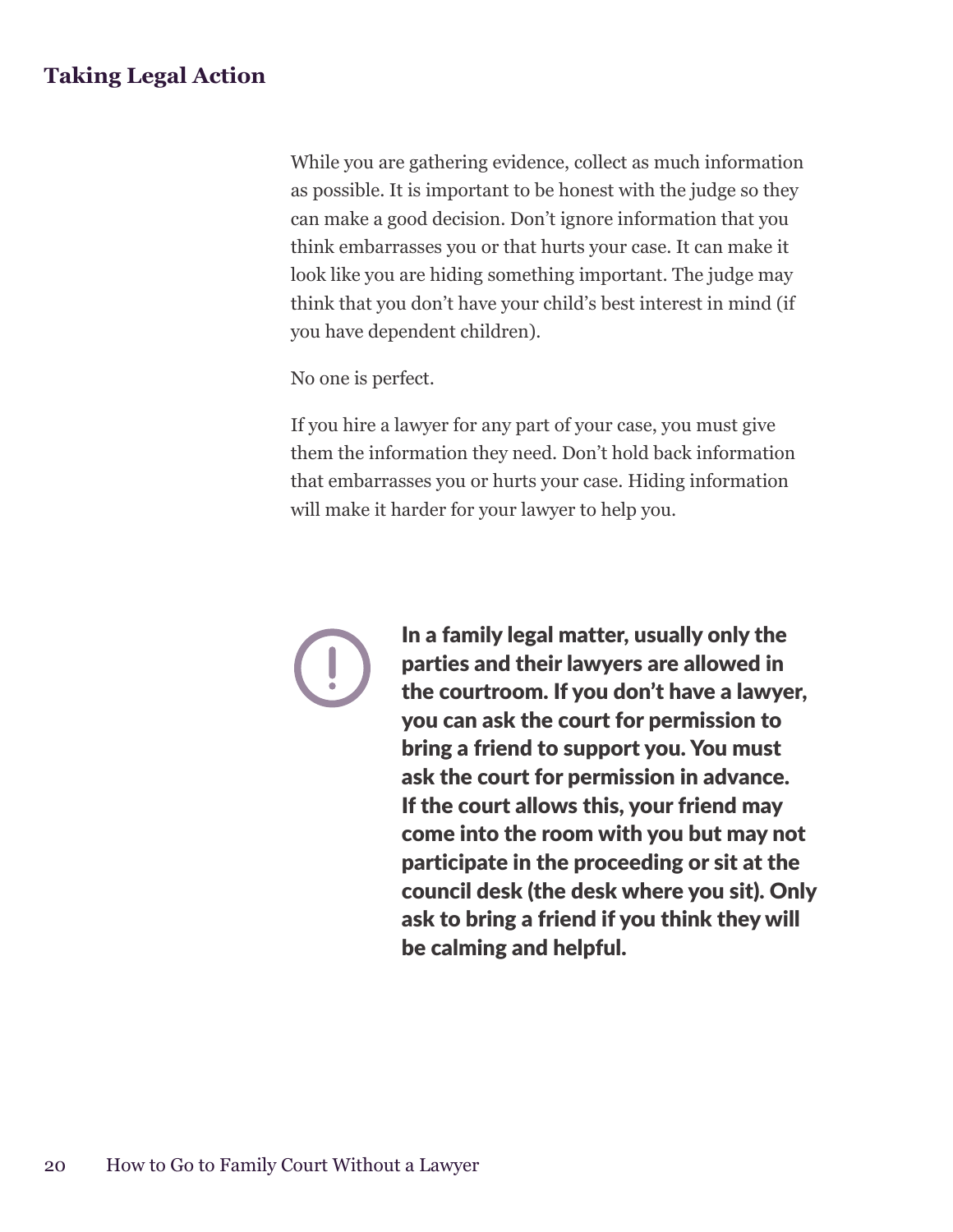# **Witnesses**

A **witness** is someone who can share first-hand information about a case. First-hand information is what someone has heard, seen, or experienced. If the judge accepts information that your witness gives, it becomes evidence.

Witnesses can't share information about what they believe happened or opinions (unless they are expert witnesses).

Witnesses often aren't allowed to share **hearsay** (information they heard from someone else). But, there are some situations where hearsay is allowed. Read the Rules of Court for more information.

Choose witnesses that can give facts that help your case. In a family law matter, you will likely be a witness for your own case. You can ask almost anyone who has first-hand information about your legal issue to be a witness. If your matter goes to a hearing or a trial, your witnesses will likely testify in court. Make sure each of your witnesses is prepared to testify in court.

You can't use your children as witnesses. If necessary, the judge will order that a family court clinician:

- Interview your child and prepare a report on the views of your child and/or
- Complete a Parenting Arrangement Assessment

A **Parenting Arrangement Assessment** (previously called a home study) provides neutral evidence to the court about the parenting situation and best interests of the child. The Parenting Arrangement Assessment will also recommend a parenting plan. If an assessment is ordered, cooperate.

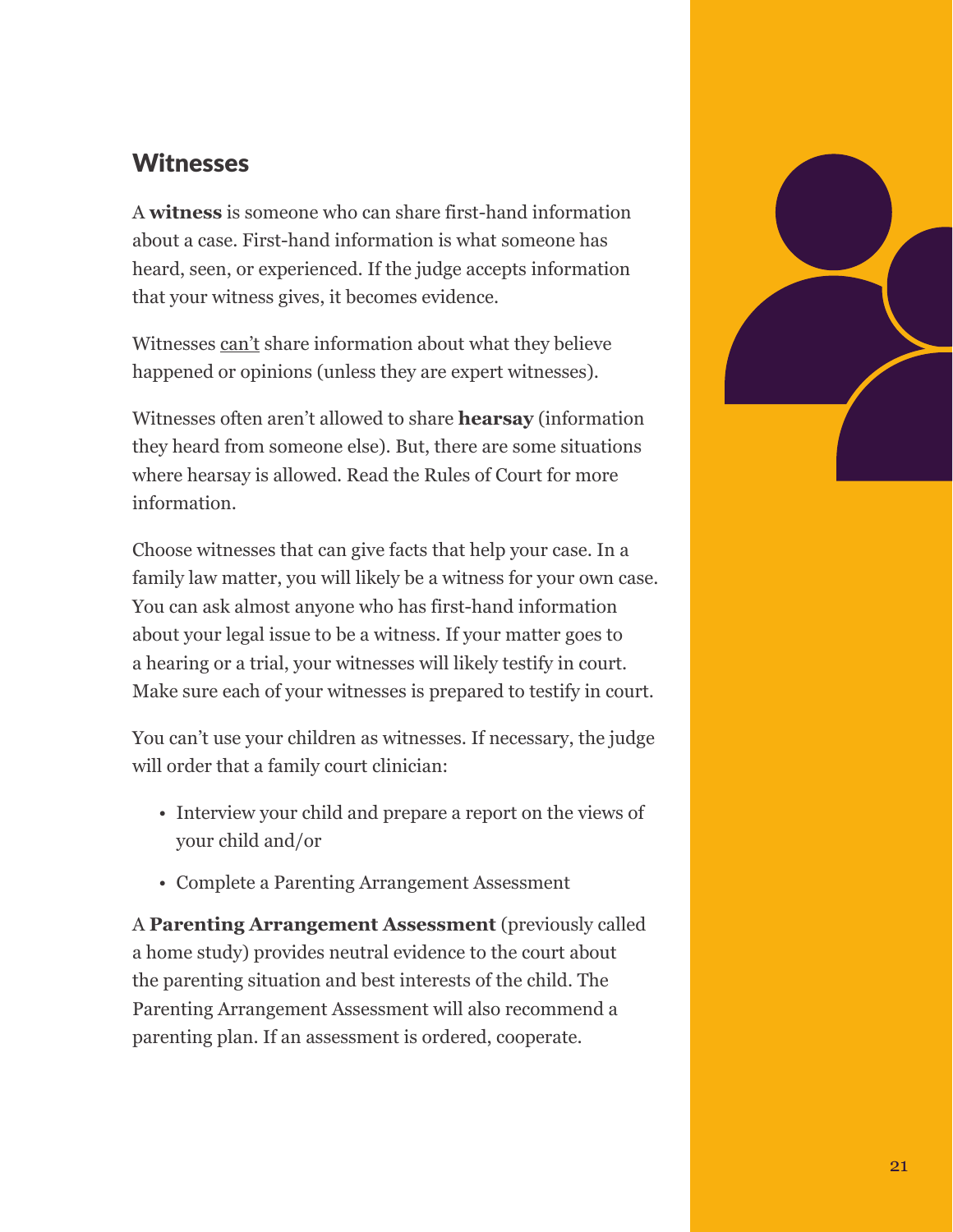## Presenting Evidence

An **affidavit** is written evidence given by a witness. Affidavits must be written in a specific way. There are rules about what can be included. There is a specific process for signing affidavits. This process is explained on page 25.

**Testimony** is spoken evidence given by a witness under oath in court. **Testifying** is giving spoken evidence in court.

An **exhibit** is a document or object that the judge agrees can be used as evidence. An exhibit is attached to an affidavit or given in court during a hearing or trial. For example, a photograph, income tax return or your child's report card could be used as exhibits if the judge agrees. The judge decides if something is used as an exhibit. Be aware that the other party can object to an exhibit if you present one in court. Documents you intend to use as exhibits must be shared with the other party before the hearing or trial.

Evidence is presented differently at hearings than trials.

In a hearing, you present most of your evidence in the form of affidavits, and the judge reads them. This is why it is important to make sure the affidavits are complete. At the hearing, the other party has the opportunity to cross-examine your witnesses. **Cross-examination** is when the other party asks a witness questions. During cross-examination, the witness can be asked questions about anything relevant. Cross-examination is often used to point out mistakes in the witness's testimony or make them seem less reliable. You will also have the opportunity to cross-examine the other party's witnesses.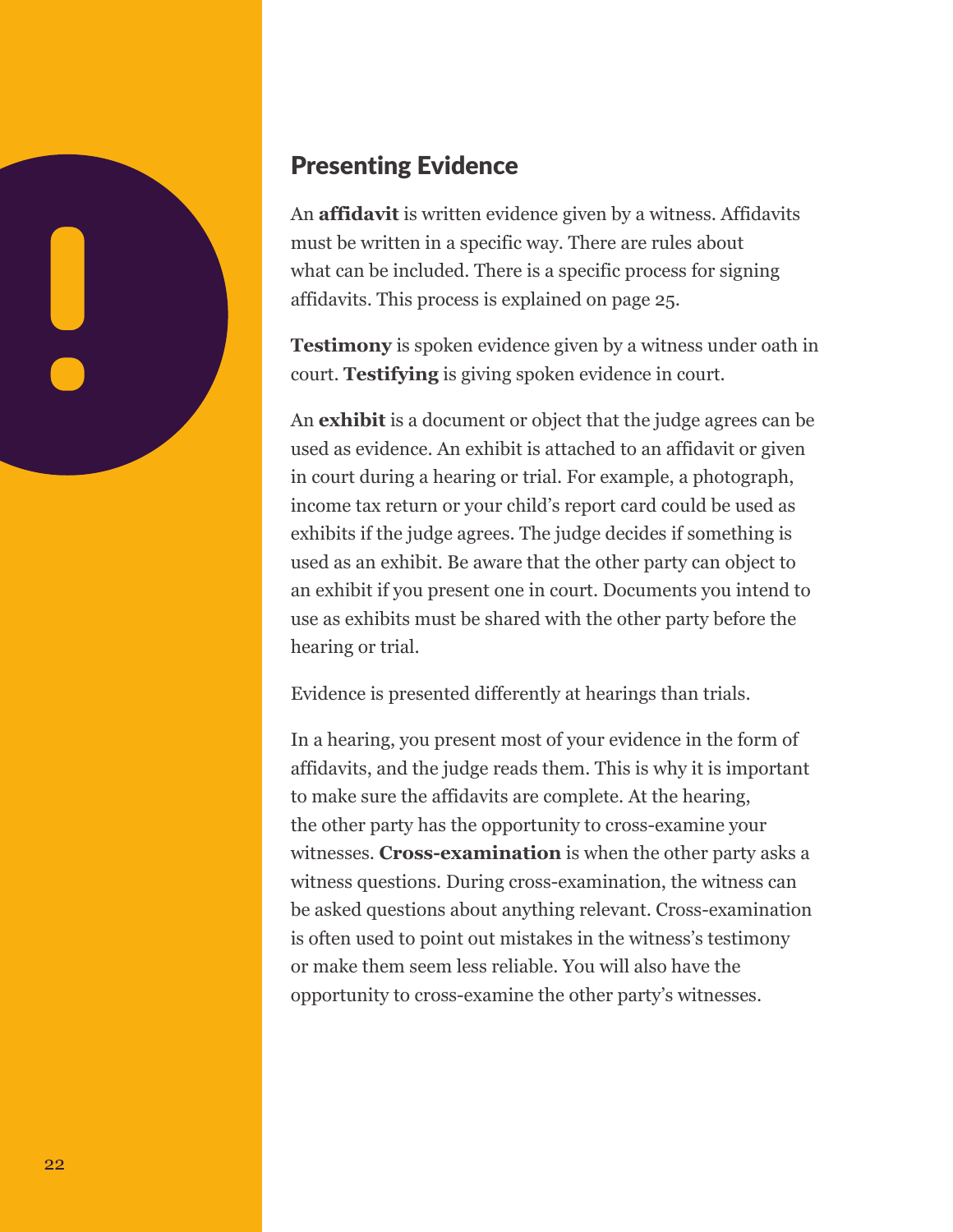In a trial, there is an examination for each witness, followed by the opportunity for cross-examination. **Examination** is when the party who called the witness asks the witness questions to get information to support their case. Examination is also called direct examination. When you call a witness, the other party will have the opportunity to cross-examine your witness. You will also have the opportunity to cross-examine any witnesses who were examined by the other party.

#### Tips for Writing an Affidavit

- Use Court Form 4D as a guide.
- Your affidavit must be on unlined, white paper.
- It is always better to type your affidavit on a computer and print it out.
- Use full sentences, not bullet points.
- Number each page.
- Number each paragraph.
- Clearly label exhibits and staple them to the back of your affidavit in order.
- In the main part of your affidavit, describe your exhibit and what it shows. You must also refer to you exhibit. For example, you could say, "Attached to this affidavit and marked as Exhibit C is Sue's grade 3 report card from February 2021. As you can see, her grades were good during in February 2021."
- Review the "Tips for Legal Writing" on page 29.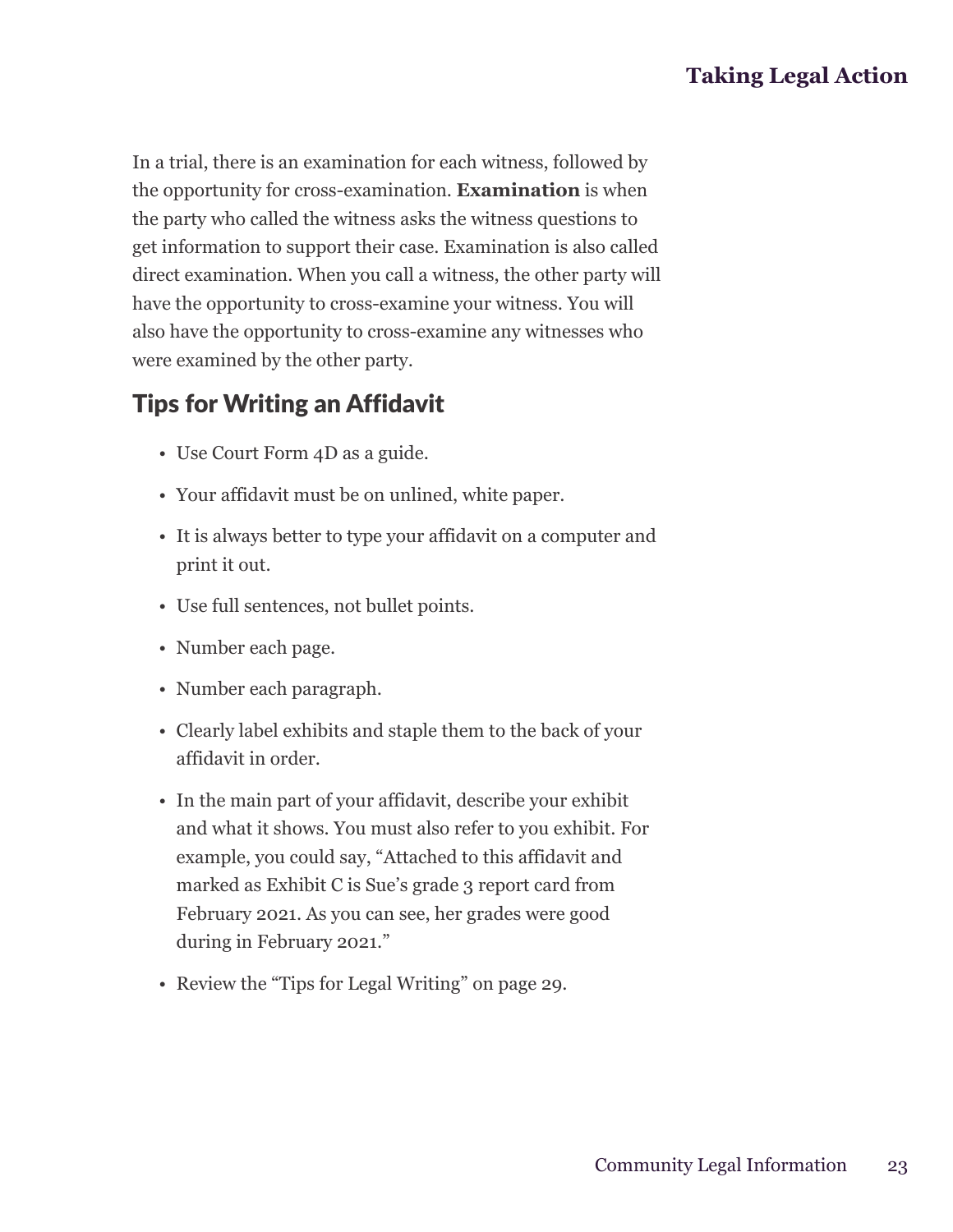#### Sample Affidavit

April 3, 2021

I, Mary Smith, of Montague, in the County of Kings, Prince Edward Island, Canada, do hereby make oath and say as follows,

- 1. That I am a grade 3 teacher at Montague Consolidated School.
- 2.That Sue Li has been a student in my class since September 6, 2021.
- 3.That I understand Sue has been living full time with her father, Mo Reza since January 2020.
- 4.That Sue does well in school, arrives at school on time, and is a respectful student.
- 5.Attached to this affidavit and marked as Exhibit C is Sue's grade 3 report card from February 2021. As you can see, her grades were good in February 2021.

| $\mathbf{D}$ . |  |
|----------------|--|
|                |  |

Signature \_\_\_\_\_\_\_\_\_\_\_\_\_\_\_\_\_\_\_\_\_\_\_\_\_\_\_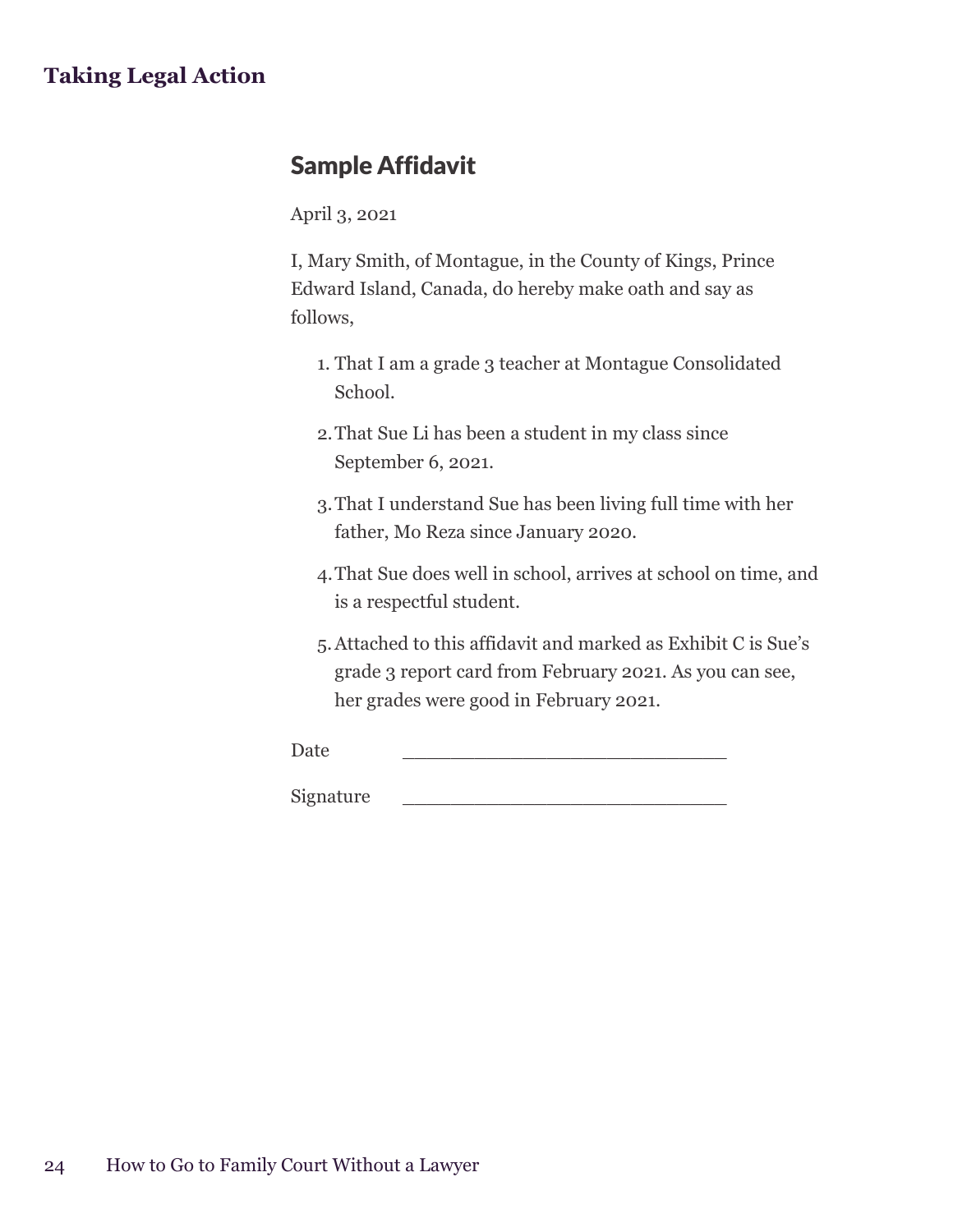# The Process for Signing Affidavits

There are rules for how an affidavit must be signed. It must be signed and sworn before a Commissioner for Oaths or a Commissioner for Taking Affidavits.

A **Commissioner for Taking Affidavits** is someone who confirms that a witness swore or affirmed their evidence is true. When a witness has written an affidavit, they must swear or affirm that its content is true in front of the Commissioner. This means the witness must sign the affidavit in front of the Commissioner. The witness can't bring a signed affidavit to a Commissioner. The Commissioner won't read the affidavit or give advice on how the affidavit is written. Their job is to confirm that the witness swore that the content was true and that the witness wasn't forced to sign the affidavit. The witness must show photo identification to the Commissioner.

Community Legal Information provides this service for free. Email **info@legalinfopei.ca** or call **1-800-240-9798** or **902-892-0853** to make an appointment.

The Prothonotary notarizes affidavits and similar documents for a small fee. The **Prothonotary** is the chief legal officer of the court of Appeal and the Supreme court. To book an appointment, call **902-368-6067**.

All PEI lawyers, Member of the Legislative Assembly (MLAs), Members of Parliament (MPs) and officers in the Canadian Forces may act as Commissioners. Some organizations, such as banks, may also have members of staff who are Commissioners. Some of these people may charge fees.

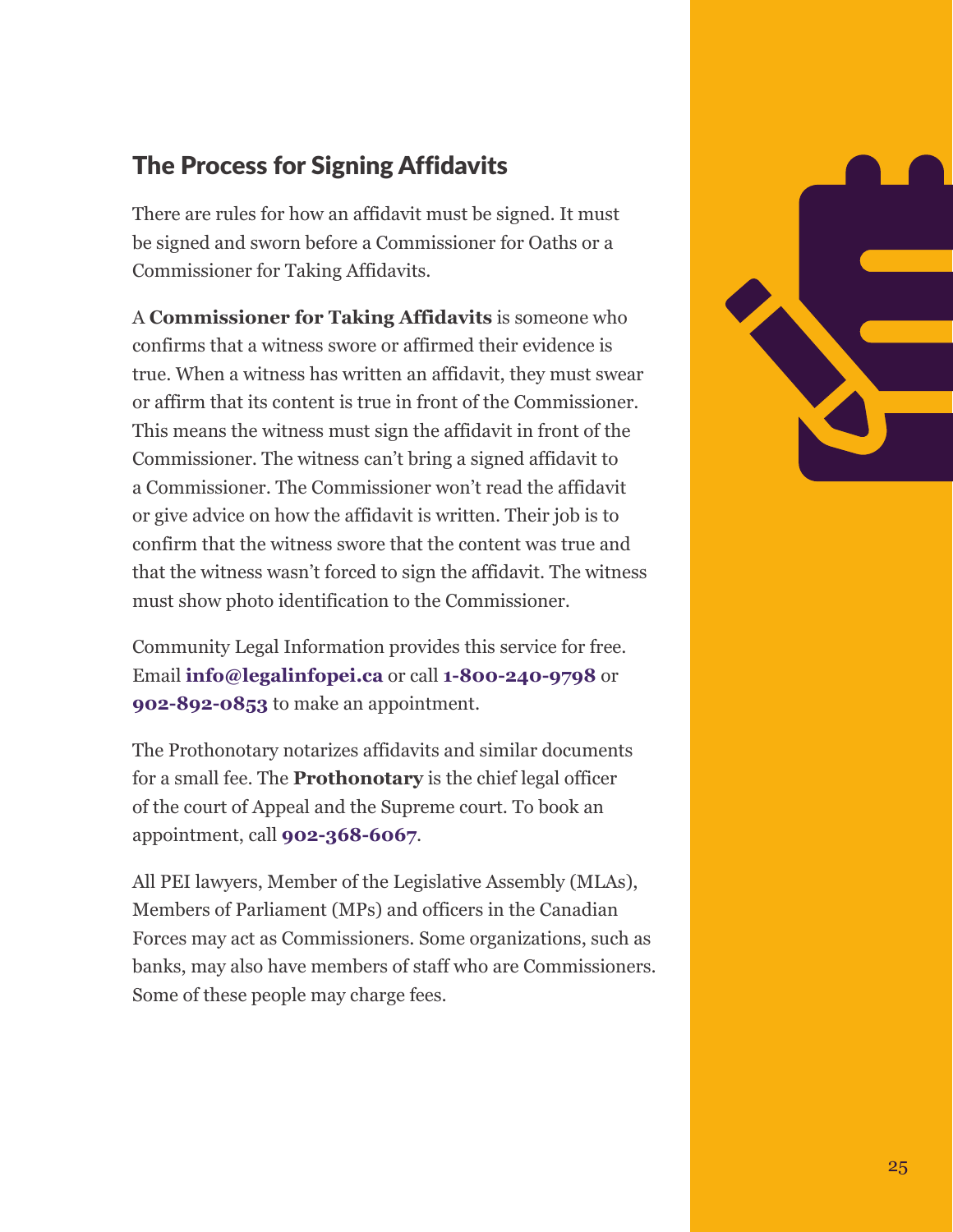## How to Stay Organized during Legal Process

There is a lot of information involved in going to court. Staying organized will help you make sure you don't miss something important or a deadline. Keep a list of your evidence and how you will use it. Keep careful notes. If you court staff ask a question about process or deadlines, write down the answer. There will be too much information for you to remember it all.

You should have a way of organizing your notes and evidence. Everything should be well labeled and easy to find. This may mean keeping all your information in a folder on your computer. Or, it could mean printing it all out and keeping it in file folders. This way, it will be readily available.

Often, people organize their paper notes in binders. Here is an example of how you could organize your binder:

| <b>Date or Deadline</b> | <b>What I Need to Do</b> |  |
|-------------------------|--------------------------|--|
|                         |                          |  |
|                         |                          |  |
|                         |                          |  |
|                         |                          |  |
|                         |                          |  |
|                         |                          |  |
|                         |                          |  |
|                         |                          |  |

#### **1. Information on dates and deadlines**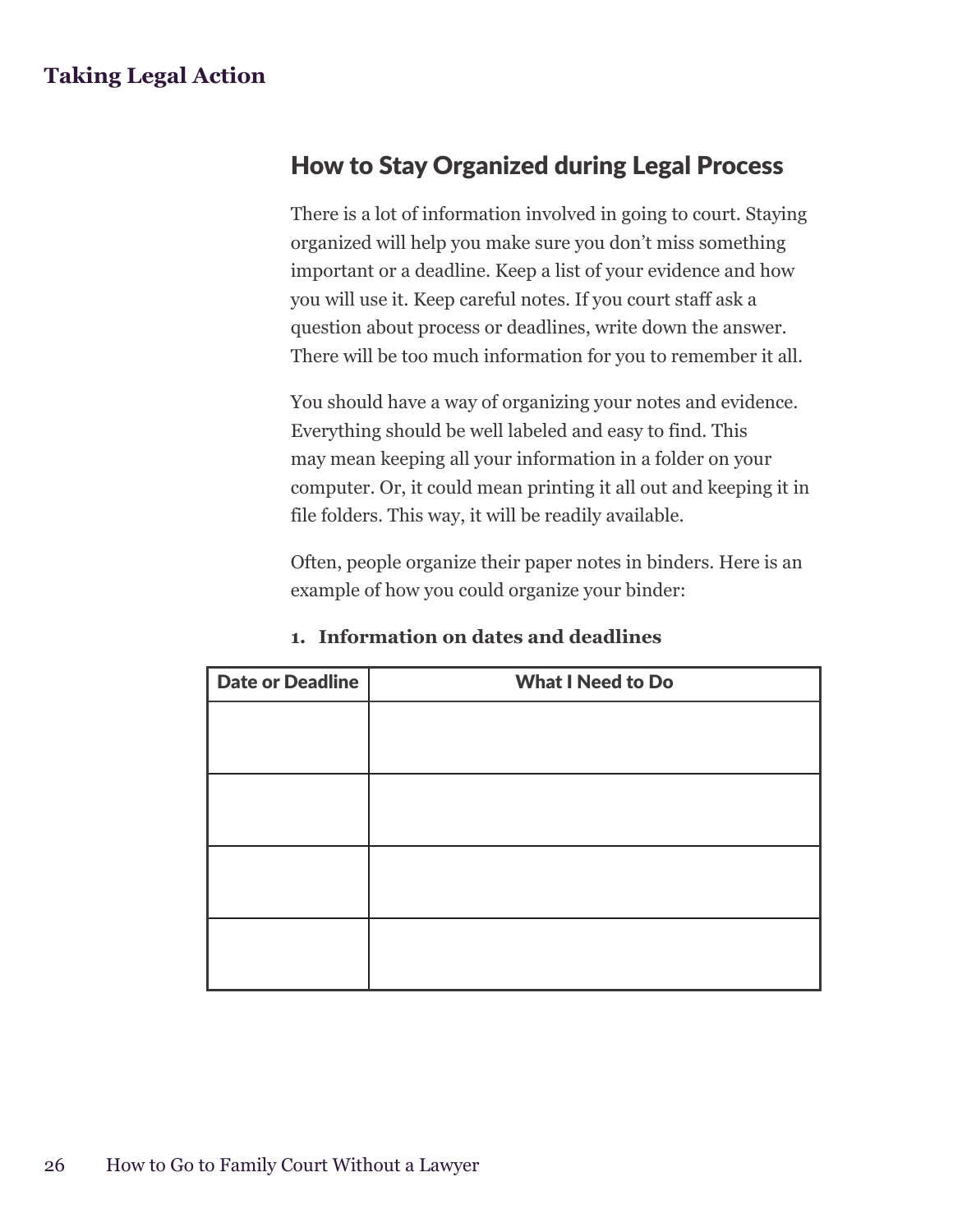#### **2. Your Arguments**

I want the following outcome: \_\_\_\_\_\_\_\_\_\_\_\_\_\_\_\_\_\_\_\_\_\_\_\_\_\_\_\_\_\_

| <b>Argument</b> | <b>Evidence</b> | How the evidence supports the argument |
|-----------------|-----------------|----------------------------------------|
|                 |                 |                                        |
|                 |                 |                                        |
|                 |                 |                                        |
|                 |                 |                                        |
|                 |                 |                                        |
|                 |                 |                                        |
|                 |                 |                                        |
|                 |                 |                                        |

#### **3. Evidence Inventory**

Keep a list of all the evidence you have that is relevant to your legal issue.

| <b>Evidence</b> | <b>Description of Evidence</b> | <b>Relevance to the Case</b> |
|-----------------|--------------------------------|------------------------------|
|                 |                                |                              |
|                 |                                |                              |
|                 |                                |                              |
|                 |                                |                              |
|                 |                                |                              |
|                 |                                |                              |
|                 |                                |                              |
|                 |                                |                              |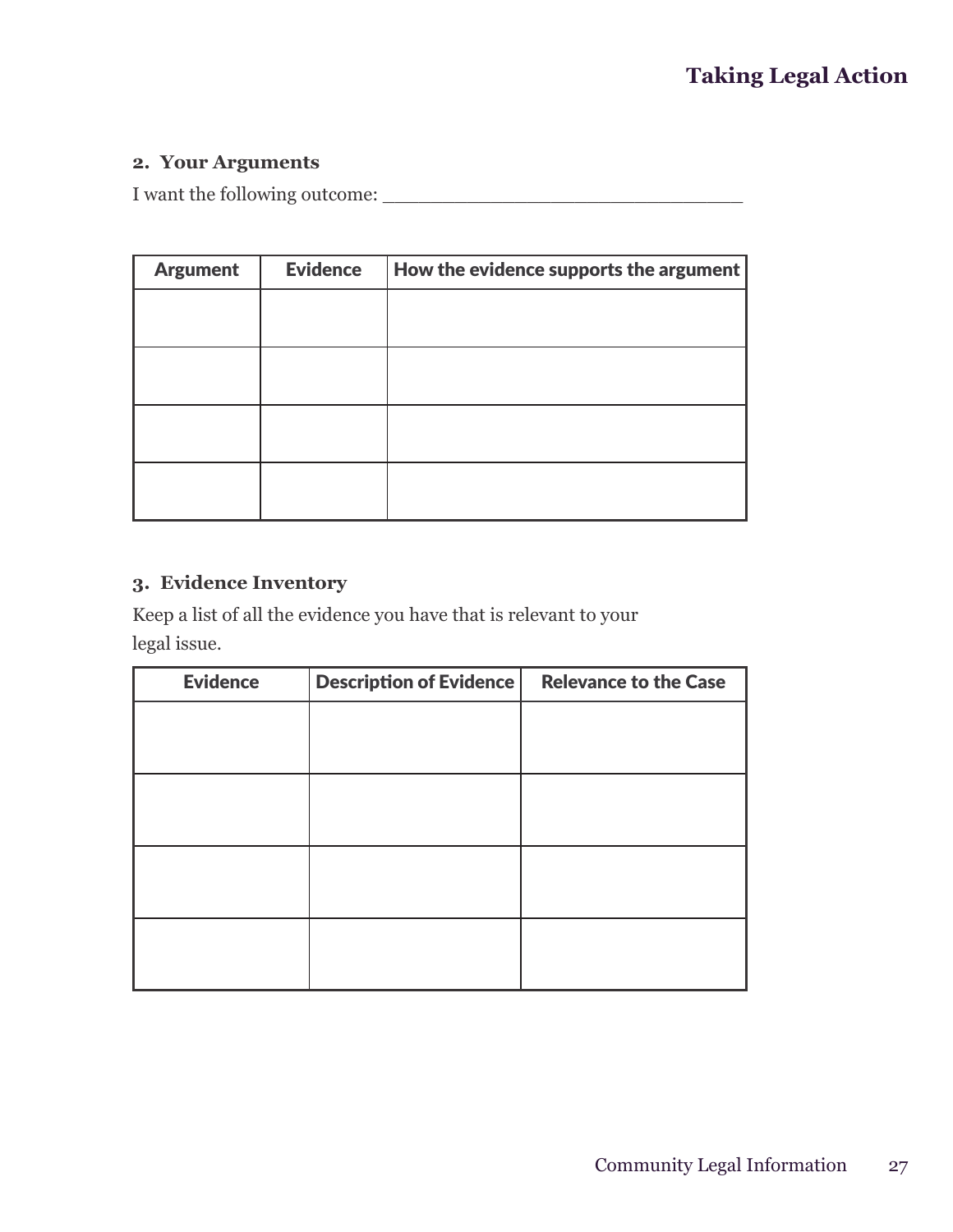#### **4. All your evidence**

Keep digital or paper copies of everything you want to use as evidence.

#### **5. All the documents you have served and received**

Keep digital or paper copies of all pleadings, affidavits, and other documents. You should keep documents from both your side of the legal issue and the other party.

#### **6. Other communications**

Keep digital or paper copies of letters, emails, and proof of documents served. You should also keep a list of the phone calls you make about the legal issue and what was said during the calls.

#### **7. Other notes**

Keep all other useful information in your binder too. This could be information you received from court staff, your thoughts about the case, and anything else you think would be useful.

> Stick to dates and deadlines. If you have a good reason to miss a deadline, you must write to the court (but not the judge), and to the other party, before the deadline and ask for an extension. You are NOT allowed to write to the judge about anything without prior written consent from the other party.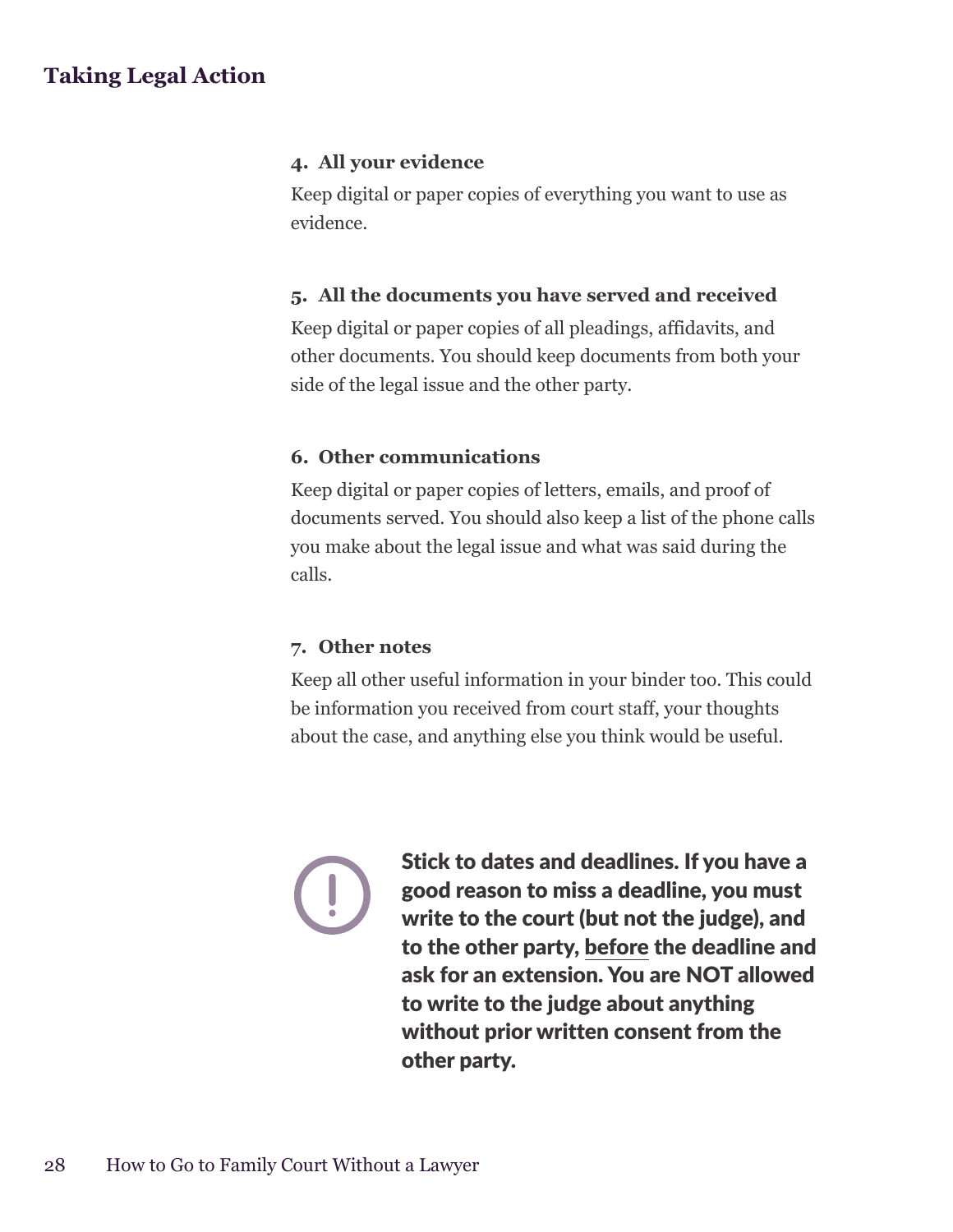# Tips for Legal Writing

It is important to write your legal documents well. You want the judge to understand your case. Make sure your documents are clear and organized. If your situation is complicated, it is even more important to explain it clearly.

Try your best to separate your feelings of hurt and anger from your court matter. Remember, if you have children, the judge will make decisions based on their best interests. All of your arguments should be centered on the best interests of your children.

The judge is not there to take your side. The judge is there to make the best decision based on the evidence. Here are some tips to keep in mind when you are writing.

#### **Keep it simple. Use plain language and short sentences.**

- DO: I do not agree with the other party's plan for parenting time. My plan is better for my children, myself, and Juan.
- DON'T: I can see where the other party is coming from, but in my opinion it is simply not reasonable; my plan for parenting time is vastly more agreeable for everyone involved and I maintain that my children' happiness depends on it.

#### **Don't use slang, idioms, or acronyms.**

- DO: It was raining heavily.
- DON'T: It was raining cats and dogs!

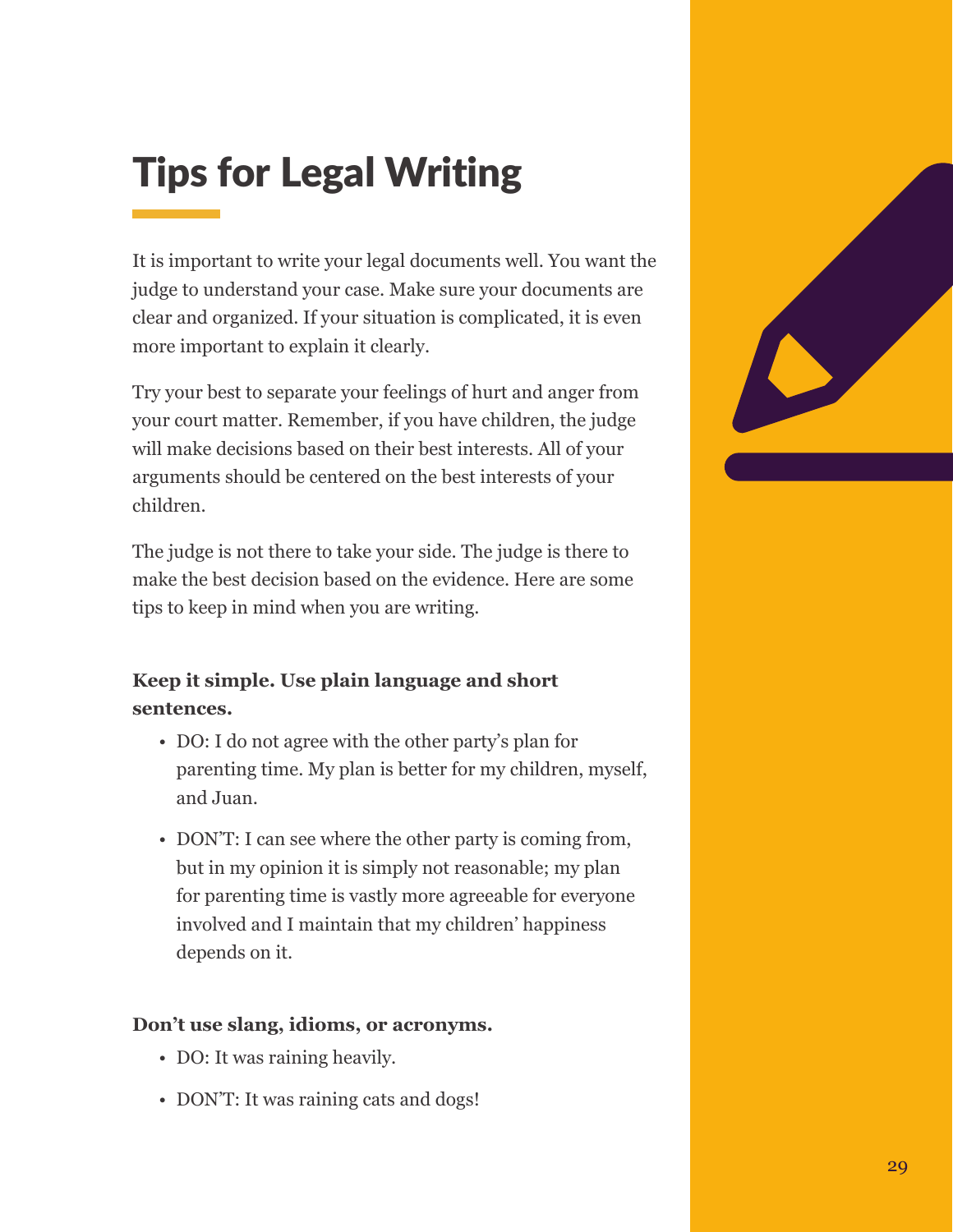#### **Know your audience.**

The judge is the main reader of your documents. Be professional and avoid unnecessary details. Don't complain about your ex or previous court decisions. Stay neutral and avoid emotional language.

- DO: We separated on July 5, 2018.
- DON'T: After years of manipulation, secrets, and lies, I finally gave up and left her.

#### **Be specific.**

- DO: On March 5, 2020, Maria was prescribed more expensive medication. The cost increased by \$500 per month. This made the total cost of Maria's medication \$600 per month.
- DON'T: Recently, my child Maria was prescribed more expensive medication.

If you can't be specific, don't guess. If you guess, you won't seem trustworthy. It is better to explain why you can't be more specific.

- DO: Recently, my child Maria was prescribed more expensive medication. I don't know why, because Maria's father refused to share the information with me.
- DON'T: Recently, my child Maria was prescribed more expensive medication because she had a mental breakdown of some sort.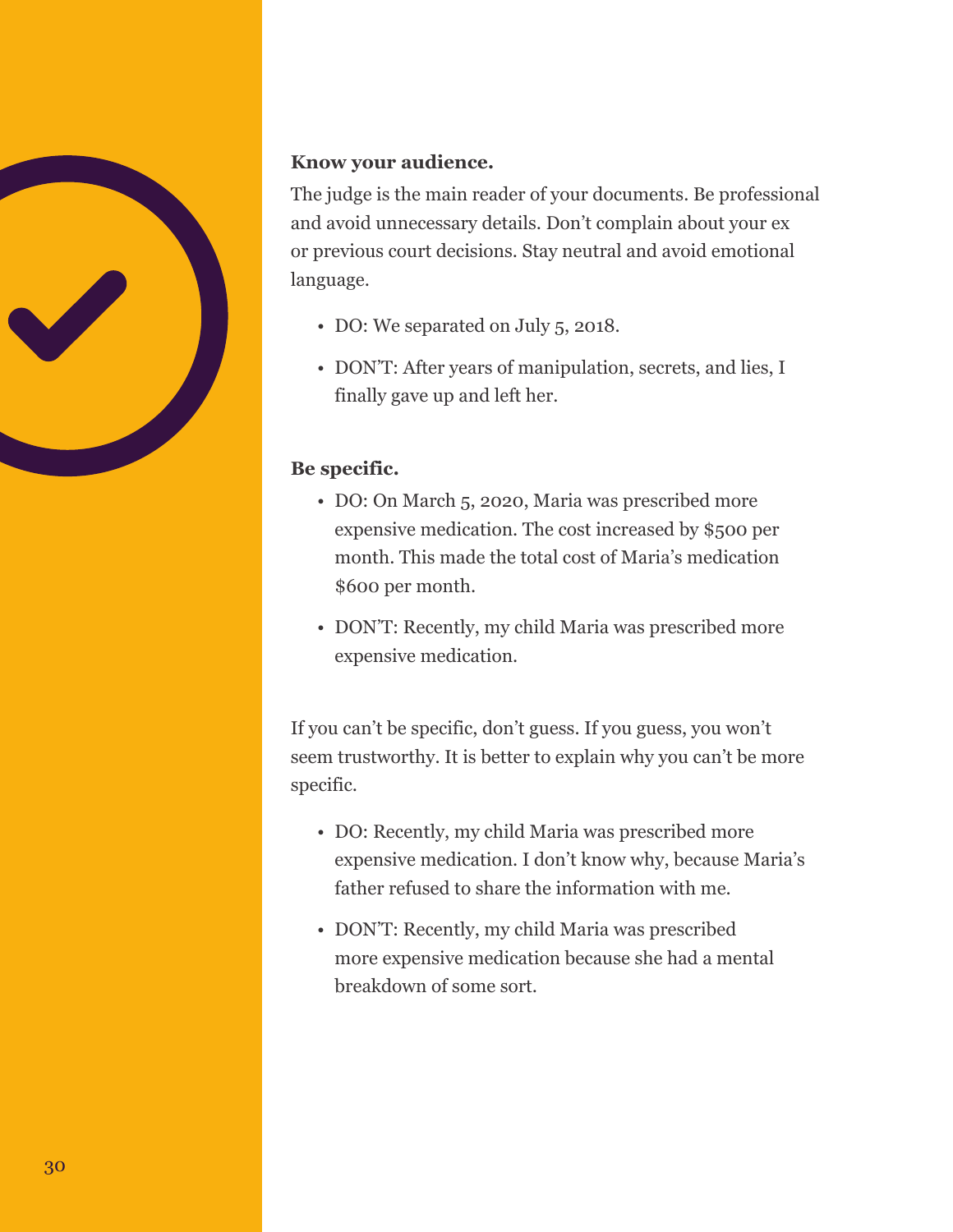#### **Don't exaggerate.**

- DO: According to the school's records, he was late dropping the children off to school at least 5 times in March of this year.
- DON'T: He is always late dropping the children off to school.

#### **Don't make accusations.**

- DO: Several times when I left our 3-year-old son in Monique's care, I returned home and saw Monique unconscious from substance use.
- DON'T: He was a horrible parent while we were together.

Some documents must be written in first person (I, me). Some documents must be written in third person (he, she, they). If you are writing an affidavit, everything is in first person. For example, "I saw Kyle get into the car with my children on March 3, 2021. I called the police. I understand he was charged with drunk driving." If you are writing a pleading, everything is in third person. For example, "The applicant, Mary Smith, wants sole decision-making responsibility for her children."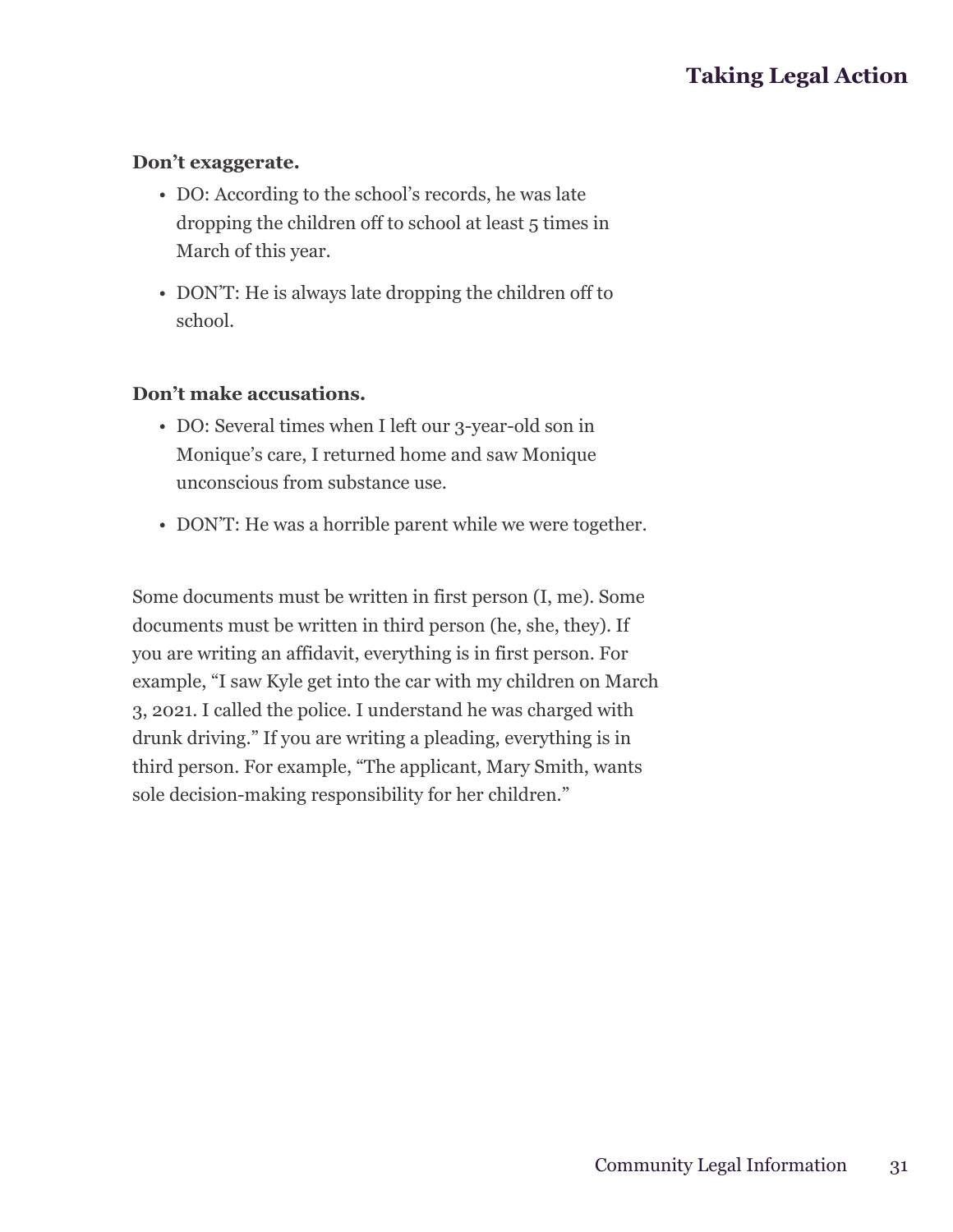#### More Tips for Good Legal Writing

- You want the judge to find important information easily. A short document is better than a document with lots of unnecessary information.
- Be consistent. Use your ex's full name the first time you mention them in a document. Use their first name for the rest of the document. Do the same for anyone else you mention.

For example, "John Smith (John) and I divorced on March 12, 2020. John was living in Ontario when we divorced. On April 10, 2020, he told me he planned to move back to PEI."

- Give necessary background information about the situation, even if you are repeating information your ex already shared.
- State your point and then support it with evidence.

For example, "It is in the best interest of my child to live with me 50% of the time and 50% with Nina. My apartment is safe and comfortable for my child. I maintain a good relationship with Nina's mother so that my child can spend time with her."

- Type your document. This makes it easier to read.
- Review your work. Spelling and grammar are important. If possible, ask someone else to review your documents too.
- Number your paragraphs and pages. This makes your document easier to read. The Rules of Court require that you number your paragraphs.
- If you made a mistake in any documents you filed and served, you must correct the mistake and tell the court and your ex.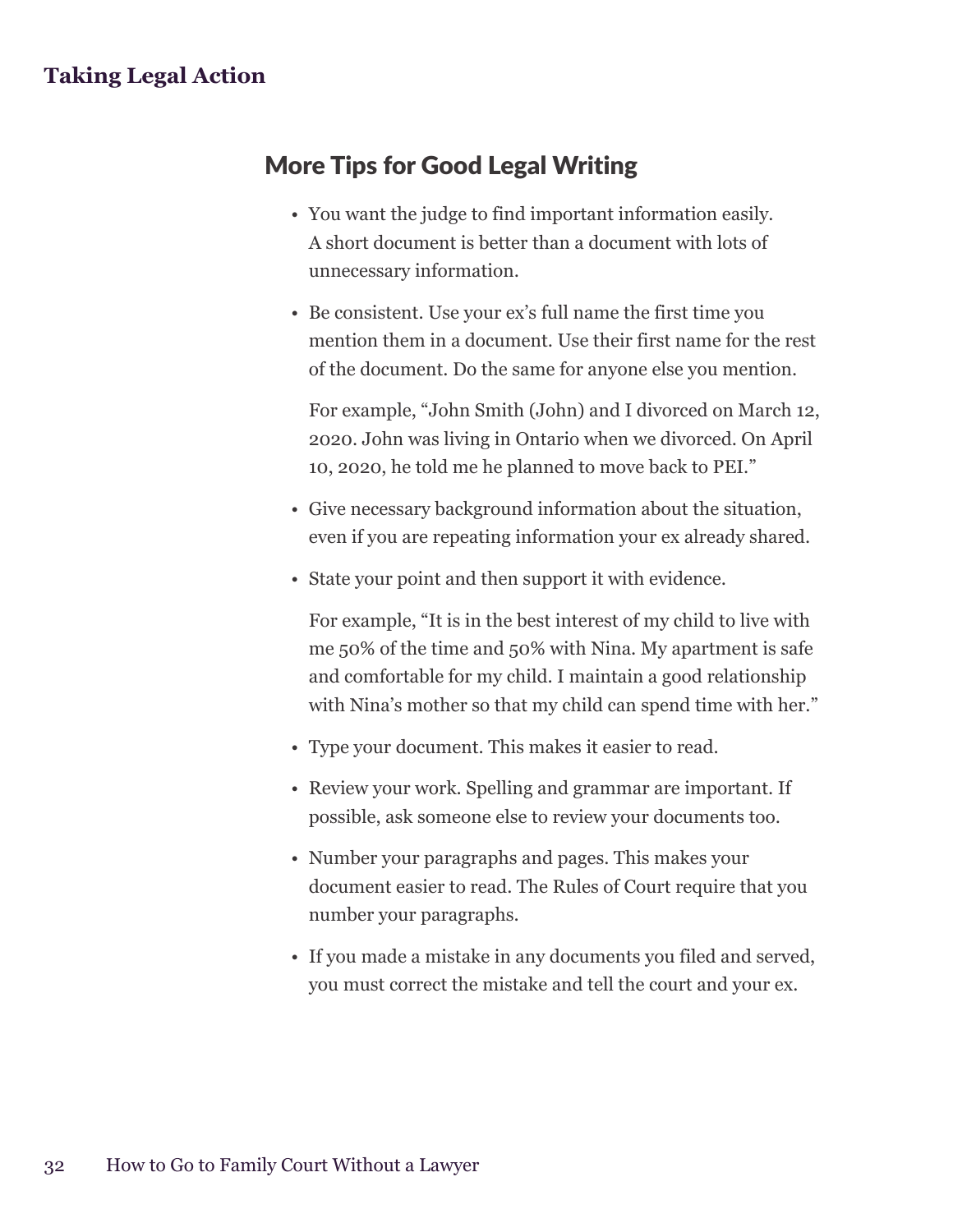# Tips for Legal Research

# Using Legislation

**Legislation** is law that is passed by a federal or provincial government. Legislation relevant to family law includes:

- *• Divorce Act* (for divorce or changes to the terms of your divorce)
- *• Children's Law Act* (for parenting time, decision-making responsibility, child support, and parentage)
- *• Family Law Act* (for spousal support or property division)
- *• Federal Child Support Guidelines Regulations*

You can find links to all of PEI's legislation here: **www.princeedwardisland.ca/en/legislation/all/all/a**.

# Using Case Law

When judges make decisions, they make decisions in writing. Written decisions by judges are called **case law**. A case like yours that was previously decided by a judge is called a **precedent**. Look at case law to see how judges have interpreted legislation and applied it to past cases. This can help you to know how a judge might see your case. If a case was appealed, look at the final or most recent decision made by a judge. Write down which cases are relevant to yours and how. This will help you support your arguments.

You can use this resource to learn how to use case law: **www.representingyourselfcanada.com/wp-content/ uploads/2017/09/Reading-A-Case-Primer.pdf**

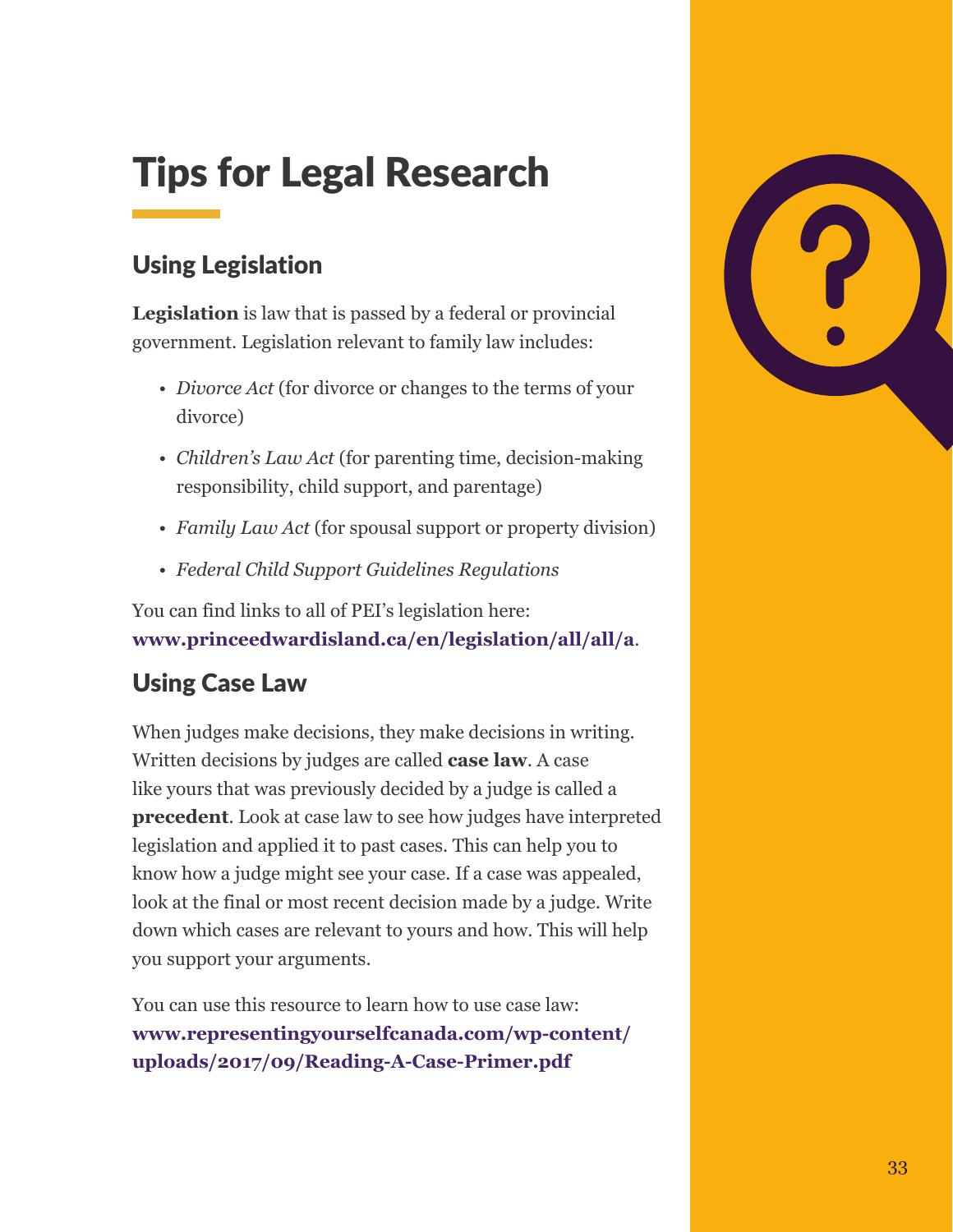# Going to Court

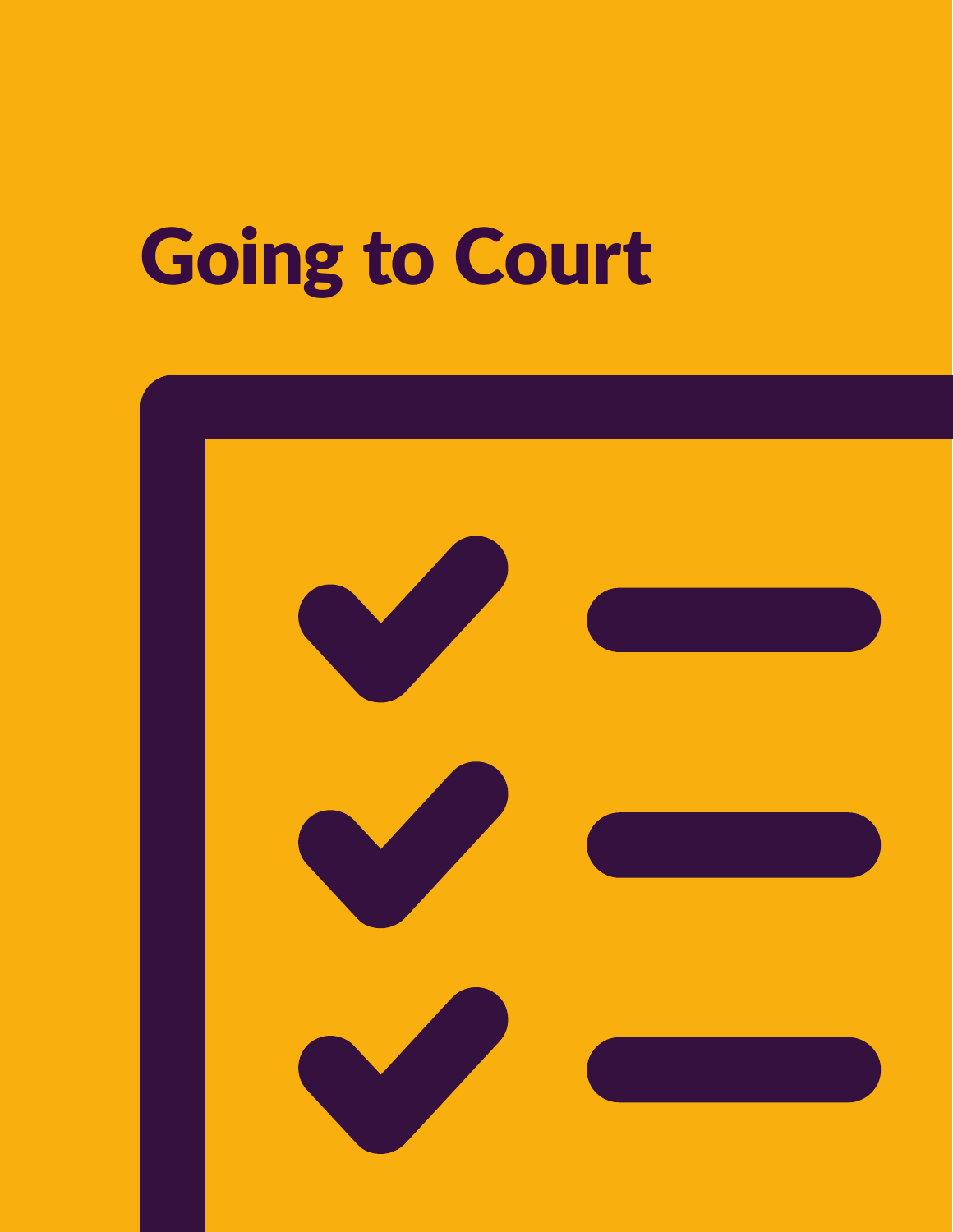# Getting Ready for Court

Remember: you and the other party can make an agreement at any time during legal proceedings. Just because you started a case in court, doesn't mean you can't decide to go see a mediator, for example. Settlements are discussed on page 56.

Remember: before a hearing or trial, you will have a conference with the other party and a judge. How to prepare for the conference is discussed on page 41.

# How to Stay Organized when Going to Court

Read the other party's affidavits. Take notes. Look for anything that is inaccurate or inconsistent. For example, if your ex says they can spend a lot of time with the children, but they also say they work two weeks a month out of province. What questions could you ask the other party's witnesses during the hearing that would show your ex is not asking for the best decision?

Read your affidavits. Look for anything that is inaccurate or inconsistent. This might be hard. But, it is better to be aware of any problems. What questions might the other party ask you? Remember that they are preparing to challenge your case. Write down questions they might ask. Practice answering those questions calmly. How could you answer those questions to show that your case is still strong?

Practice what you plan to say in court with someone you trust. Ask them to ask you hard questions and give you feedback.

You should have a binder of everything you will need when you go to court. You could organize the binder like this: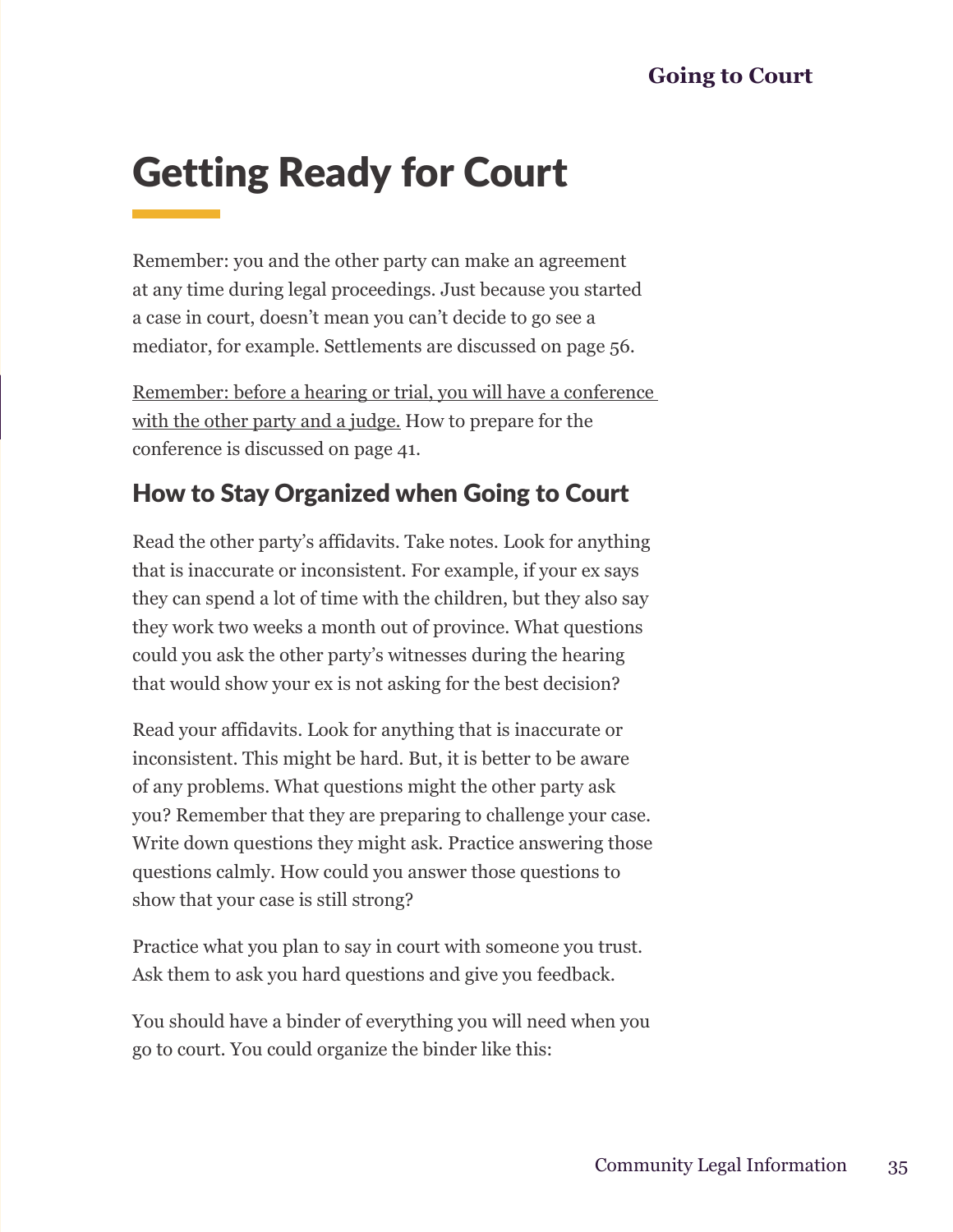#### **Going to Court**

#### **1. My Arguments**

I want this outcome: \_\_\_\_\_\_\_\_\_\_\_\_\_\_\_\_\_\_\_\_\_\_\_

| <b>Argument</b> | <b>Evidence</b> | How the Evidence Supports the Argument |
|-----------------|-----------------|----------------------------------------|
|                 |                 |                                        |
|                 |                 |                                        |
|                 |                 |                                        |
|                 |                 |                                        |
|                 |                 |                                        |
|                 |                 |                                        |
|                 |                 |                                        |
|                 |                 |                                        |

#### **2. Court Documents**

Include everything you filed with the court, everything you received from the other party, and everything you received from the court.

#### **3. Your Opening Statement**

You can use this as a template for your opening statement:

I seek this outcome or court order:

My arguments for why this should be the outcome or court order are: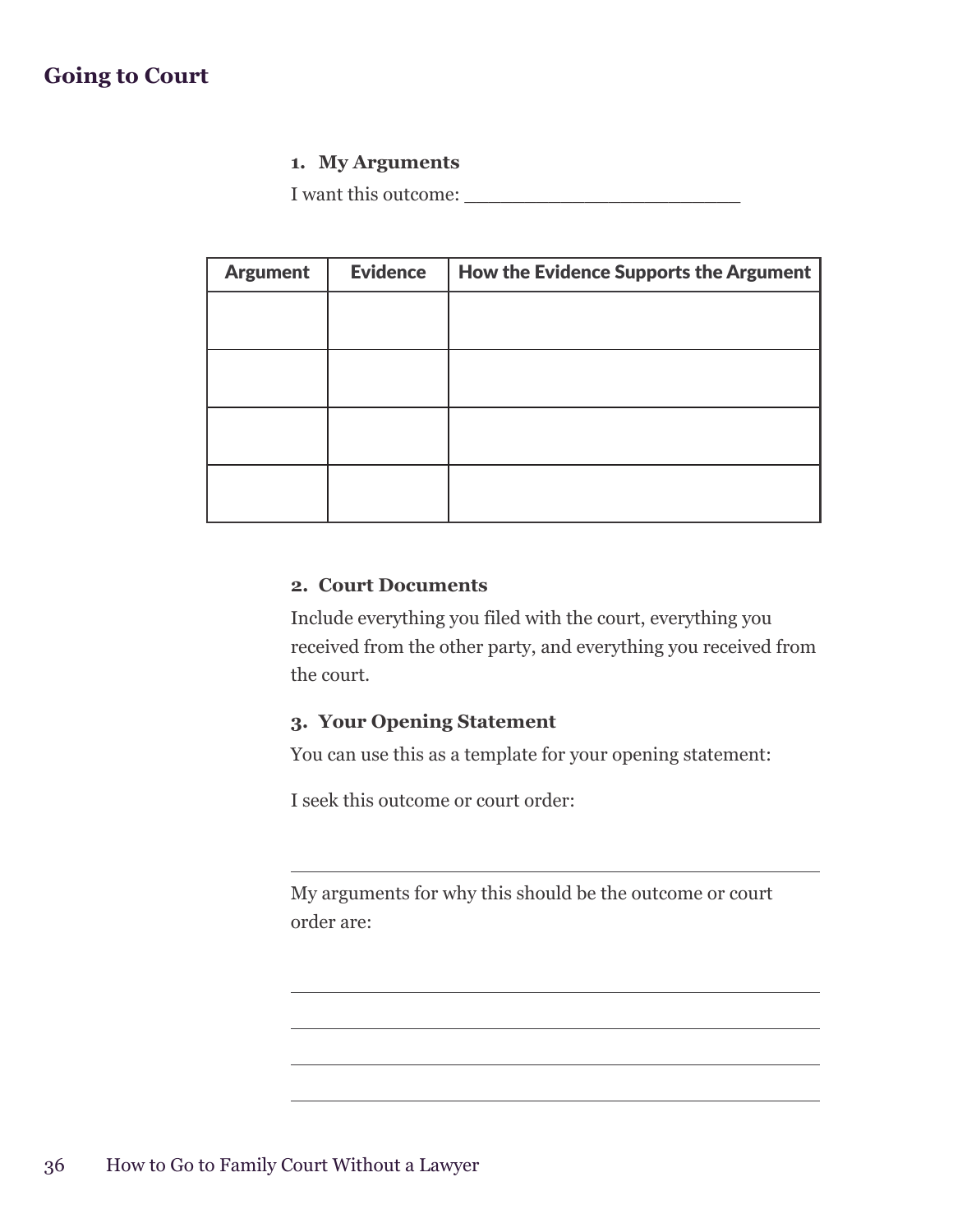I will use this evidence to support my arguments:

The court previously made these court orders (include interim orders):

### **4. Exhibits**

You should have four copies of every exhibit you will present in court. One for you, one for the judge, one for the witness, and one for the other party. Keep notes about why you are presenting these exhibits.

### **5. Your Witnesses**

Keep a list of your witnesses. If you are going to a hearing, you should also keep copies of your witnesses' affidavits. If you are going to trial, you should keep notes about the questions you plan to ask each witness in examination.

### **6. Cross-examining Questions**

Keep a list of questions you may ask the other party's witnesses during cross-examination. Also keep a list of issues you might want to ask any witness about. It is hard to plan questions when you don't know what the witness is going to say.

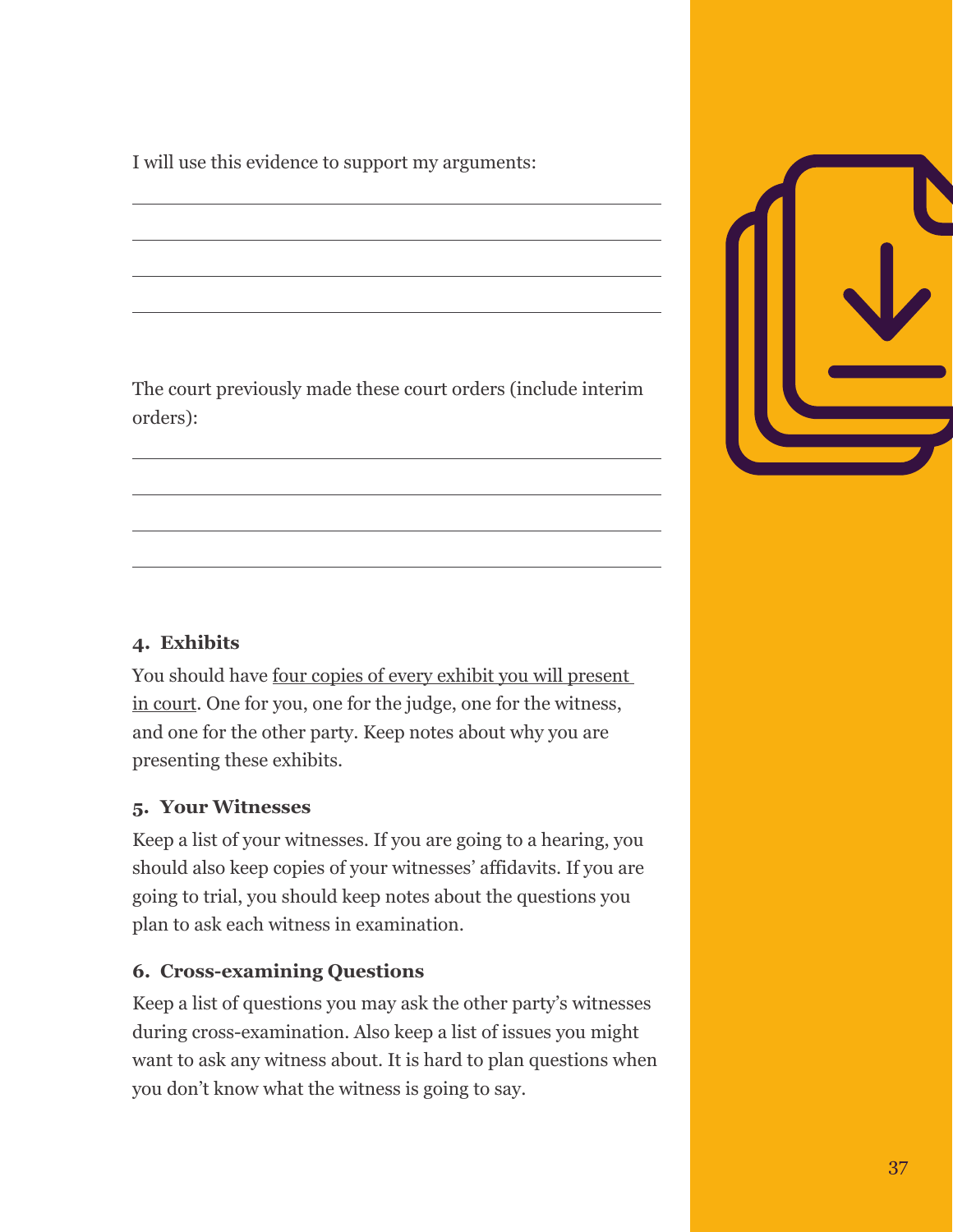### **7. Your Closing Statement**

The facts of the case are:

I showed the court this evidence:

Information from the other party you Why you want to want to challenge challenge it What the judge should consider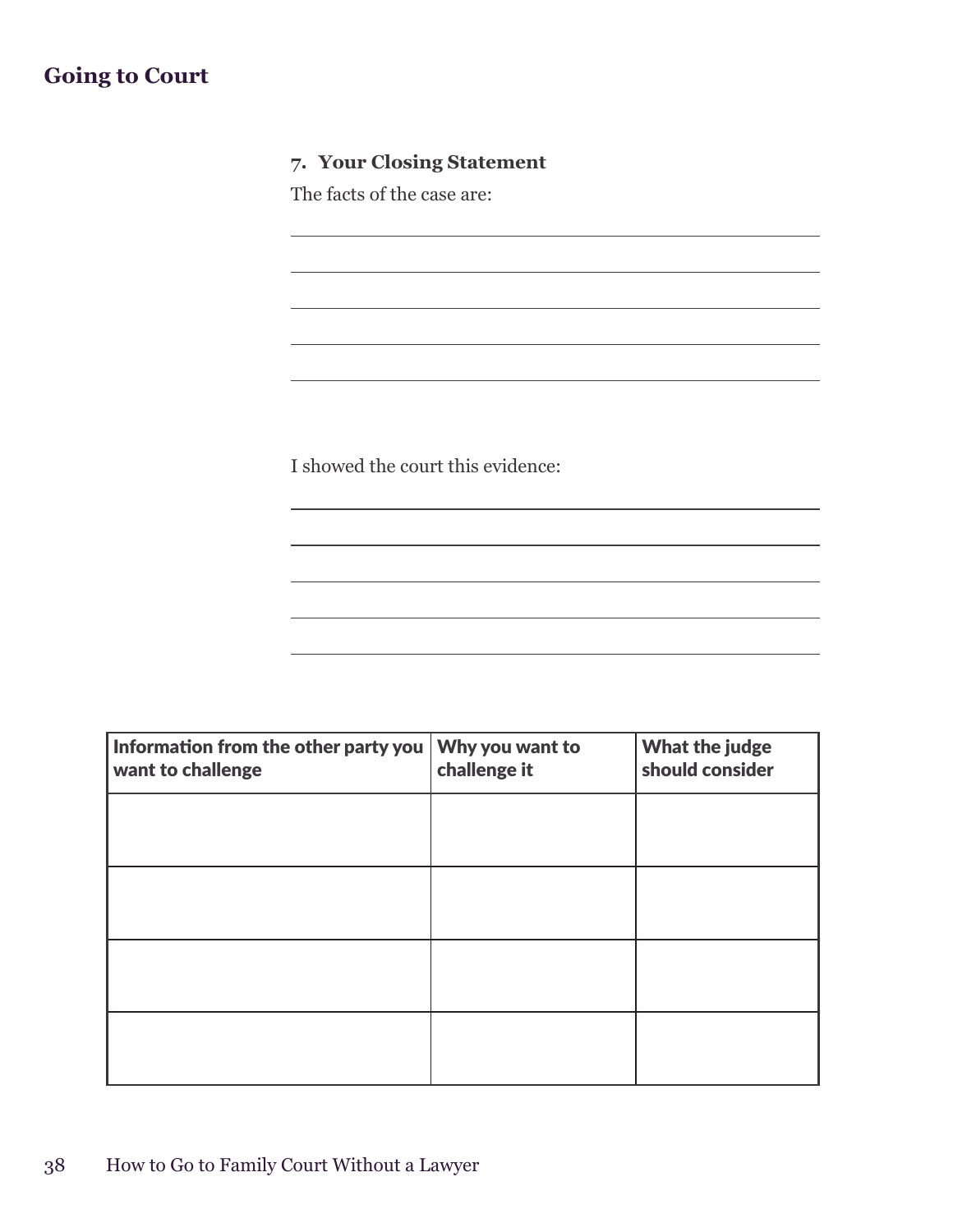I would like the court to make this court order:

This court order would be the best outcome because:

Remember to include blank paper in your binder for notes.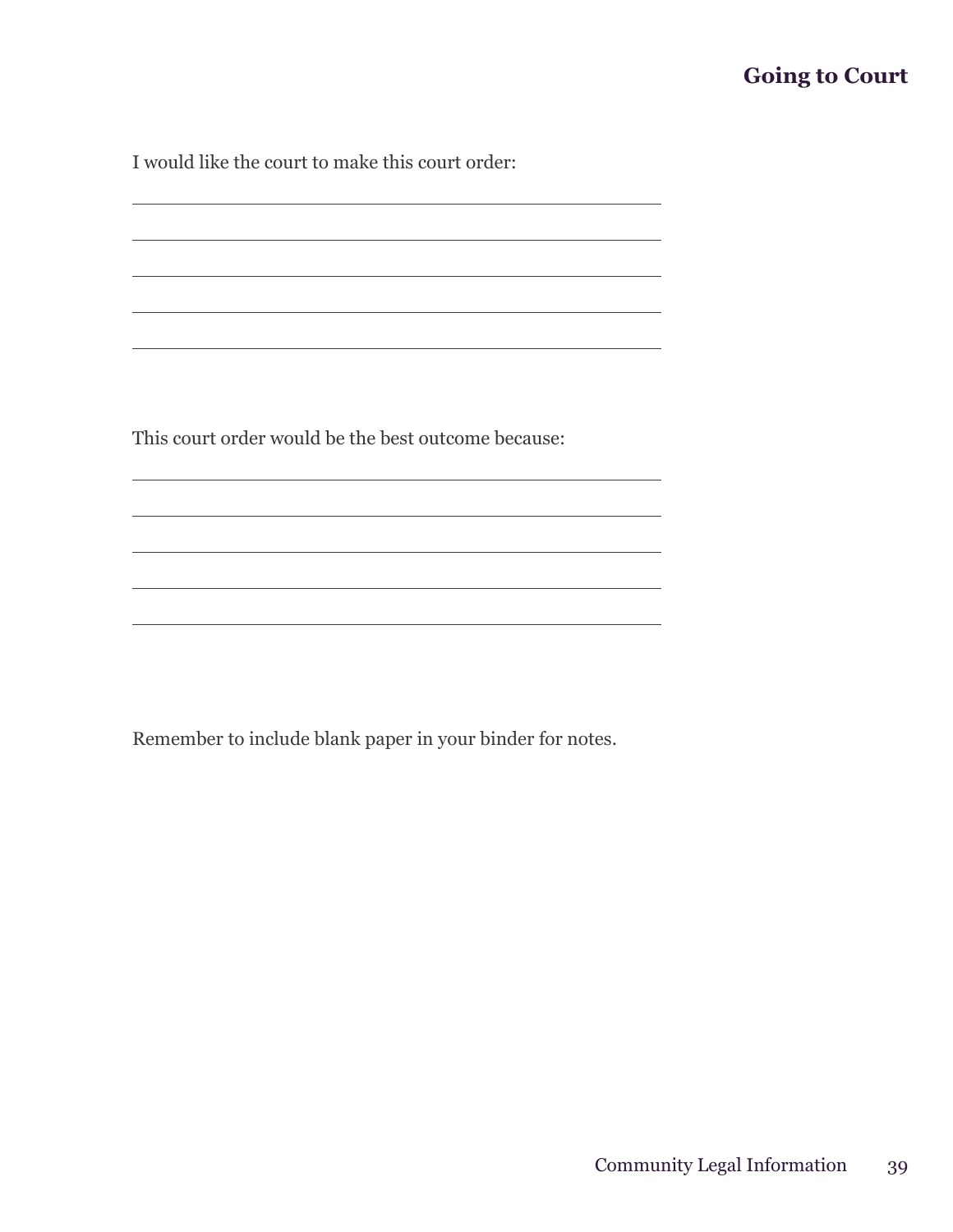Use this checklist to make sure you are prepared for court:

- $\Box$  My court date and time is:
- $\Box$  The address of the court is:  $\Box$
- $\Box$  I have all the documents I need, and they are organized.
- $\Box$  (If you have a lawyer for your court appearance) the lawyer has all the information they need.
- $\Box$  (If a friend is coming to support you) the other party and the court know that my friend is coming to support me. My friend knows the date, time, and location of my court appearance, and how they can support me.
- $\Box$  (If you have children) I have childcare plans for when I'm in court.
- $\Box$  (If you have witnesses for a hearing or trial) my witnesses know the date, time, and location of their court appearances.
- $\Box$  (If you are examining your witnesses at a hearing or trial) I gave my witnesses a list of questions I will ask them, so they won't be surprised.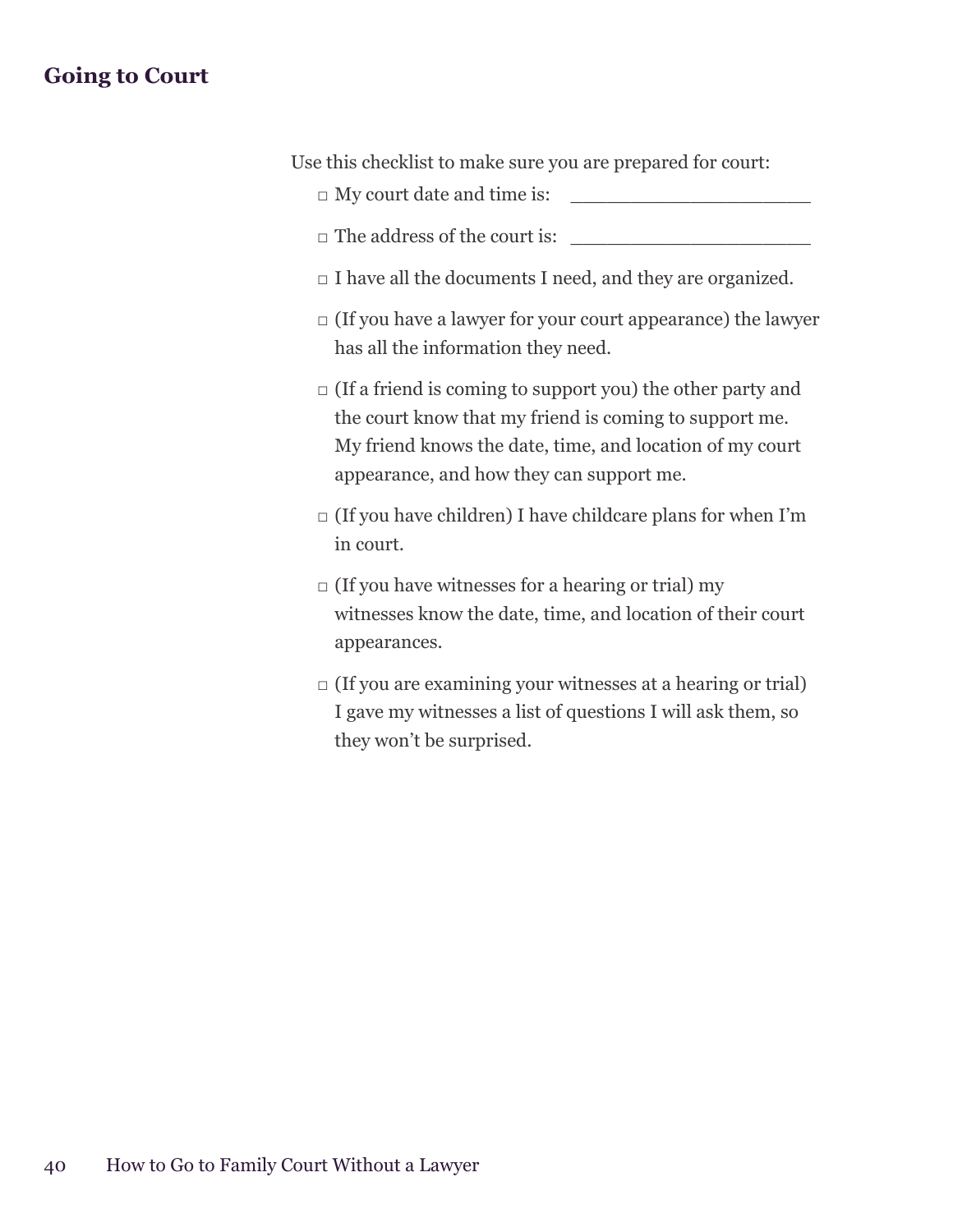# Pre-Trial and Pre-Motion Conference Memoranda

In most cases, before you have a family law hearing or trial, there is a conference process. A judge who is not the judge at the hearing or trial will sit down with you and the other party. You, the judge, and the other party will discuss the issues and try to resolve them.

You must fill out a form before the conference.

A **conference memorandum** sets out the legal issues you are asking the judge to consider at your trial or hearing. There are two types of conference memorandum. If you have a hearing, you will fill out a pre-motion conference memorandum (form 70BB). If you are having a trial, you will fill out a pre-trial conference memorandum (form 50A).

There are instructions about submitting these documents in the Rules of Court. There is more information about pre-trial and pre-motion conferences on page 46.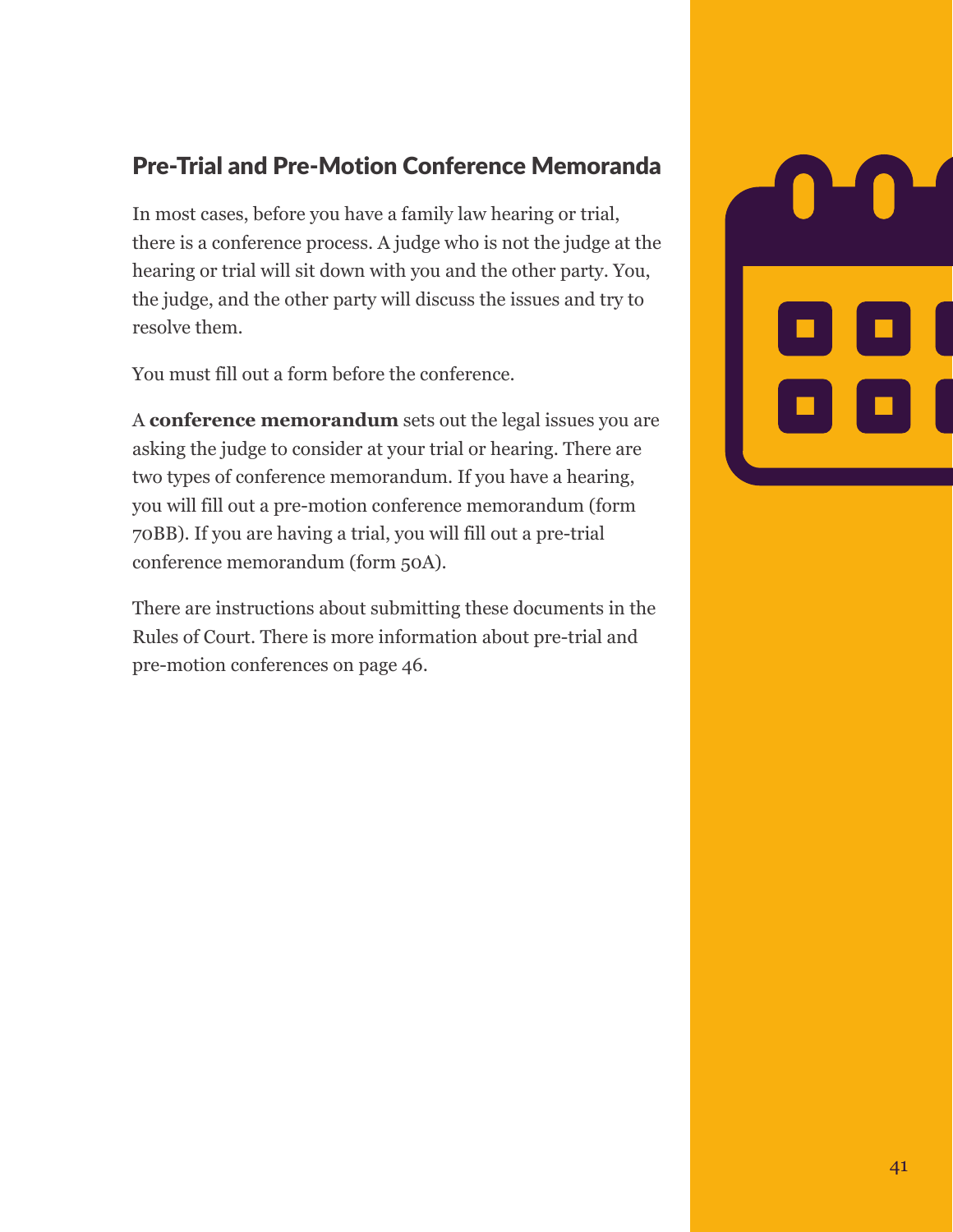# What Happens in Court

This information will help you know what to expect when you go to court.

# General Information about Going to Court

Everyone must go through security before entering the courthouse. Security staff may ask to search you and/or your bag. No drugs, alcohol, or weapons are permitted.

If you have a lawyer to go to court with you, they will present your case. If you don't have a lawyer, you will present your case. There may be a lot of language and behaviour that you find strange, especially if you have never been to court before. This is normal. Stay calm and be respectful.

# Expectations in Court

- Wear clean and neat clothing. No hats, no perfume or cologne, and no food.
- Be respectful to the judge even if you don't agree with what they say.
- If you don't understand what is happening, ask the judge.
- Let the judge know if you can't hear what someone says.
- Don't ask the other party's lawyer for advice. They are representing the other party. It is not their job to help you.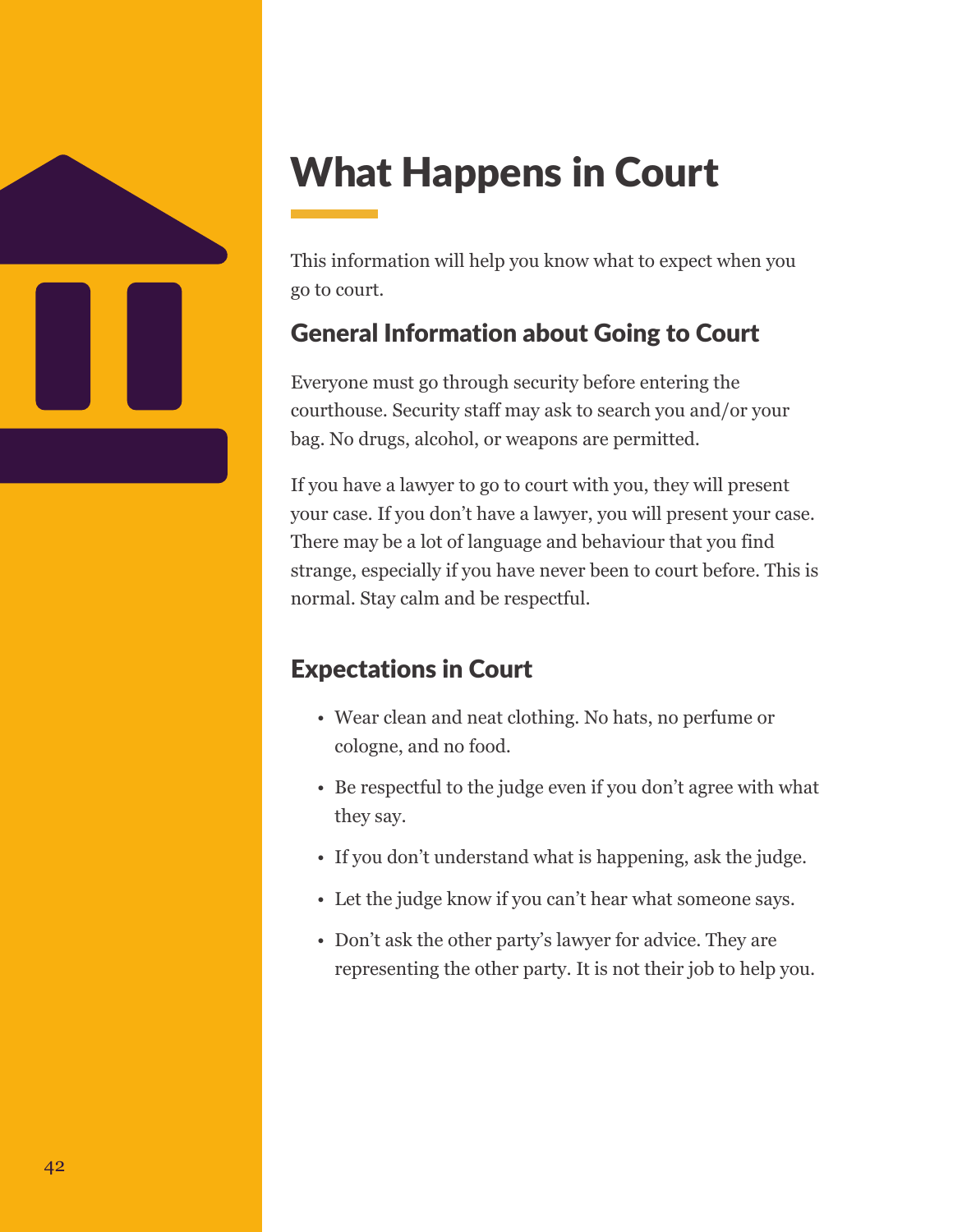# Tips for Speaking Well in Court

- Stand tall, speak into the microphone, and speak loudly. The microphone tapes what is said for the court record. The microphone doesn't make your voice louder.
- Speak slowly, briefly, and clearly. Don't try to use legal language.
- Speak to the judge, not the other party. The exception is if you are examining or cross-examining a witness.
- When speaking to the judge, say "Justice" and the judge's last name.

For example, "May I direct Justice Puri to paragraph 17 of the witness's affidavit?"

• Address the witnesses and your ex by their last names.

For example, "Mr. Doiron, you refused to make the full child support payment in May 2020, correct?"

• Don't interrupt. If you disagree with something the other party says, take a note. Respond when it is your turn to speak. There is an exception for raising objections. See page 54.

Tell court staff if there are any Emergency Protection Orders, other court orders, or peace bonds in place.

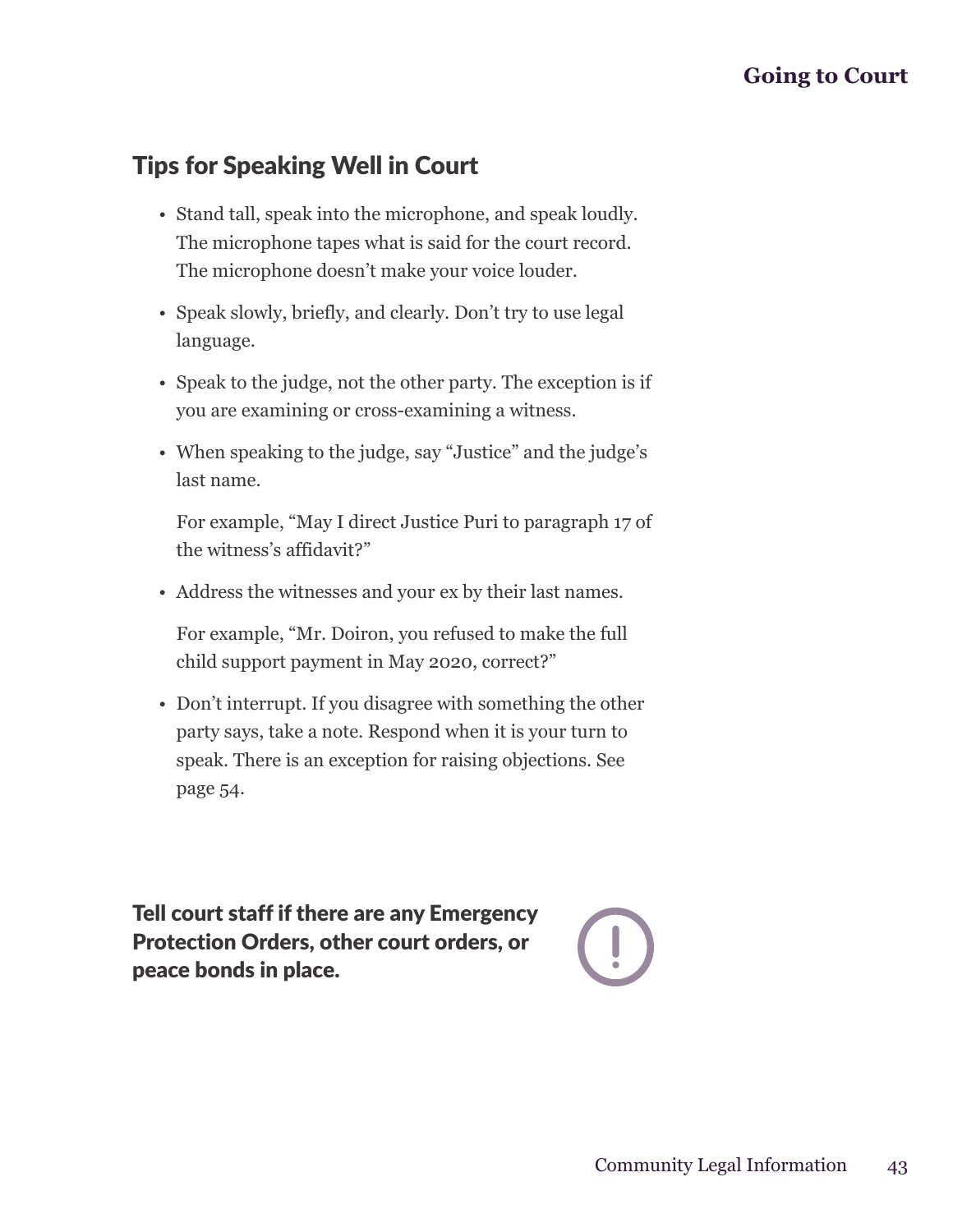# Tips for Witnesses

It is likely that you will be a witness in your family law matter. Here are some tips for being a good witness. You can review these tips before you testify in court. You can also share them with your witnesses before the hearing or trial.

- When you answer a question during examination or crossexamination, look at the judge.
- If an objection is called while you are speaking, stop talking and wait for instructions from the judge.
- Speak slowly, briefly, and clearly.
- Answer all the questions truthfully. If you don't understand a question, ask for clarification.

Witnesses can be cross-examined on affidavits or other documents (for example, exhibits). Make sure you and your witnesses review those documents before the court date.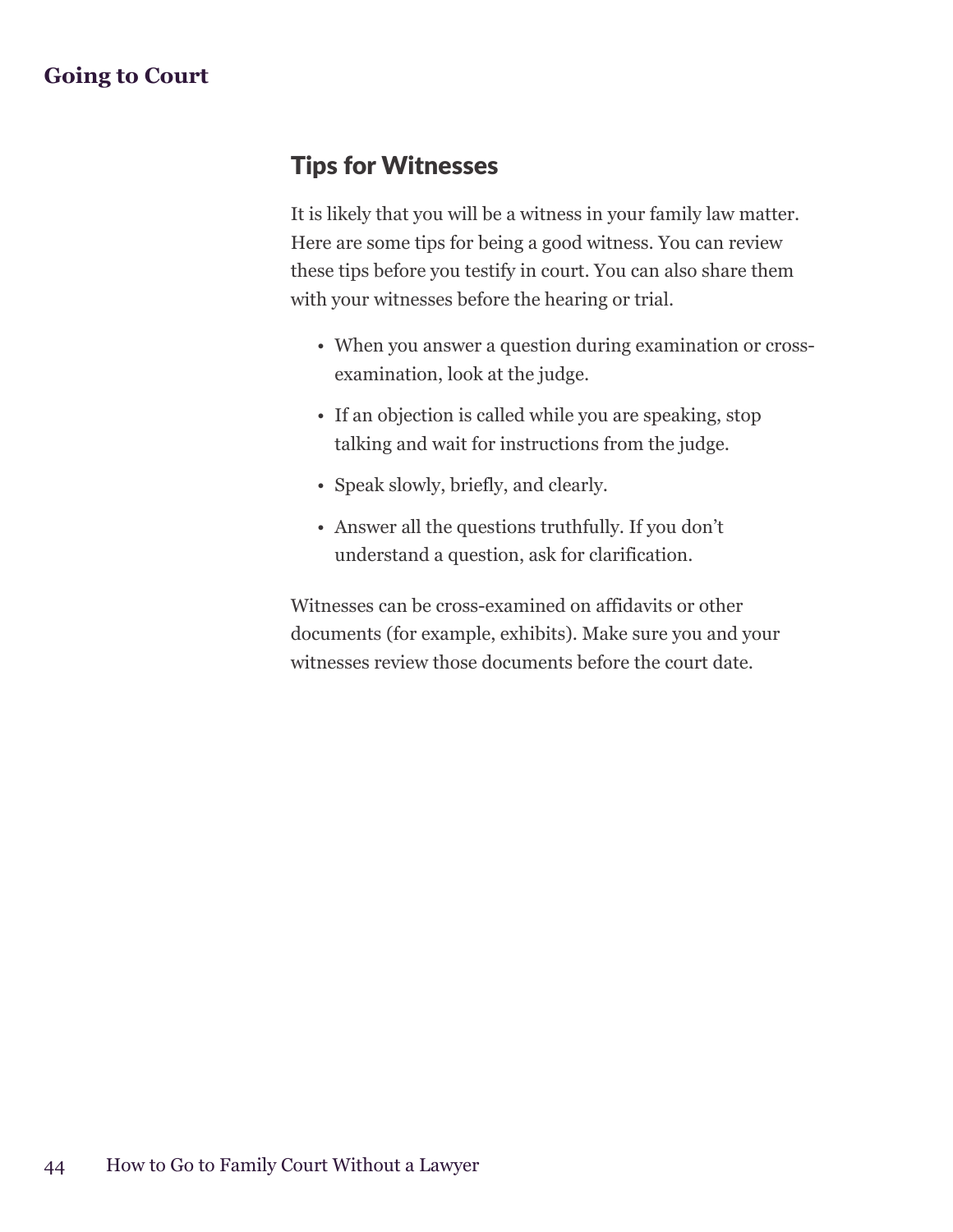# **Discovery**

Before you go to court, you must share all the documents you have about the case with the other party. You must share documents even if they don't help your case. The other party must do the same. Everyone is supposed to know all the documents on both parties of the legal issue. There is an exception to this. A **privilege** is a rule of evidence that allows you to refuse to disclose certain documentation in the proceeding. You don't need to give the other party copies of documents you are "claiming privilege over". But, you still need to tell the other party that those documents exist.

If you are going to trial, you may have discovery. **Discovery** is sharing information between each side before a hearing or trial. Either party can ask the other party to attend discovery and share information. Other people may be asked to attend discovery as well (for example, a witness).

**Documentary discovery** is the exchange of an affidavit of documents before a hearing or trial. An **affidavit of documents** is an affidavit that lists the documents that are relevant to both parties of the case (including documents that you have lost). An affidavit of documents is not usually filed with the court. It is only served on the other party.

**Oral discovery** is when witnesses are questioned under oath, outside of court, before a trial. Oral discovery is recorded by a transcription service for a fee which is usually paid by the party asking the questions. The transcript of the discovery can be part of what you ask the judge to consider during your hearing or trial. A party may give different evidence at discovery than they give at a hearing or trial. This can be used to challenge their credibility. You may decide not to question the other party at discovery. If this is the case, tell the other party in advance.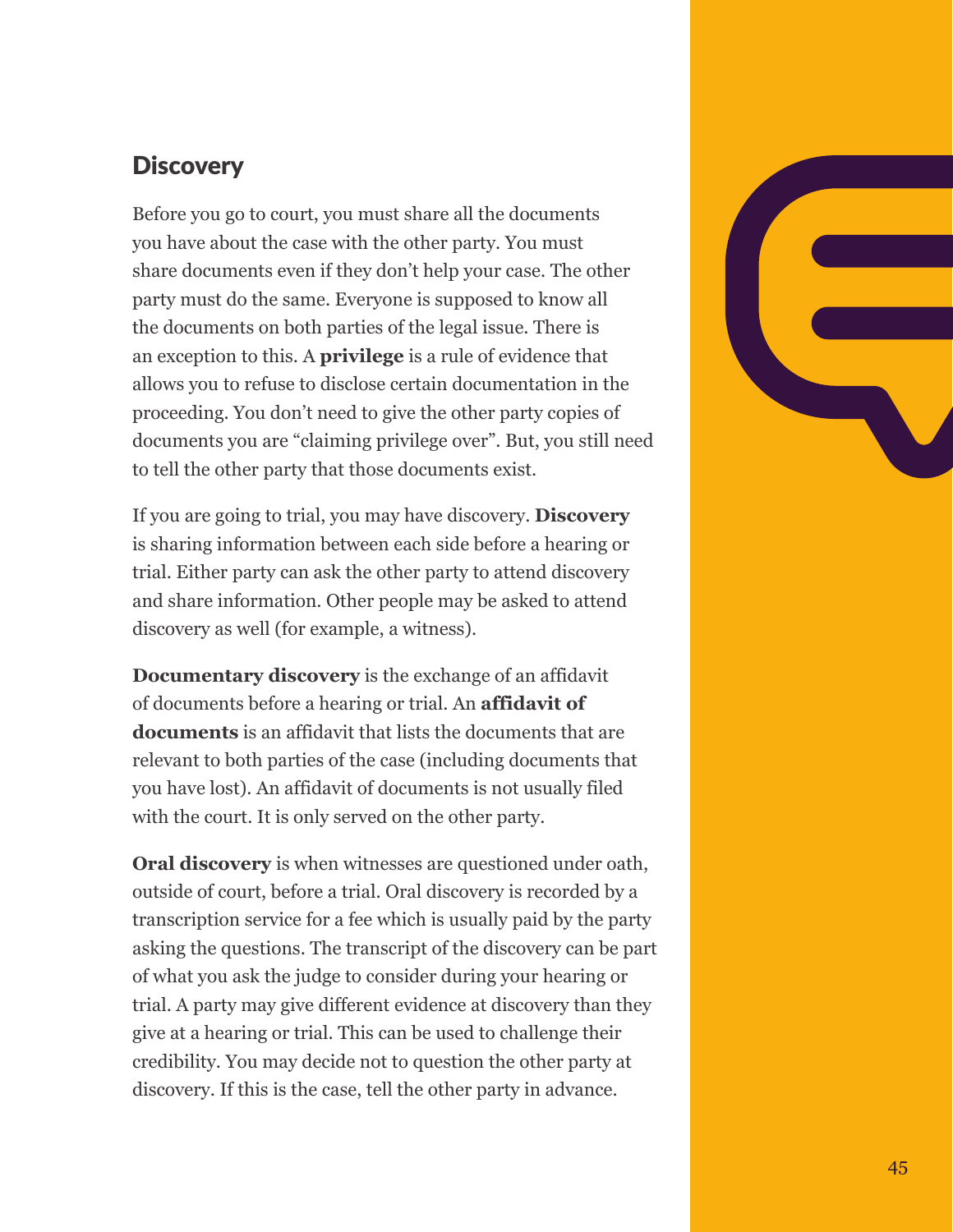

A **pre-motion conference** is a meeting with the parties, their lawyers, and a judge before a hearing. A **pre-trial conference** is a meeting with the parties, their lawyers, and a judge before a trial.

The judge at your conference won't be the judge for your hearing or trial. The goal of these conferences is to try to resolve issues before a hearing or a trial. The conferences are an opportunity to discuss the issues with the judge. The judge will try to help you and the other party come to an agreement.

If some issues are still unresolved, the rest of the conference is used to organize the information for the hearing or trial. This includes deciding how long the hearing or trial will last, and who the witnesses are.



The conferences prioritize issues involving children, not other issues between parents (for example, property division).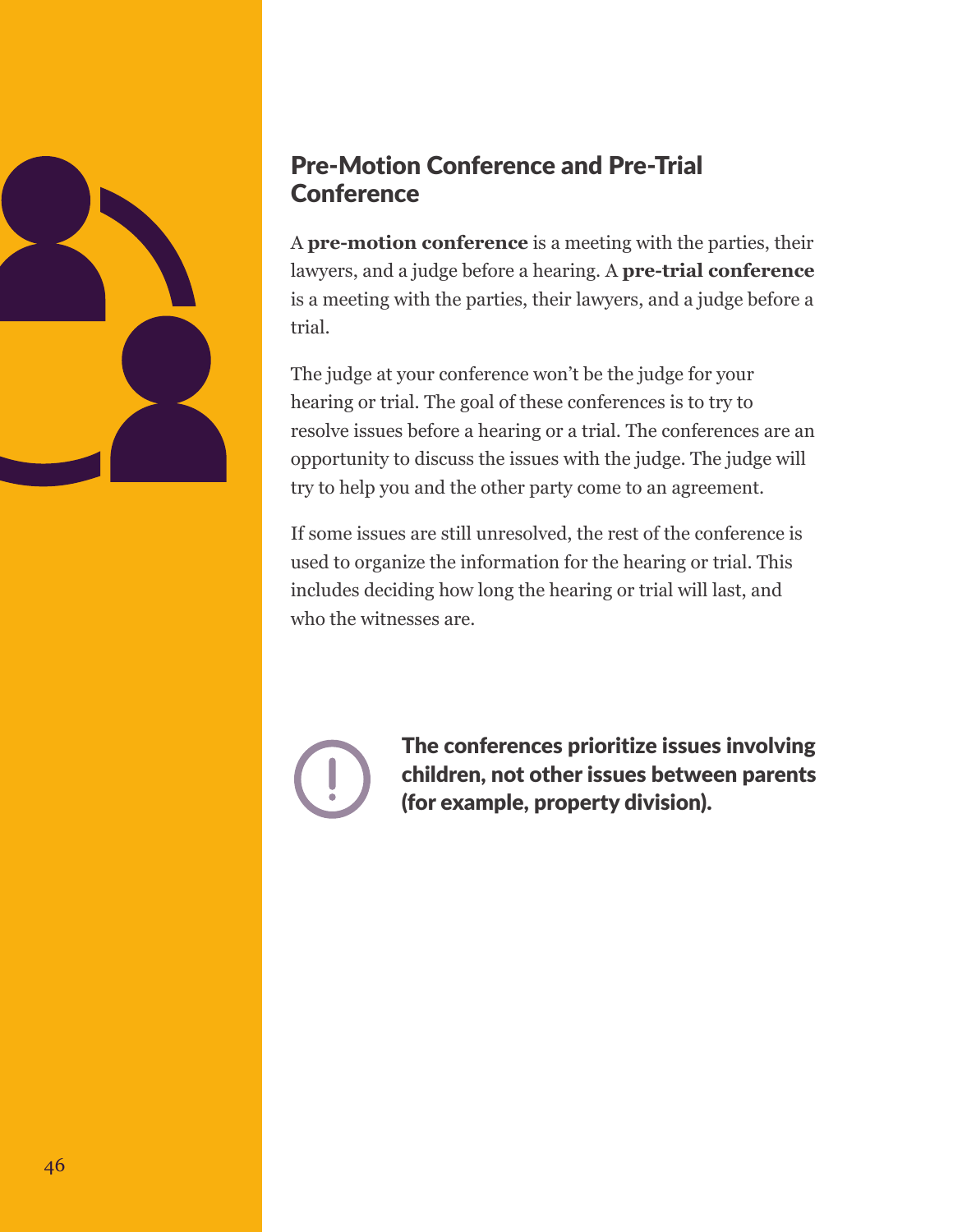# **Hearing**

A **hearing** is a type of court proceeding that happens after your file a Notice of Application or Notice of Motion. In a hearing, the judge may hear arguments and evidence from both parties. Here is an outline of how hearings work.

### **1. Opening Statement**

An **opening statement** is how you introduce the judge to your case. It gives the judge an overview of what your arguments are. Your statement should be short and clear. Tell the judge what order you are asking for and why. Summarize any interim orders and any issues that have been settled. An opening statement is not the time to give evidence. But, you can tell the court what you expect the evidence will be. You don't have to make an opening statement.

### **2. Presenting your Case**

Most of the evidence is given to the court in advance through affidavits and documents. There usually isn't much oral evidence. Sometimes there is no oral evidence.

### **3. Cross-examination**

**Cross-examination** is when you ask questions to the other party's witnesses. In a hearing, you cross-examine witnesses for the other party about the information in their affidavits. You can also ask a witness questions about something that happened after the affidavits were filed. Other than this, crossexamination in a hearing is the same as cross-examination in a trial. Review page 52 about cross-examination in a trial.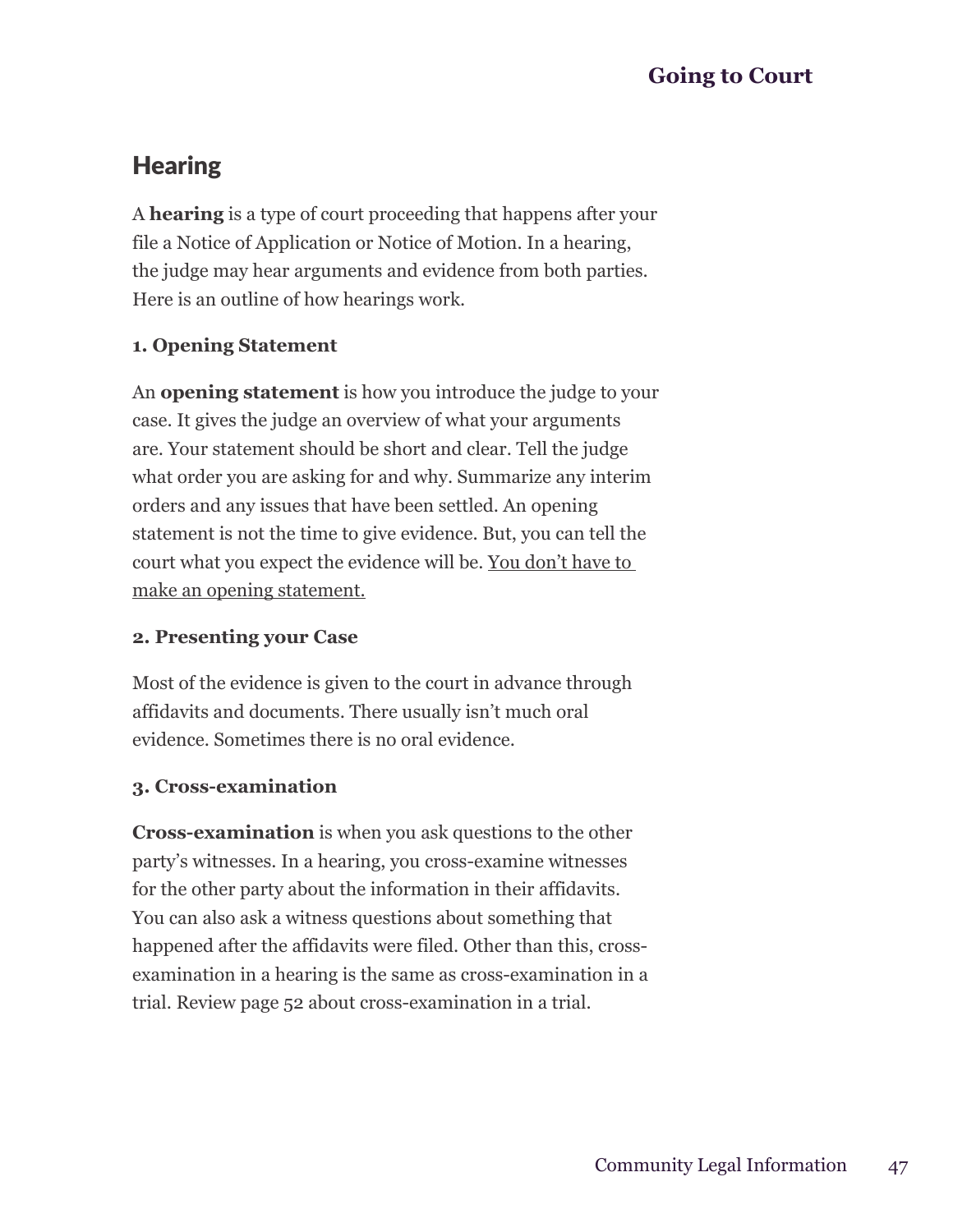### **4. Closing Statement**

A **closing statement** is the conclusion of your case. A closing statement is also called a summation. In your closing statement:

- Tell the judge the facts of the case.
- Summarize your evidence.
- Remind the judge of anything in other party's evidence that you challenged. (Don't accuse the other party or their witness of lying. Instead, remind the judge of why you don't agree, and give the information the judge needs.)
- State what you want the judge to decide and why you think that is the best decision.

You can't bring up new evidence in your closing statement. You can only talk about things that were already discussed. Both parties will have a turn to make their closing statement.



When you speak in court, make sure the judge can see and hear everything.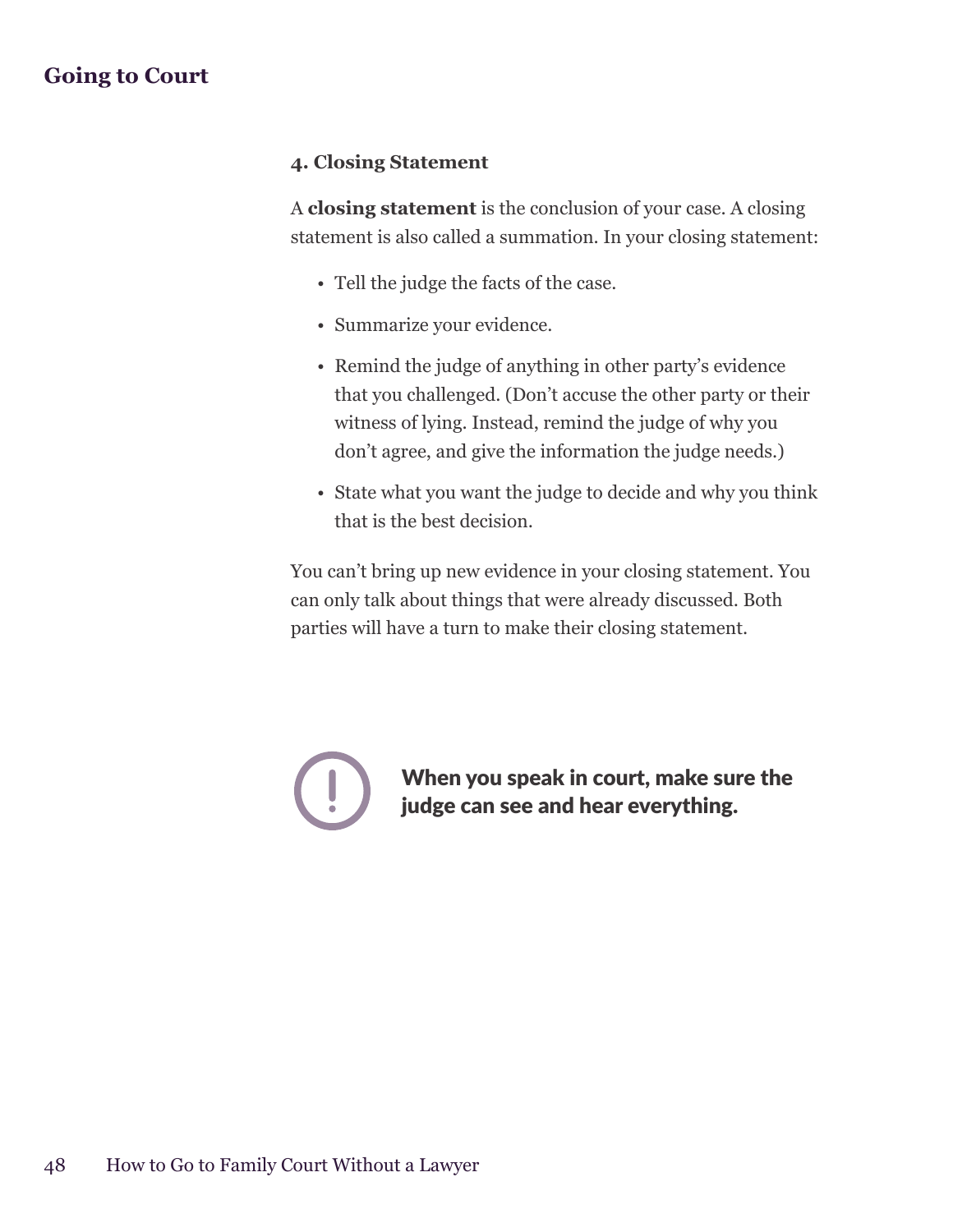# **Trial**

A **trial** is a court proceeding that happens if you and the other party can't resolve you issues by agreement or a hearing. A trial is usually longer than a hearing. Hearings and trials are similar in some ways and different in others. Here is an outline of a trial.

### **1. Opening Statement**

The opening statement for a trial is like the opening statement for a hearing. Review page 47 about making an opening statement for a hearing.

### **2. Presenting your Case**

The presentation of your case is different in a trial than in a hearing. In a trial, both parties call witnesses to speak to the judge as evidence (also called oral evidence).

**Examination** means asking your own witness questions. It is important to ask open-ended questions in examination.

• DO: Ask open-ended questions. An open-ended question lets the witness answer with lots of information, not simply "yes" or "no".

For example, "How well prepared is my son at the beginning of the day when I drop him off at daycare?"

• DON'T: Ask leading questions. A leading question suggests what the answer should be. Leading questions are not allowed during direct examination.

For example, "My son is more prepared when I drop him off than when his mom does, right?"

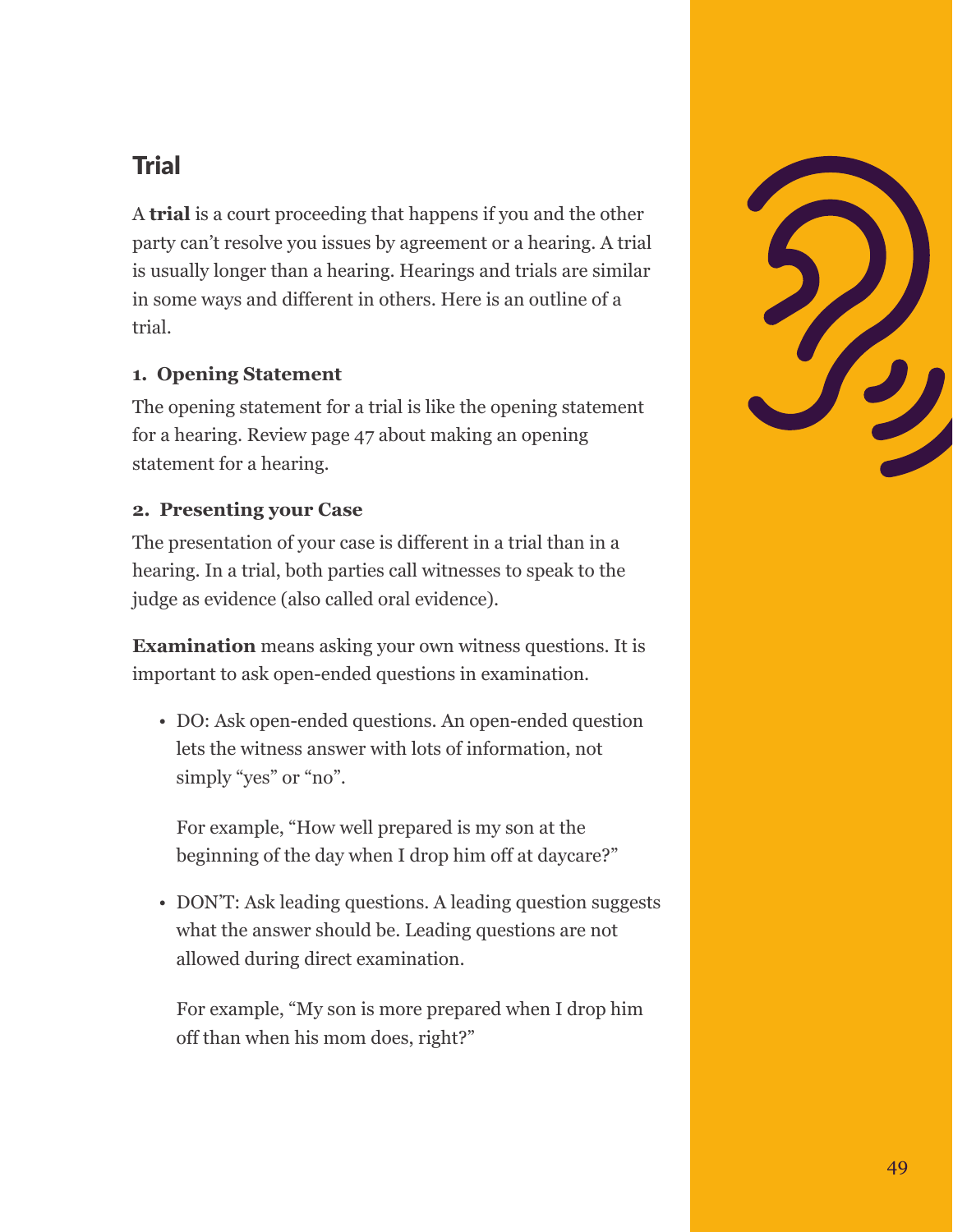It is a good idea to start examination by asking your witness questions that gives the judge context.

For example, if your witness works in your child's daycare, you could start with, "What is your role at the daycare centre?", and then, "What is your professional background and training?".

Starting with questions like these helps give important background information and shows the judge why you chose this person to be a witness.

Your witnesses can only answer questions you ask them. Choose questions carefully. Ask questions clearly, and one at a time.

Make sure your questions are relevant. If your legal issue is about your house, the other parent's new partner is not important.

You may testify for your own case. This means you will have to get on the witness stand. When you are testifying for your own case, you don't have to use a question and answer style. Instead, simply state the first-hand information you want to share with the judge.

For example, "On June 15th, 2020, Jane Smith took my children out of the province without my consent. This does not follow our August 29th, 2019 parenting agreement that says we need consent from each other before taking our children out of province."

 $\overline{\phantom{a}}$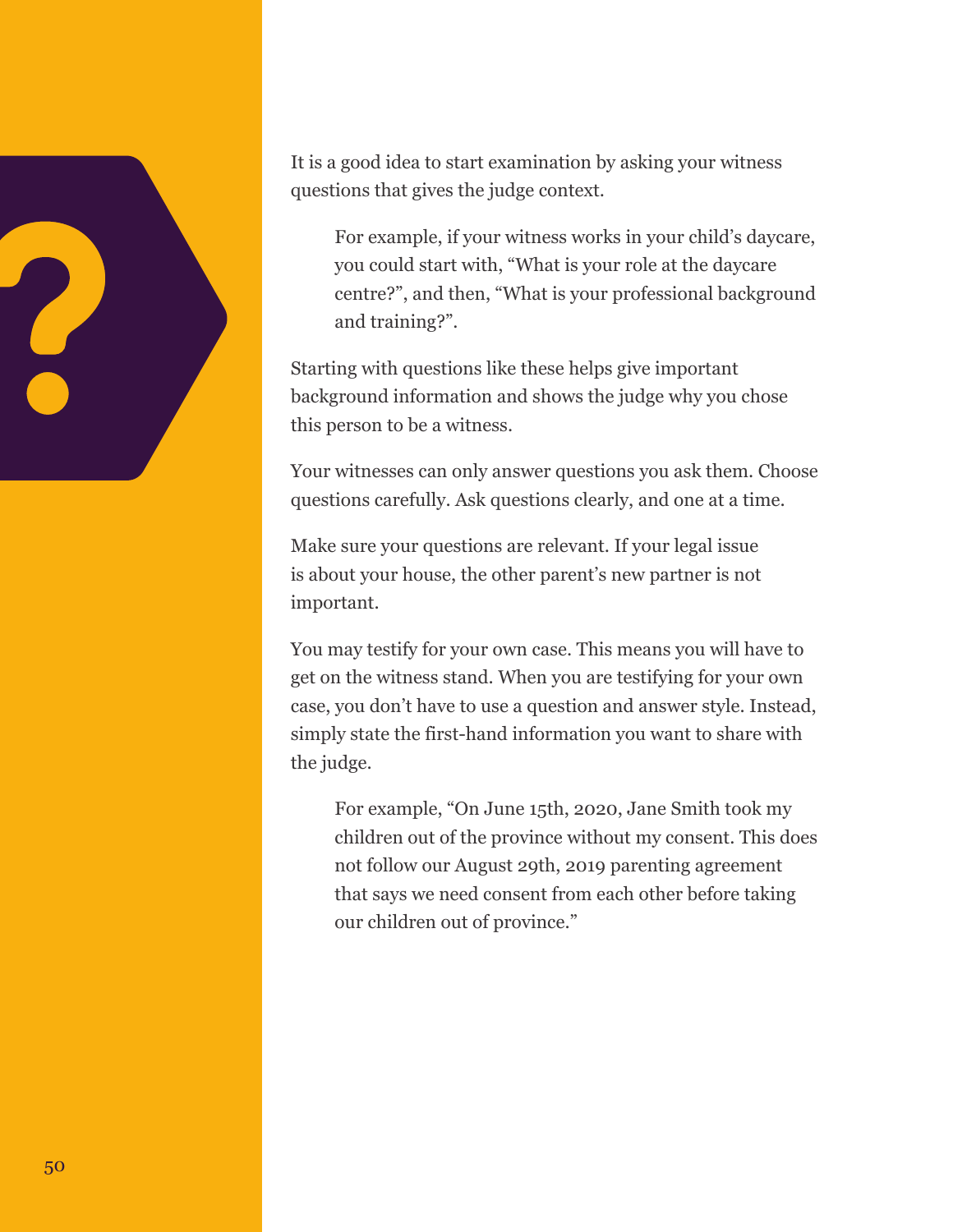### **Exhibits**

If you want to show a document as evidence, you must present it to the court and ask that the court accept it as an exhibit. Exhibits can be:

- Affidavits • Photographs
- Financial statements • Receipts
- Letters • Reports

Unless the other party agrees that a document be an exhibit, exhibits are entered during testimony. You don't just get to give a document to the judge and have it become an exhibit. The other party gets to give an opinion about if it should be accepted or not. In the end, the judge decides.

Here are the usual steps entering an exhibit:

- a. First, the witness mentions the document. When the document is mentioned in testimony, tell the judge you want to "mark the document for identification." Give a paper copy of the document to the witness. The witness must identify or explain what the document is.
- b. After the witness has identified the document, you need to "tender it for admission by the court". This means that you ask the court to consider it as evidence.
- c. The court will ask the other party if they agree to the document becoming part of the evidence. If they say yes, it will be accepted. If they say no, the judge decides if they will accept the document as evidence or not.

If you are testifying, you must mention documents you want the judge to consider as exhibits and identify or explain them.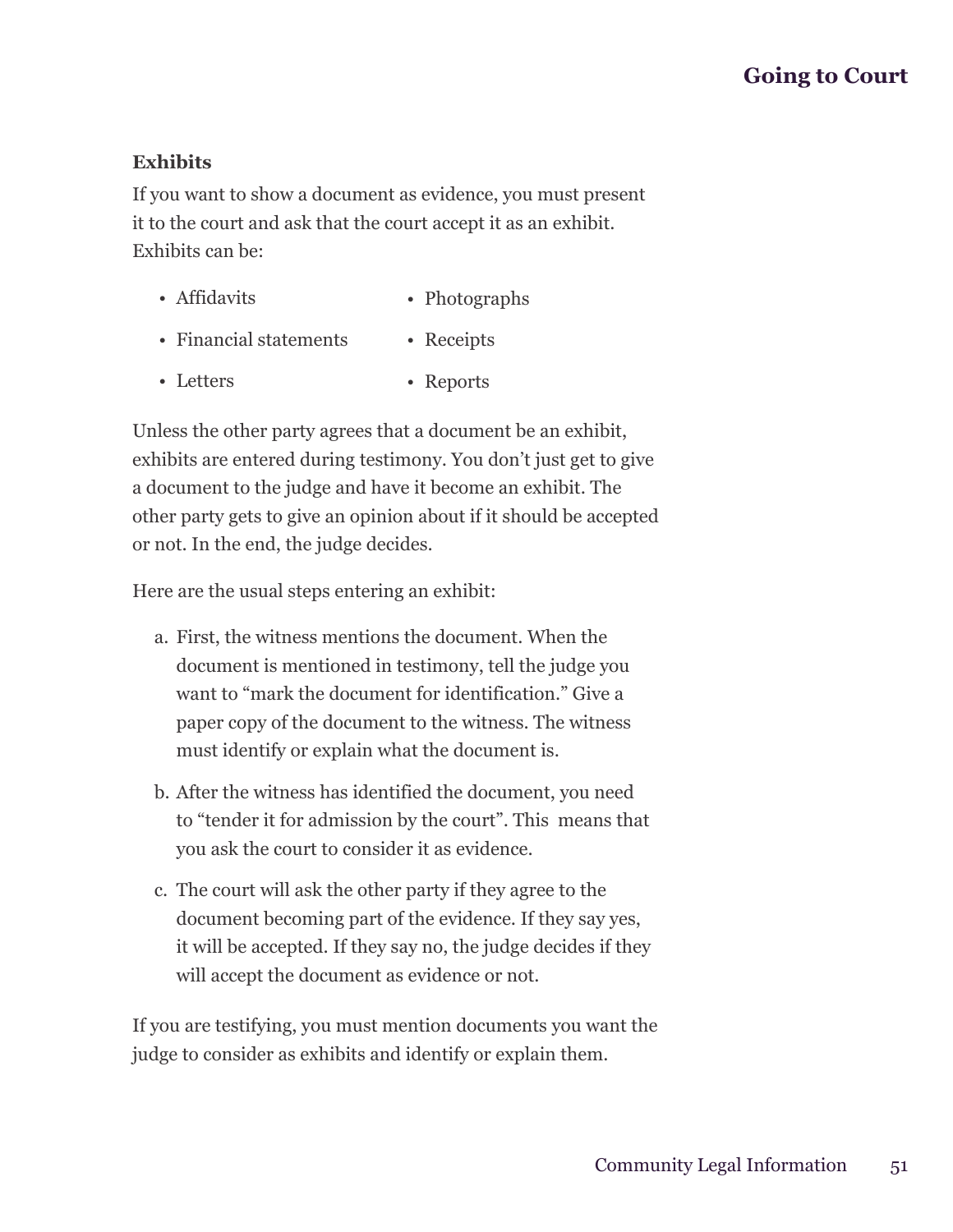If the judge doesn't accept a document into evidence, you can't refer to it later in the trial. If you forget to present a document and have it entered as an exhibit, you can't refer to it later in the trial.

You must share the documents with the other party before the court date. You can't surprise the other party with a new document during a hearing or trial. To prepare for court, make a list of documents you want to have entered as exhibits. Note which witness each document is relevant to. This will help you remember which documents each witness should refer to. It is helpful to write down why each exhibit is relevant and what argument each will help you to prove. Bring four copies of every exhibit you present in court. One copy for you, one for the witness, one for the judge and one for the other party.

### **3. Cross-examination**

**Cross-examination** is when you ask questions to the other party's witnesses. Your goal is to challenge the evidence in testimony presented by the other party. Your goal is to get the judge to disagree with what the witnesses say, or to find that they are not reliable.

Choose your questions carefully. Ask the other party's witnesses leading questions.

• DO: Ask leading questions that can be answered with "yes" or "no."

For example, "You would agree that I prepare healthy food for my child, right?"

• DON'T: Ask open-ended questions.

For example, "How would you describe my parenting?"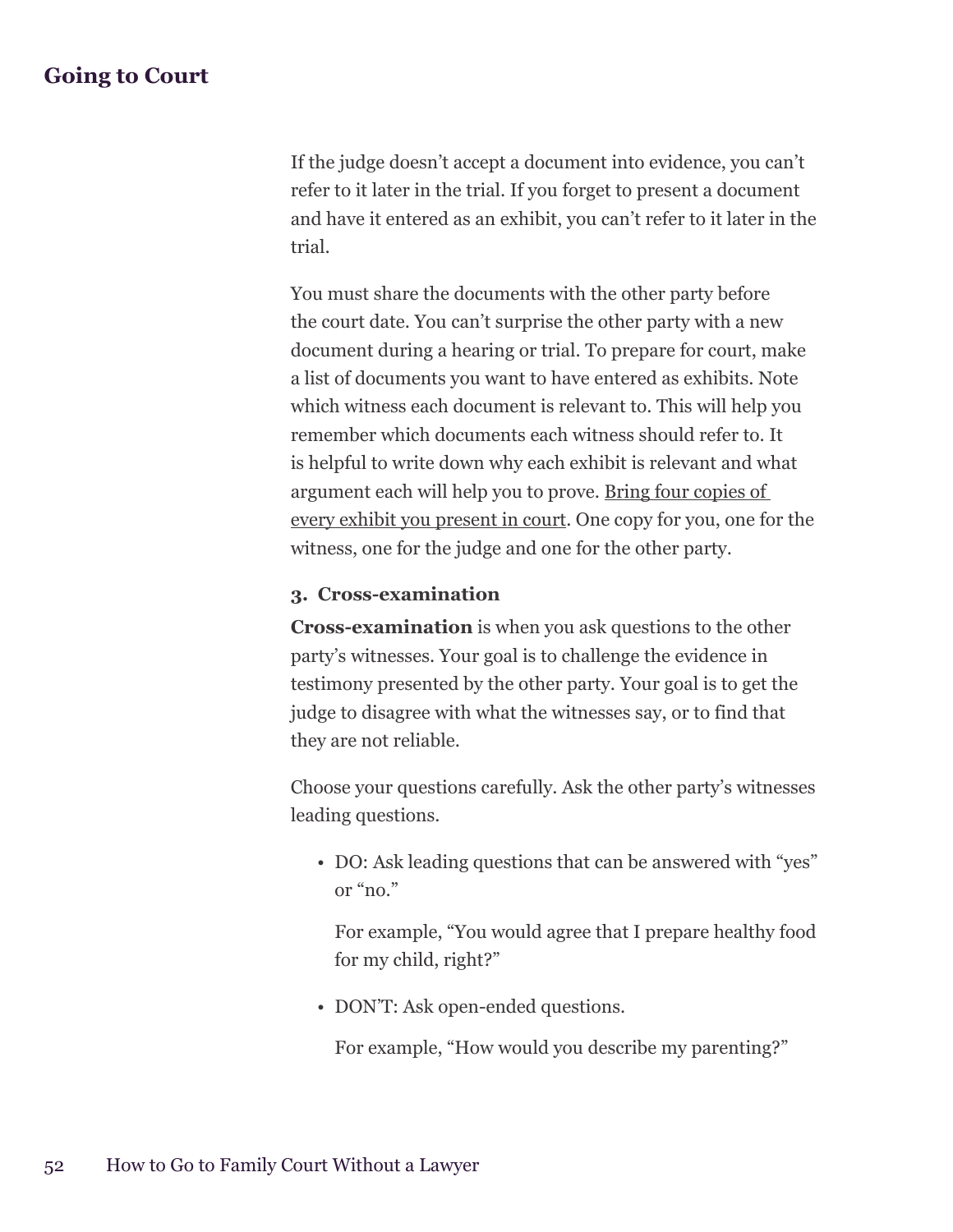Before your court date, write a list of questions you want to ask the other party's witnesses. Write a list of issues that you think you will want to address. This helps you ask questions that are different from what you prepared, if necessary.

When the other party's witnesses are testifying, take good notes. Write down the issues you want to ask about later during crossexamination.

### **Cross-examination on inconsistency**

If a witness for the other party says something in court that contradicts what they said at another time, you can tell the court that the witness is being inconsistent. Here is the usual process for doing this:

a. Give the witness an opportunity to explain themselves.

For example, "Do you remember saying that you brought your daughter to dentist appointments? You said that in your affidavit from March 30, 2018."

b.Review the question they were asked and the answer they gave.

For example, "I just asked you if you took your daughter to dentist appointments, and your answer was no."

c. Ask them if their previous evidence was correct or if their evidence today is correct. Also ask them why they gave two different answers to the same question. They may or may not be able to explain. If they cannot explain, it may undermine their credibility.

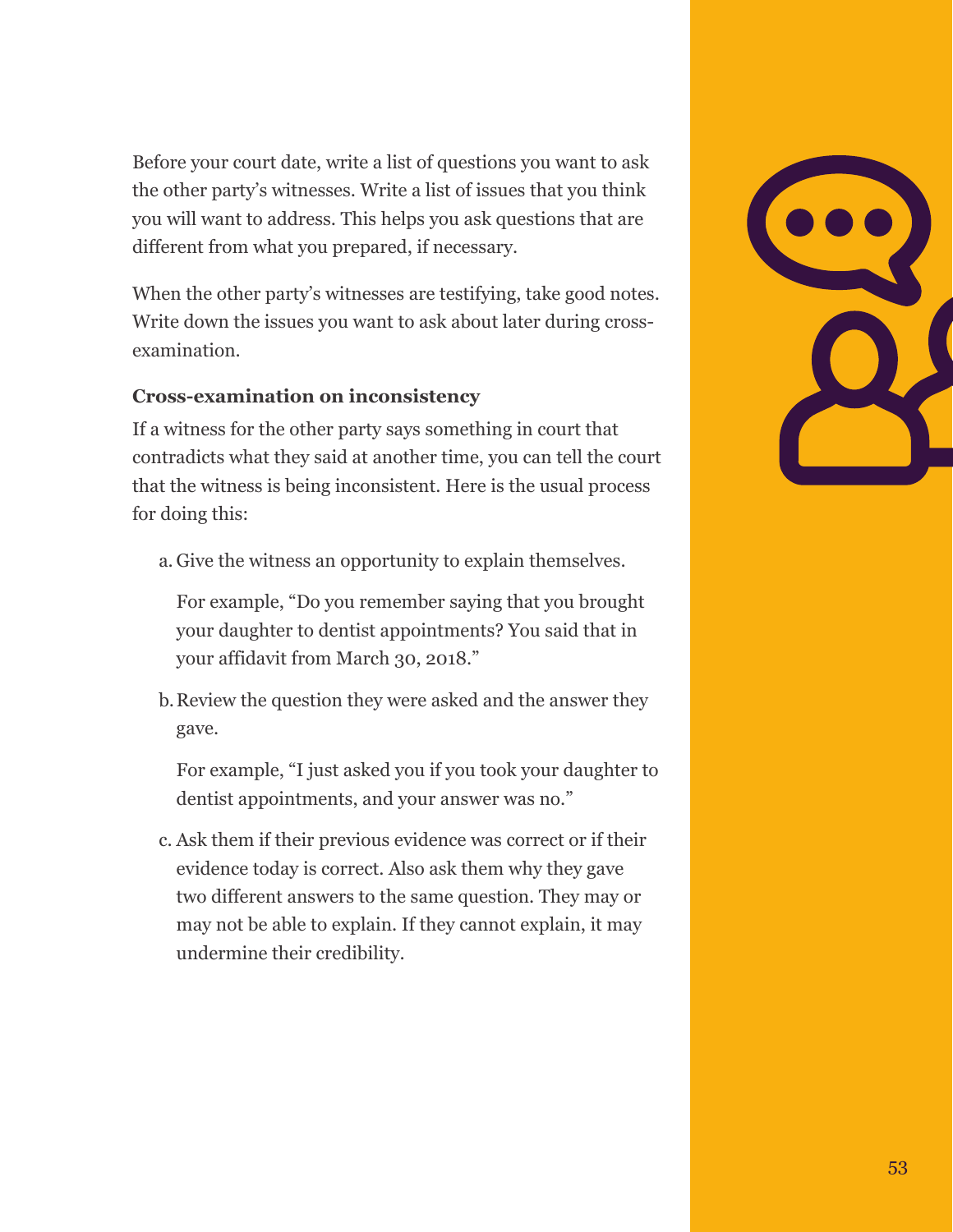

### **Objections**

An **objection** is a complaint that the other party is asking an inappropriate question, or a witness is giving inappropriate testimony.

You can raise an objection if you think a question the other party is asking is inappropriate, or if a witness is giving inappropriate testimony. When you object, you are asking the judge to decide if the testimony is allowed.

To raise an objection correctly, stand up and say, "Justice \_\_\_\_\_, I object to that question because  $\dddot{ }$ .

Here are some common reasons to object:

- Relevance: The question is not relevant to the case.
- Leading: The other party asks their own witness a leading question.
- Compound question: The "question" is multiple questions.
- Repetition: The other party questions a witness about the same thing over and over.
- Mis-stating evidence: The other party states earlier evidence incorrectly.
- Unclear: The other party or a witness is being unclear and it's difficult to understand.
- Hearsay: The witness is not giving first-hand information. Hearsay is not allowed when a witness is testifying in court.
- Expertise: The witness is giving an opinion when they are not an expert.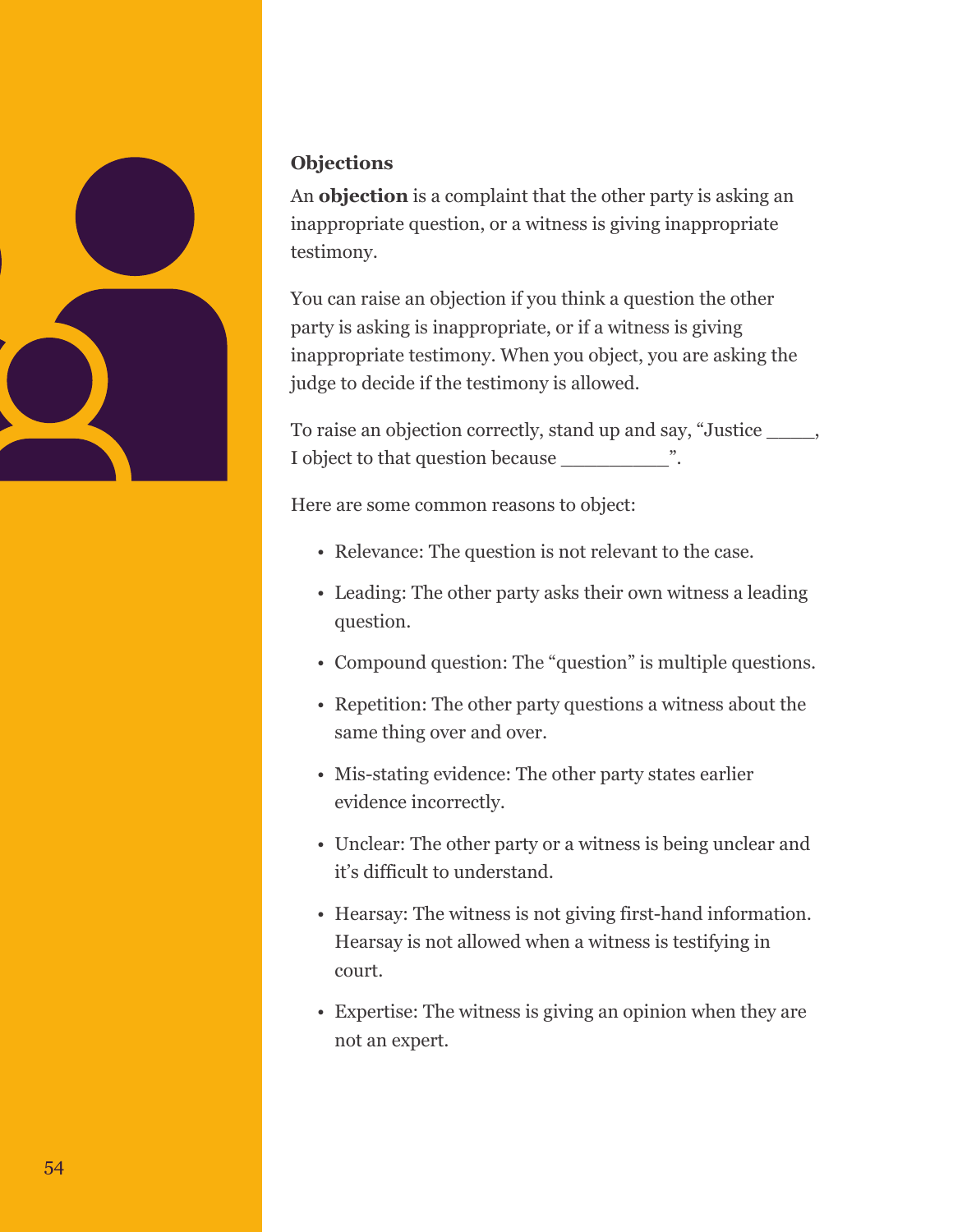It is best to raise an objection as soon as you notice that something is inappropriate. The judge makes the final decision about what is allowed.

If the other party raises an objection when you are speaking, stop, sit down, and wait for the judge to tell you what to do.

### **4. Closing Statement**

A closing statement for a hearing is like a closing statement for a trial. Review page 48 about how to make a closing statement.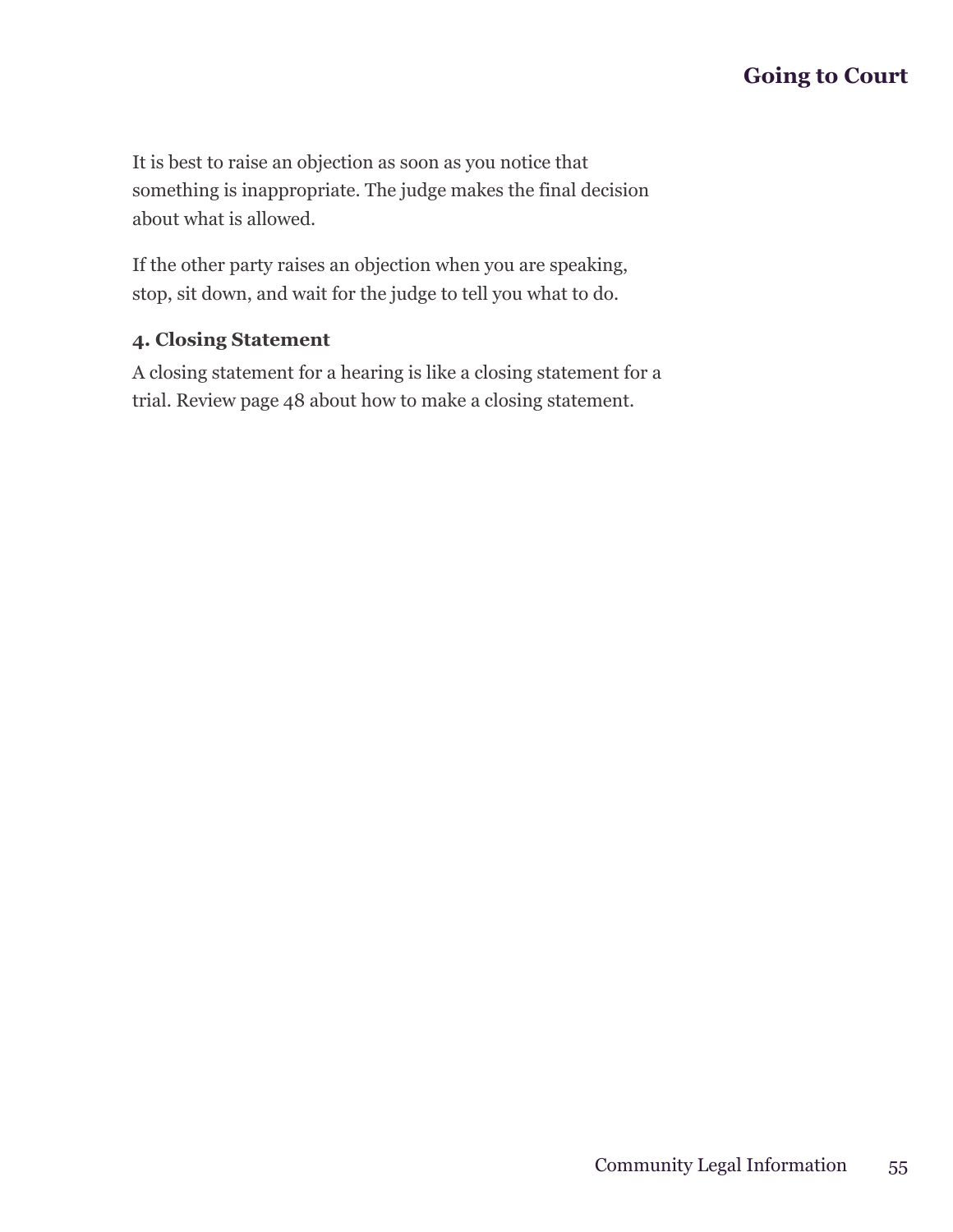# Resolutions

A legal issue can be resolved at any time during the legal proceeding.

# **Settlements**

A **settlement** is a resolution agreed on by the parties of a legal issue. Settlements can happen before or after someone has started a court action.

A settlement you make before starting a court action is documented by a written agreement. This written agreement is generally considered a contract.

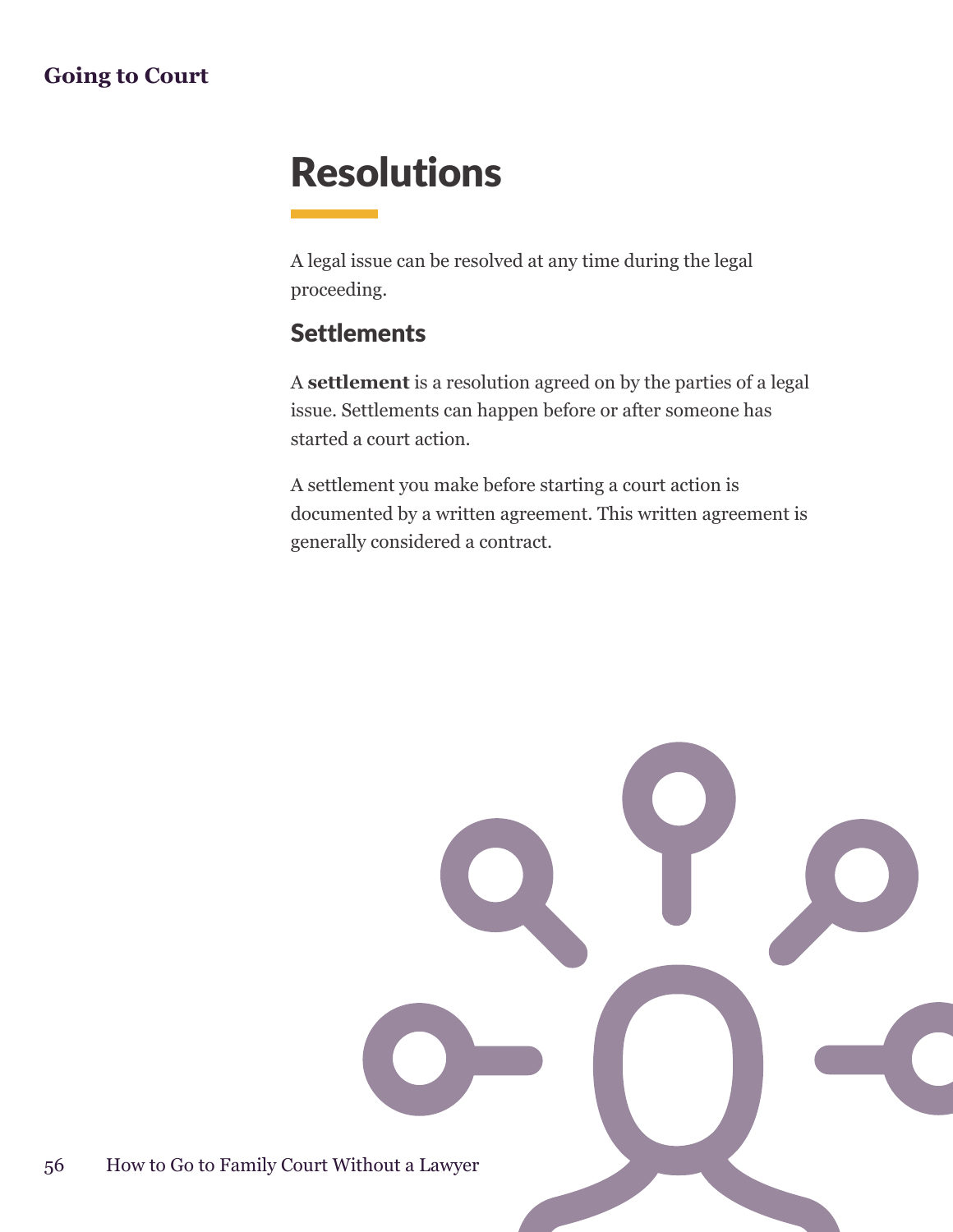A settlement that is made after a court action is started can be settled by a court order called a consent order. A **consent order** is a court order that both parties agree to. It is signed by the judge and filed with the court. Sometimes, the parties can sign an agreement and file documents with the court to say they are not continuing the proceeding. In that case, the settlement is not put in the form of a court order.

A **settlement proposal** is one party's suggestion of how to resolve the legal issue. You or the other party can make a settlement proposal at any time. For example, when you are waiting to go into the courtroom, the other party may approach you and try to come to an agreement with you. Consider the proposal carefully. You can agree to the proposal, or not. The rule is that you can't mention a settlement proposal made by the other party at a hearing or trial. After the judge makes a decision, either side can mention the settlement proposal. If you rejected a reasonable offer, the judge may order you to pay an increased amount of costs. Costs are discussed on page 59.

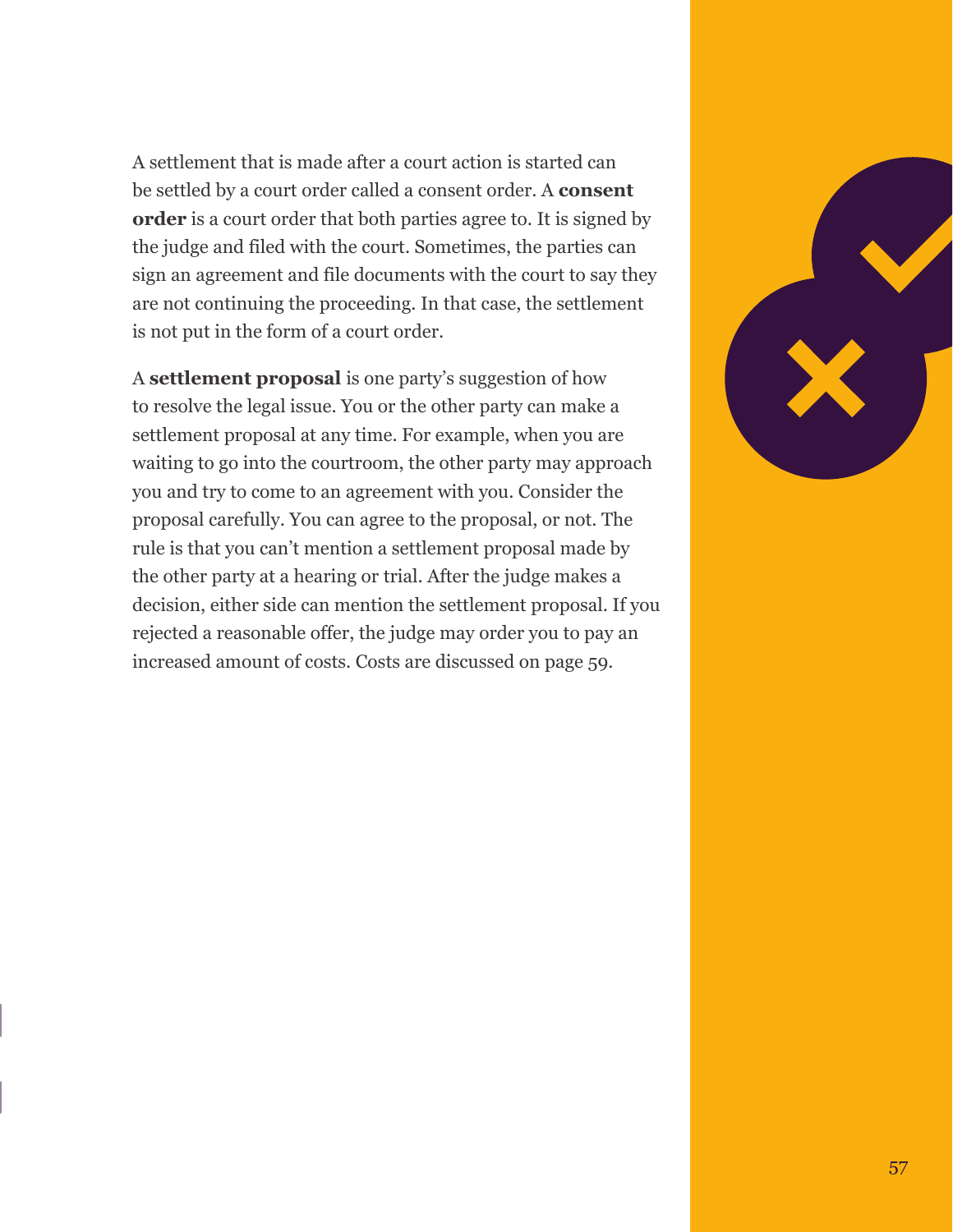

# Court Orders

A judge makes a decision after both parties have presented their case at the end of the hearing or trial. A decision can be spoken or written, and it includes the reasons why the judge made their decision. The judge may decide at the end of the hearing or trial. The judge may ask both parties to come back another day to hear the decision. Sometimes the decision is made in writing and mailed to the parties. Once the decision is made, it is formalized into a court order.

A **court order** is a formal, typed document of the judge's decision on a case. After a court order is prepared, it is signed by both parties and the judge. Then, the court issues the court order. A court order usually includes a decision but not the reasons for the decision. There are different types of court orders.

- A **consent order** is if the parties agree on what will happen.
- An **interim order** temporarily responds to a legal issue.

For example, a judge makes an interim order saying that the parents will share parenting time during legal proceedings. That decision could change when the legal proceedings are over.

Sometimes what starts as an interim order lasts longer than you expect. The parties might decide that the interim order works for both parties and that they do not want to continue with legal proceedings. An interim order could last for years.

• A **final order** is permanent. If circumstances change, you can apply to change a final order.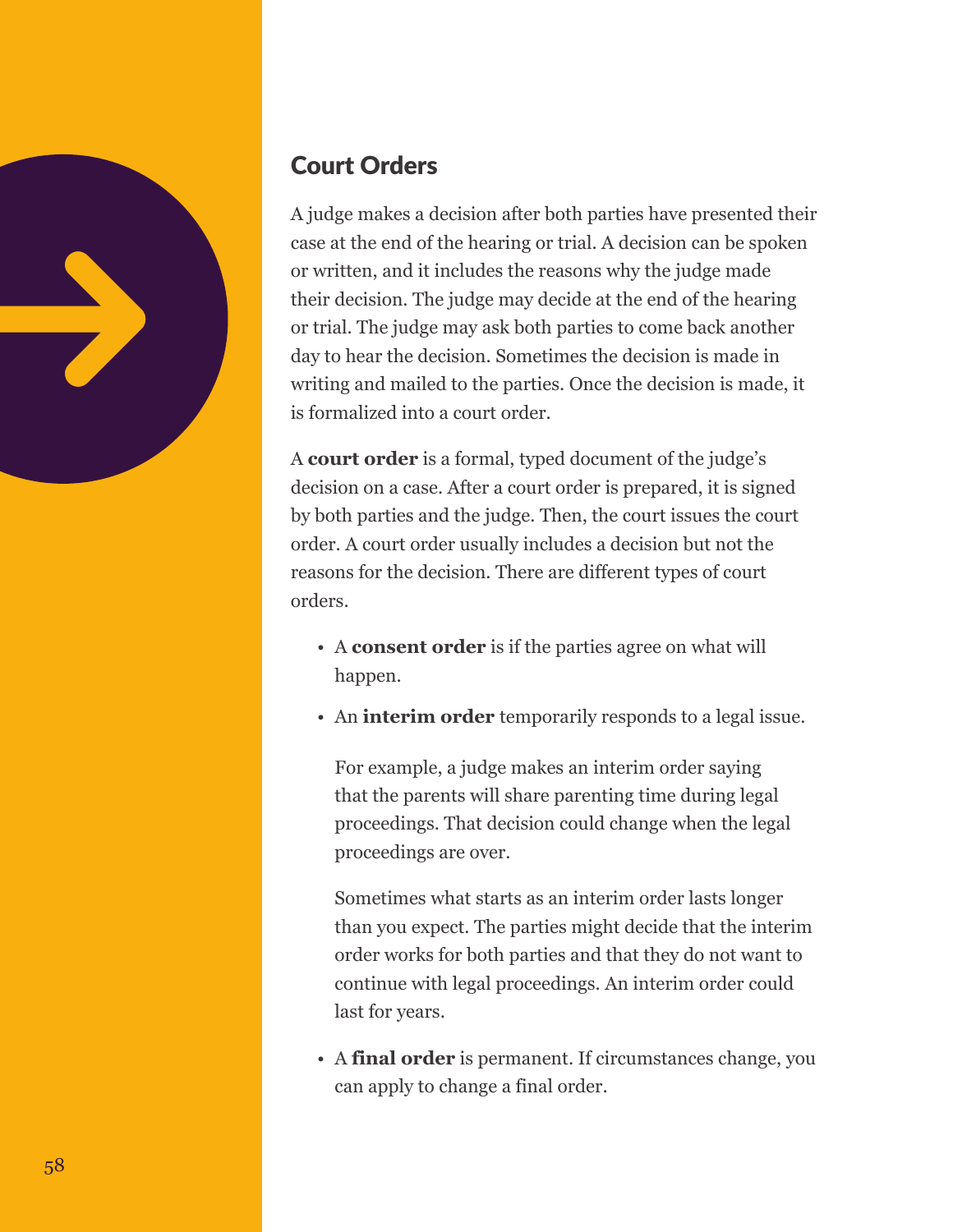The court can also award costs. If the court **awards costs**, it means that a party must pay the other party's costs. Costs could include:

- Money you lost because you had to take time off work
- Copying and printing fees
- Filing fees
- Lawyers' fees

If one party is taking an unreasonable position, the court may order them to pay the other party's costs. Keep track of your costs and have a list of them to give the court.

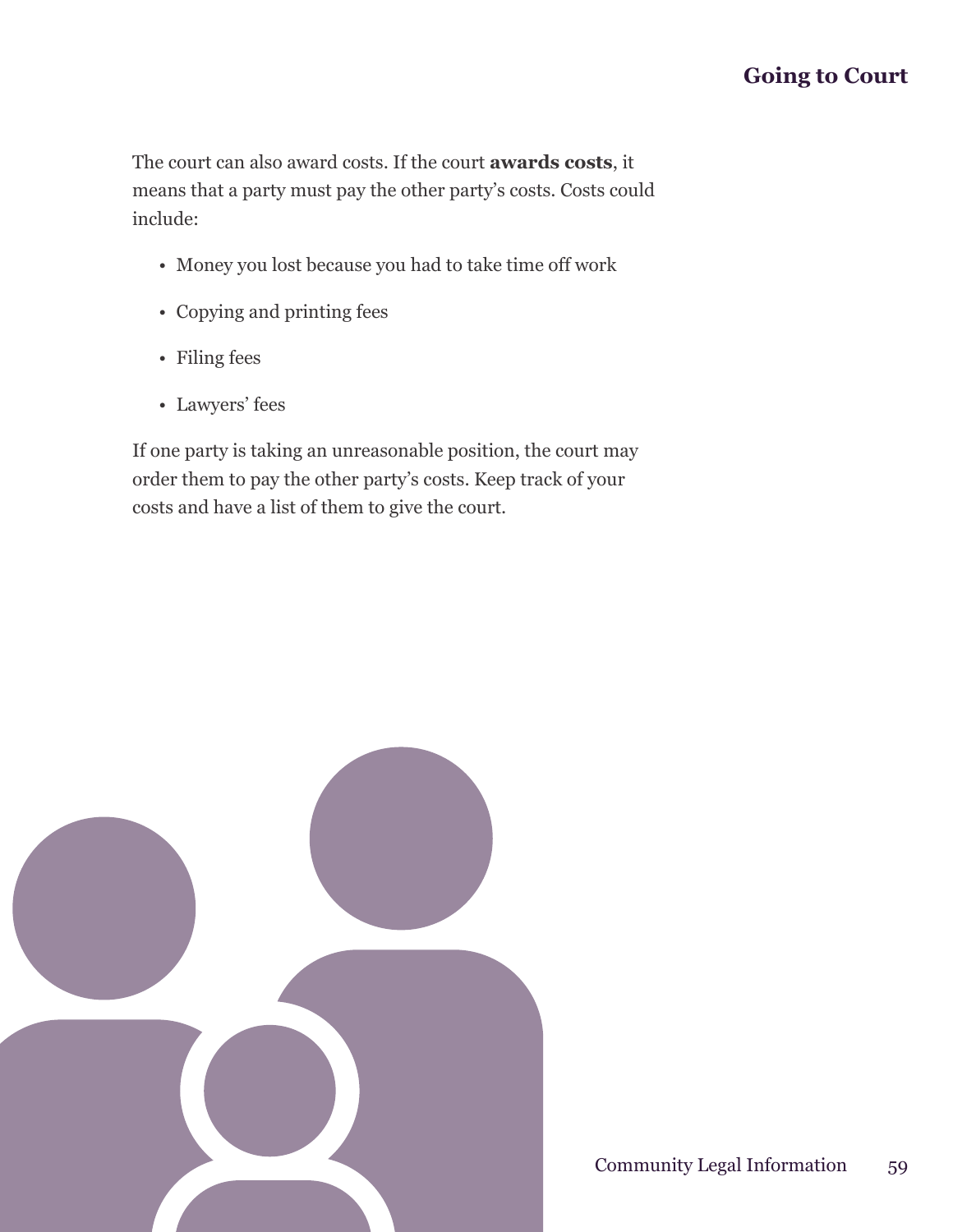### Dropping an Issue

Sometimes, you, or the other party, may not continue with your legal proceeding. Maybe it doesn't seem worth the time and effort anymore. Or, your situation changes. For example, if you have a parenting issue, your children may become independent before a court decision is made. If you want to drop an issue, tell the other party as soon as possible. You may also need to file documents with the court to say that you are dropping the issue.

### Appeals and Variation Applications

An **appeal** is asking a higher court to change court order. Appeals are difficult for a non-lawyer.

You can't appeal a decision because you don't like it. Appeals can only be made in certain situations. For example, you can make an appeal if you believe the judge applied the wrong law. An appeal is not a second chance to present your case. Except in rare situations, no new evidence is presented. The court of Appeal reviews the evidence from the trial or hearing.

If your situation has changed since you received a court order, you can file a Notice of Application (Form 14E) to vary an order. A **variation application** is an application made to the court to change something in a previous order or agreement registered with the court. To be successful, you must show a significant change in circumstances that happened after the order was made. For example, a significant increase or decrease in income, a disabling illness, or the birth of another child.

Usually a party must wait six months before making a variation application. There are some exceptions.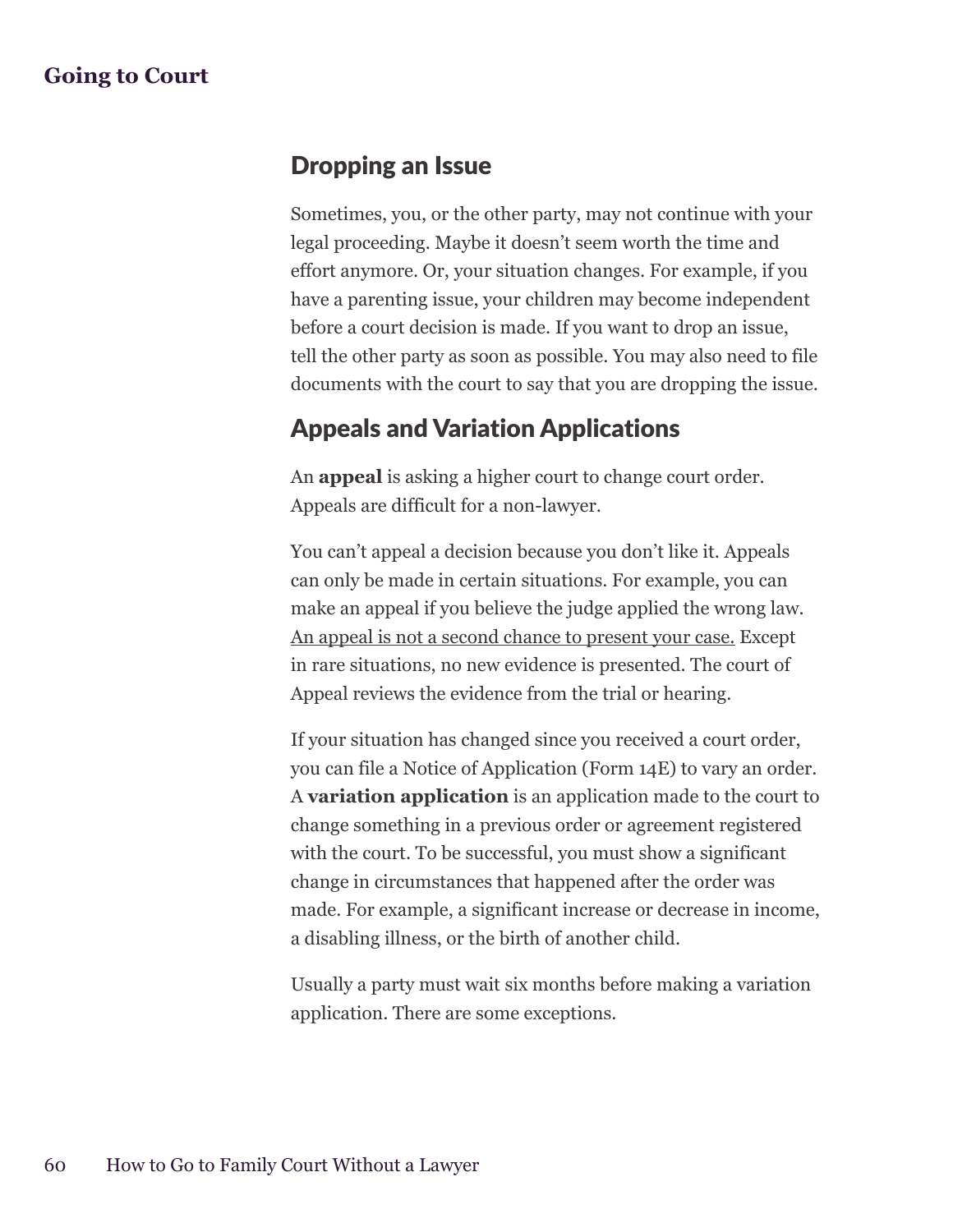

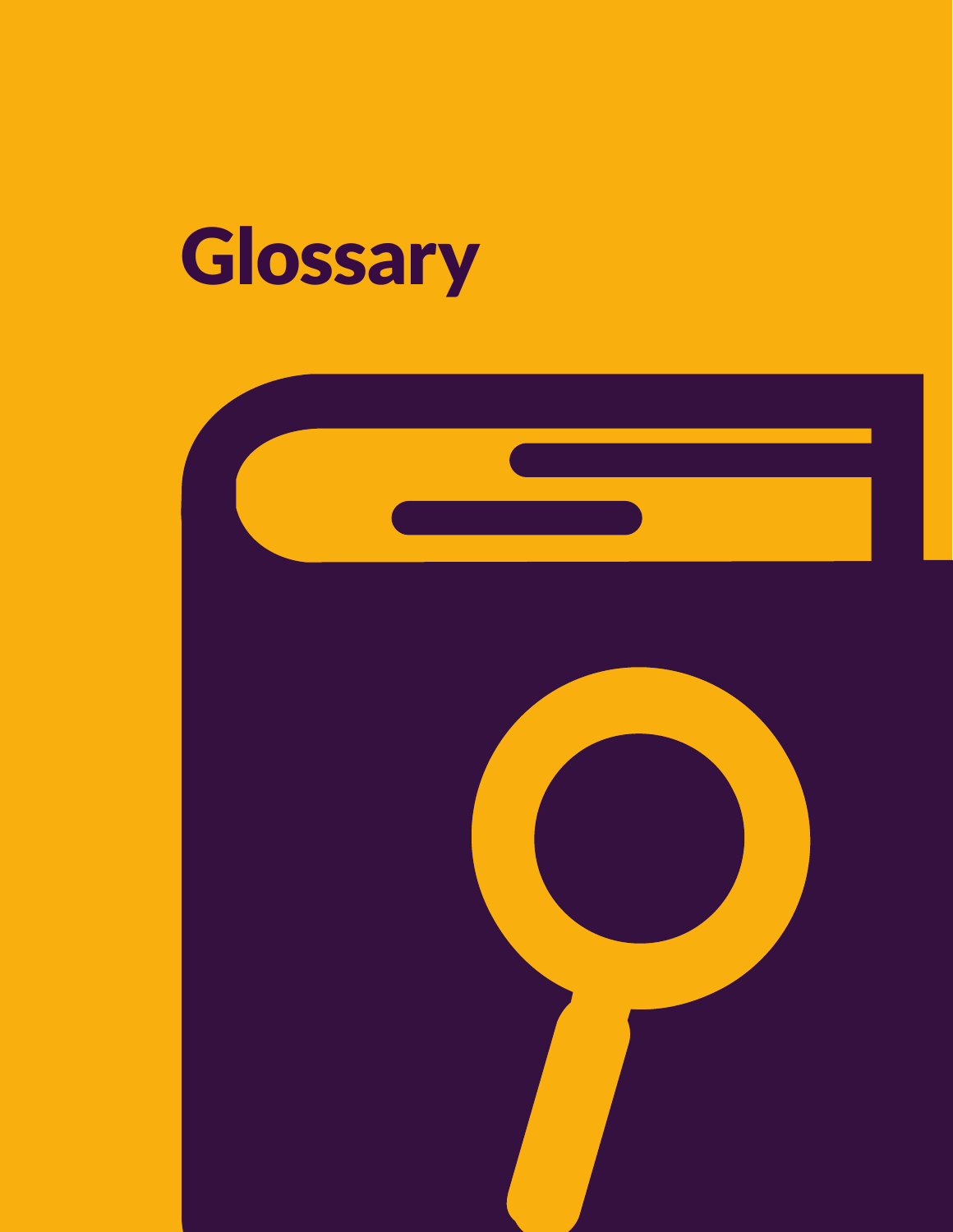# **Glossary**

**Affidavit:** written evidence given by a witness.

**Appeal:** asking a higher court to change court order.

**Case law:** past written decisions made by judges.

**Closing statement:** the conclusion to your case in court.

**Collaborative practice:** when you negotiate a settlement your ex, collaborative practice lawyers, and other professionals. All of you must agree to keep the dispute out of court.

**Commissioner for Taking Affidavits:** someone who confirms that a witness swore or affirmed their evidence is true.

**Conference memorandum** sets out the legal issues you are asking the judge to consider at your trial or hearing.

**Council desk:** the desk where you sit during a trial or hearing.

**Counterpleading:** a pleading that brings another legal matter into a legal proceeding.

**Court Forms:** examples of what you send as a pleading for each step in a legal issue.

**Court order:** a formal, typed document that contains the judge's decision on a case.

**Cross-examination:** asking questions of the other party's witnesses.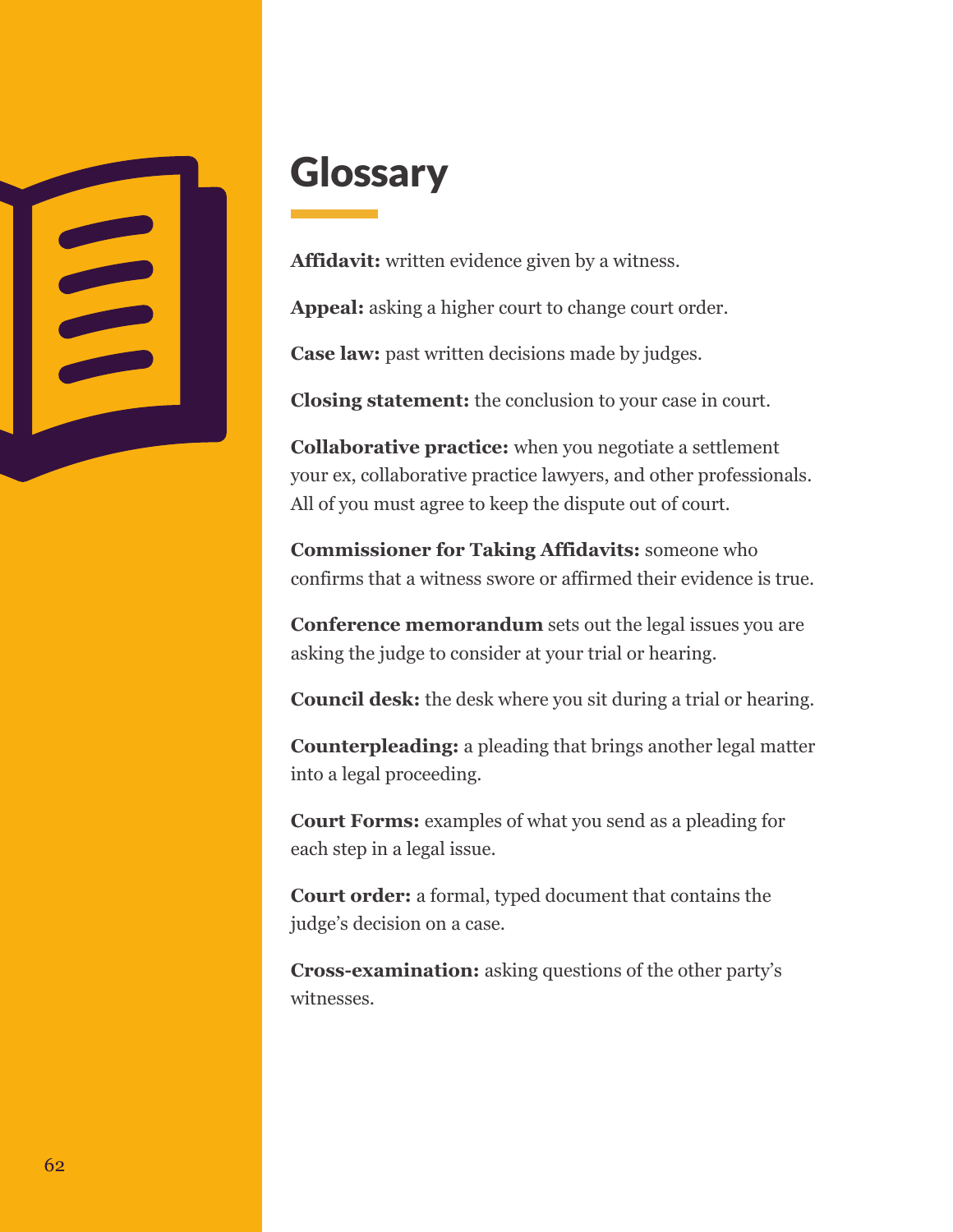# **Glossary**

**Discovery**: sharing information between each party before a hearing or trial.

**Documentary discovery:** the exchange of an affidavit of documents before a trial.

**Evidence**: information that shows something is true.

**Examination:** asking your witnesses questions to prompt spoken (oral) sharing of evidence.

**Exhibit:** a document or object that the judge admits as proof.

**Filing:** bringing a copy of completed documents to the courthouse.

**Final order:** a permanent decision made by the court.

**Hearing:** a type of court proceeding that happens after you file a Notice of Application or Notice of Motion.

**Hearsay:** The witness shares hearsay when it is not allowed.

**Interim order:** a temporary decision made by the court.

**Legislation:** law that is passed by a federal or provincial government.

**Mediation:** you, your ex, and a mediator sit down together to resolve disagreements.

**Negotiation:** talking to the other person and trying to come to an agreement.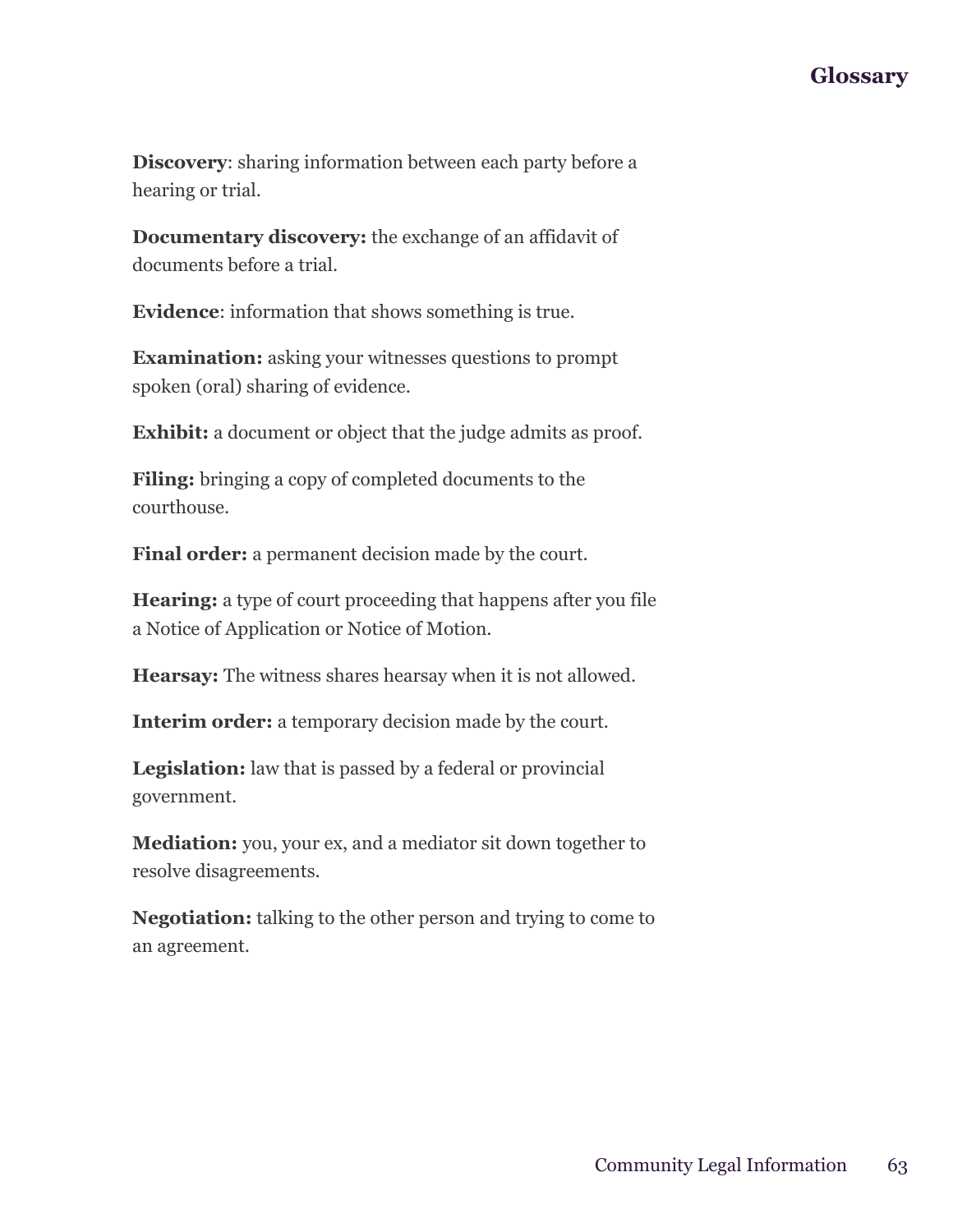### **Glossary**

**Objection:** a complaint that the other party is asking an inappropriate question, or a witness is giving inappropriate testimony.

**Opening statement:** the introduction to your case in court.

**Oral discovery:** when witnesses are questioned under oath, outside of court, before a trial.

**Originating process:** the first step in a legal proceeding.

**Parenting Arrangement Assessment: (previously called)** a home study) when a judge orders that a clinician provide neutral evidence about the parenting situation and best interests of the child.

**Pleading:** a document that asks the court to order the outcome you want.

**Pre-motion conference:** a meeting with the parties, their lawyers, and a judge before a hearing.

**Pre-trial conference:** a meeting with the parties, their lawyers, and a judge before a trial.

**Precedent:** a case like yours that was previously decided by a judge.

**Privilege**: a rule of evidence that allows you to refuse to disclose certain information in a proceeding.

**Prothonotary**: the chief legal officer of the court of Appeal and the Supreme court.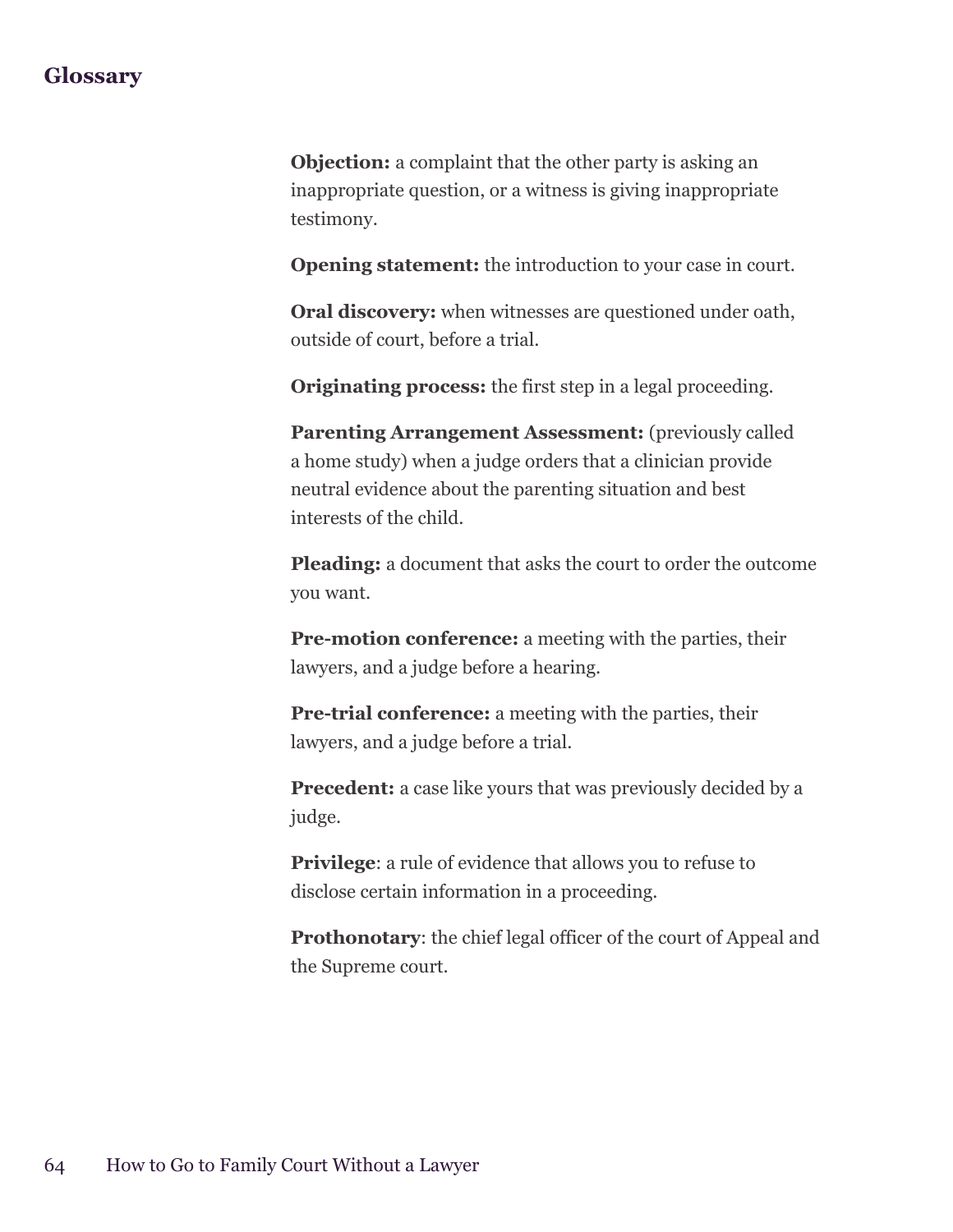**Rules of Court:** the guide for legal process.

**Self-represented litigant:** someone who represents themselves instead of hiring a lawyer.

**Serving:** making sure the other party receives a copy of a legal document.

**Settlement proposal:** one party's suggestion of how to resolve the legal issue.

**Settlement:** a resolution agreed on by the parties of a legal issue.

**Testifying:** giving spoken evidence in court.

**Testimony:** spoken evidence given by a witness under oath in court.

**Trial:** a court proceeding that happens if you and the other party can't resolve you issues by agreement or a hearing.

**Unbundling services:** when a lawyer agrees to represent you for part of a legal process, without taking on your whole case.

**Variation application:** an application made to the court to change something in a previous order or agreement registered with the court.

**Witness:** someone who can share first-hand information about a case.

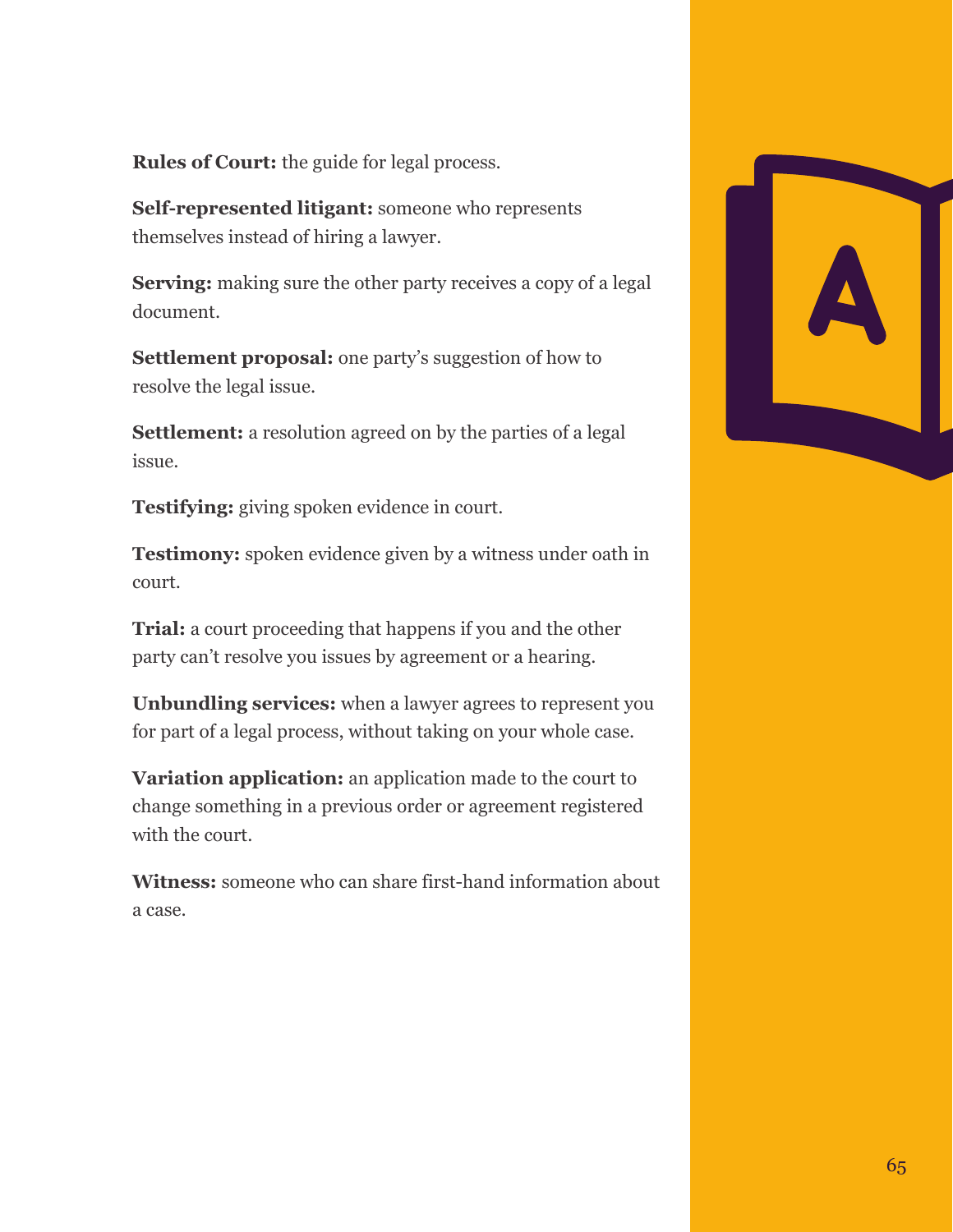

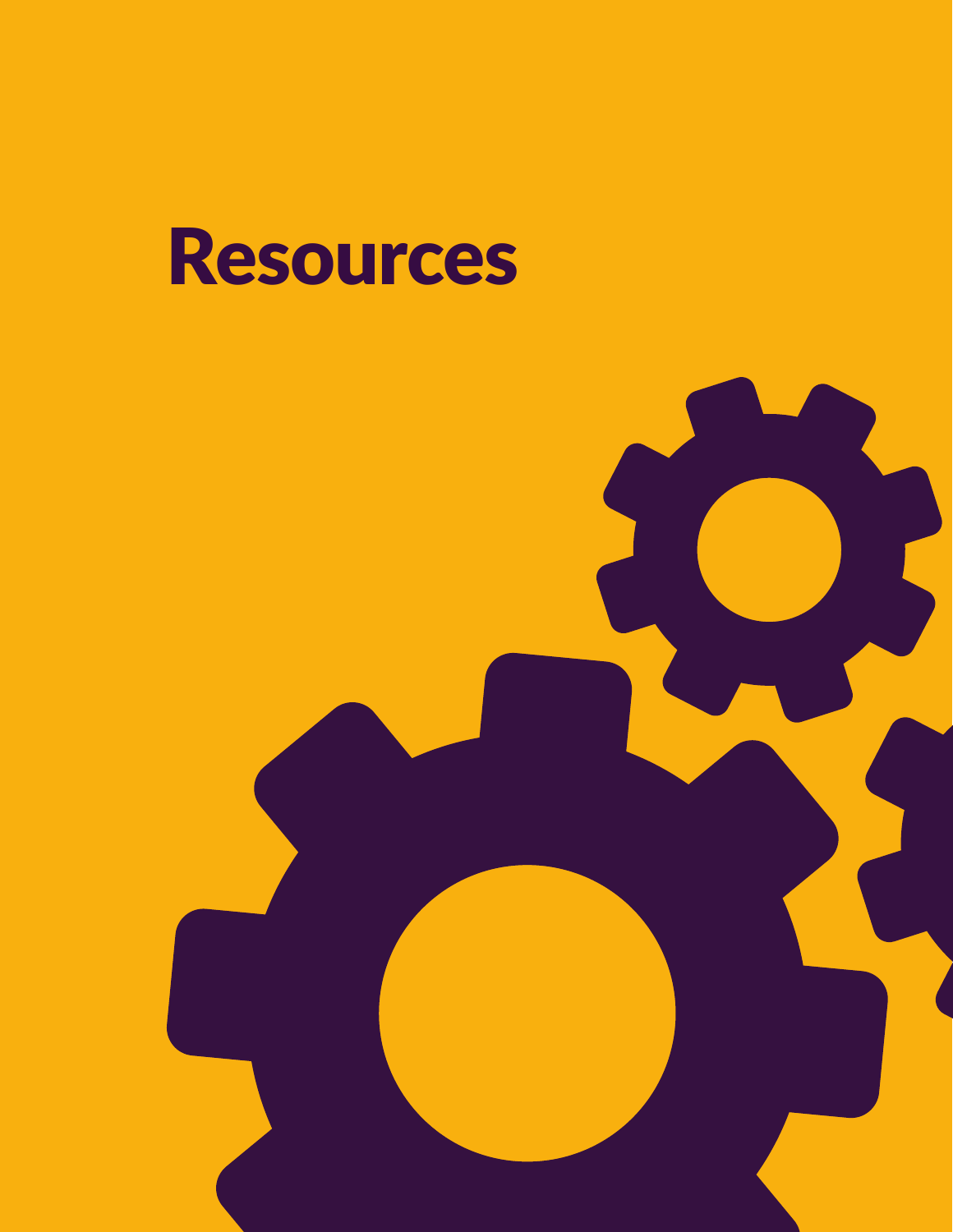# Support Services

# **Pro Bono Legal Advice Clinic for Self-Represented Litigants**

Free legal advice for self-represented litigants (SRLs) in the areas of family law and civil law. SRLs can meet with a volunteer lawyer for a 45-minute consultation. The clinic is by appointment. Call the court Services Manager at **902-368-6005** or Community Legal Information at **1-800-240-9798** or **902-892-0853**. This Clinic is not run year-round. Call for more information.

### **Positive Parenting from Two Homes**

### 1-877-203-8828 or 902-368-4333

Free education sessions are offered in various Island communities for parents separating or divorcing or parenting from two homes. Sessions help parents deal with concerns about children getting caught in the middle of parental conflict. If both parents participate, they will attend separate sessions. There is a program for children in some age groups to help them with their parents' separation or divorce.

### **Triple P Parenting**

### www.triplep-parenting.ca/pei

Triple P is a parenting program that provides ideas about healthy parenting approaches.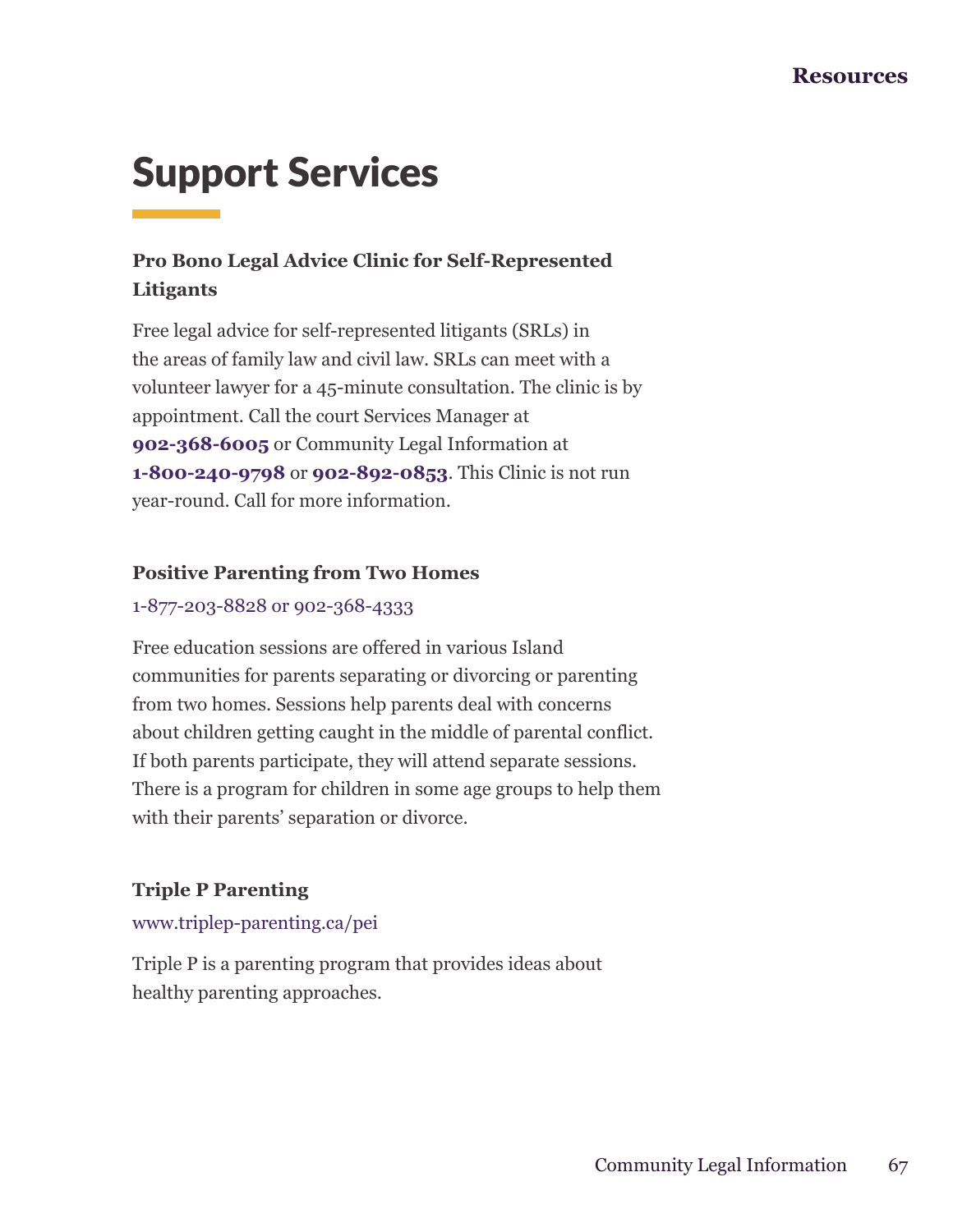### **Resources**

**Child Support Services Office.** This office provides services such as the Child Support Guidelines Office and the Recalculation Office.

**Child Support Guidelines Officer: 902-368-6220**. A Child Support Guidelines Officer can give you information about the amount of child support your child may be entitled to under the *Federal Child Support Guidelines.* The Officer can also assist you to apply for child support, or to change an existing child support order or agreement. Child Support Guidelines Officers can't give you legal advice.

**Recalculation Officer: 902-368-4109**. If you have a child support order or agreement that provides for yearly recalculation of child support, you may be able to register your order or agreement with the Recalculation Officer to get your child support recalculated annually. Only certain orders are eligible for recalculation. Contact the Recalculation Officer to see if you are eligible.

#### **Maintenance Enforcement Program**

#### 902-894-0383 or 902-368-6010

This office collects and distributes child and spousal support and takes steps to enforce support orders and agreements when they are not paid. You must register your order or agreement with this service to use it.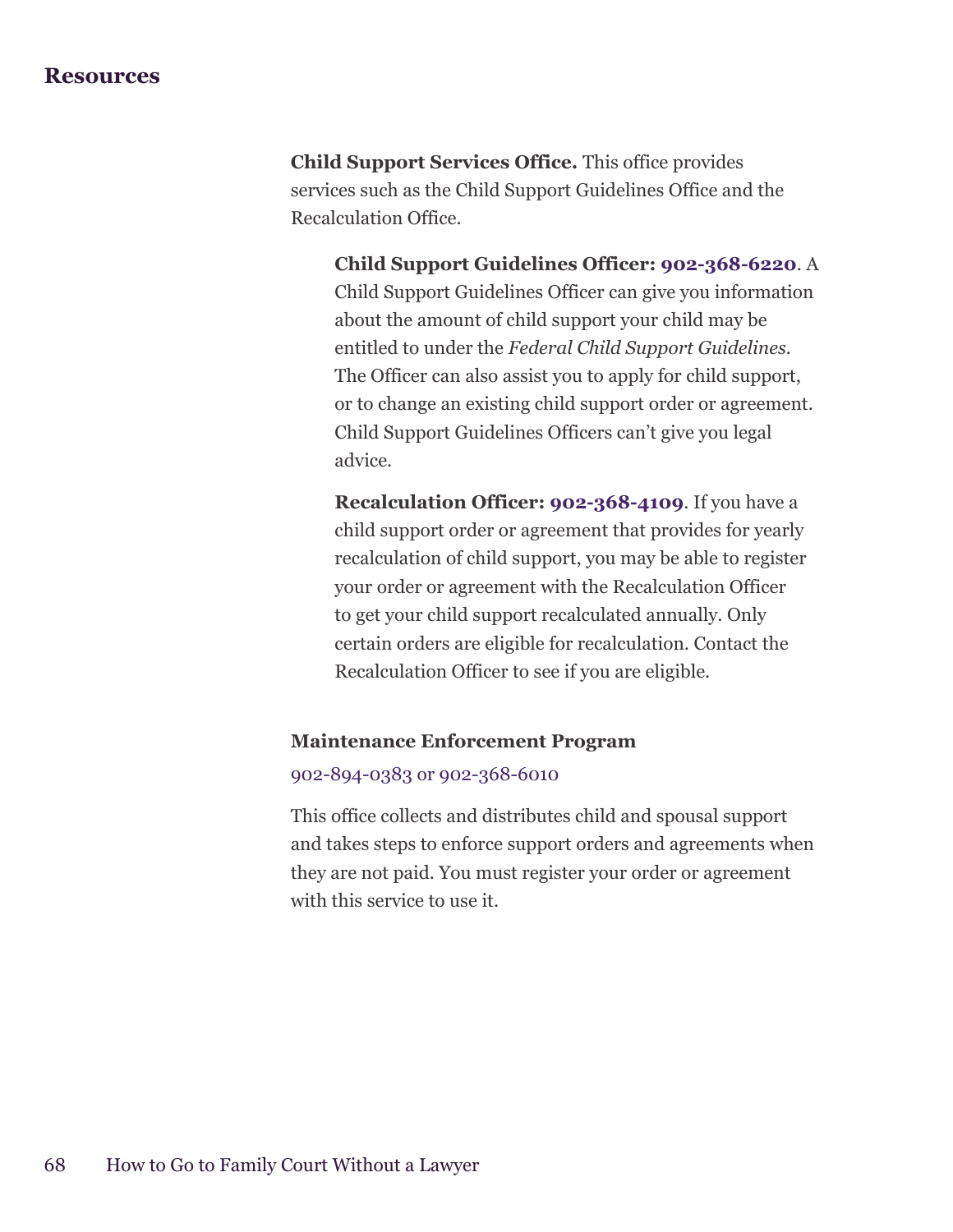### **PEI Family Legal Aid**

Charlottetown: 902-368-6656 Summerside: 902-888-8066

This program may provide applicants living on a low income with free legal representation for some family law issues. There are criteria that you must meet to use this service.

### **Child-Focused Family Mediation**

### 902-368-6928

Child-Focused Family Mediation is a free meditation service that helps parents make an agreement on parenting time and decision-making responsibility.

### **Mi'kmaq Family Resource Centre**

### 902-892-0928

The Mi'kmaq Family Resource Centre offers programs for parents and children.

# **Mi'kmaq Confederacy of PEI (MCPEI) Indigenous Justice Program**

### 902-367-3681

This program works to create an environment that allows Indigenous people to self-administer justice by building a traditional justice system based on holistic community values.

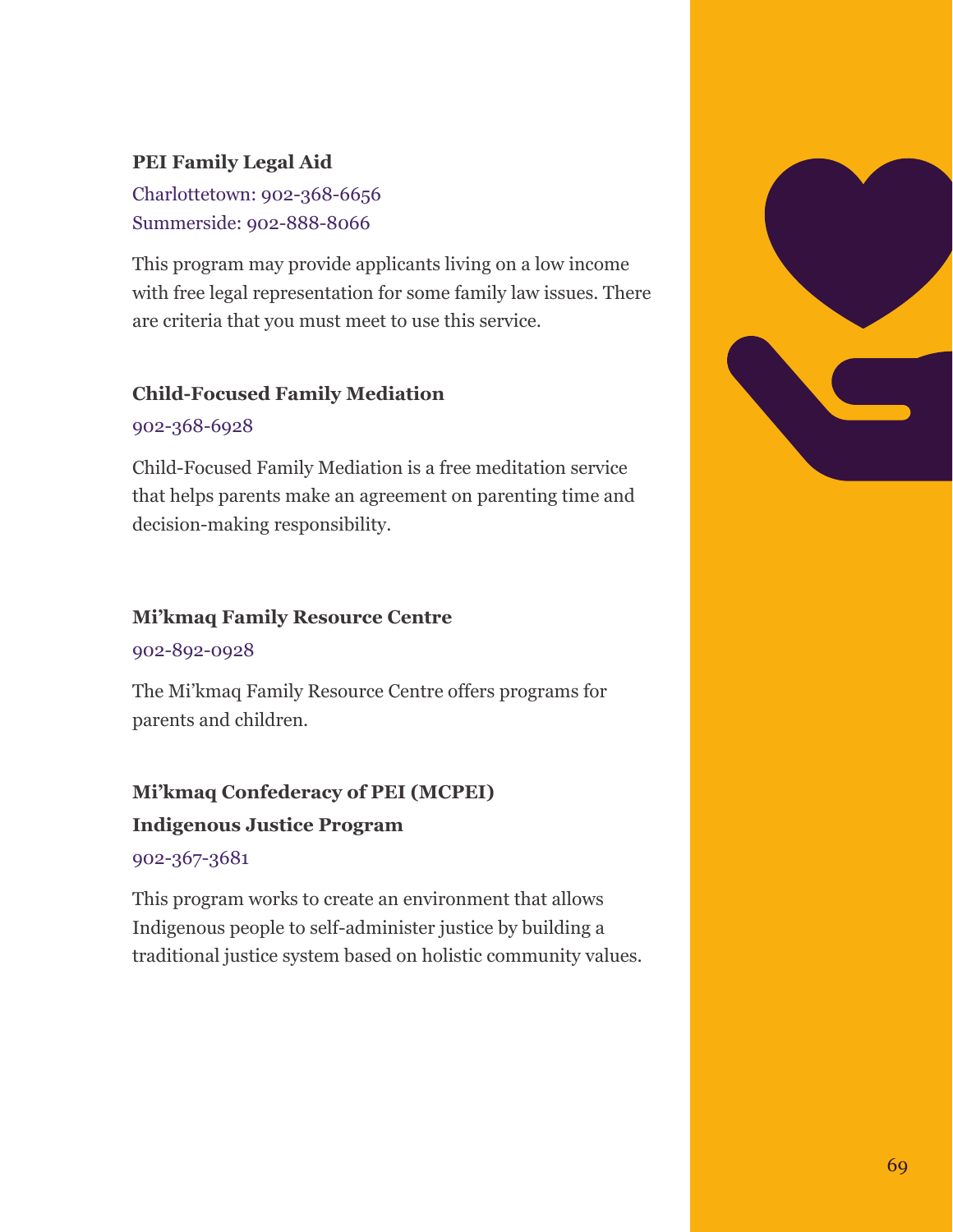

# More Resources

Community Legal Information offers the following publications:

- Adoption
- Becoming a Parent
- Family Law on PEI
- Grandparents Parenting on PEI
- Names
- Parenting and the Law
- A Parenting Plan for Parents on PEI
- Resolving Conflict Outside of court
- Spousal Support: What You Need to Know
- What do I Include in a Separation Agreement?

We also have publications about other legal topics. All publications are free and can be found at **www.legalinfopei.ca** or they can be ordered by calling CLI at **902-892-0853** or **1-800-240-9798.**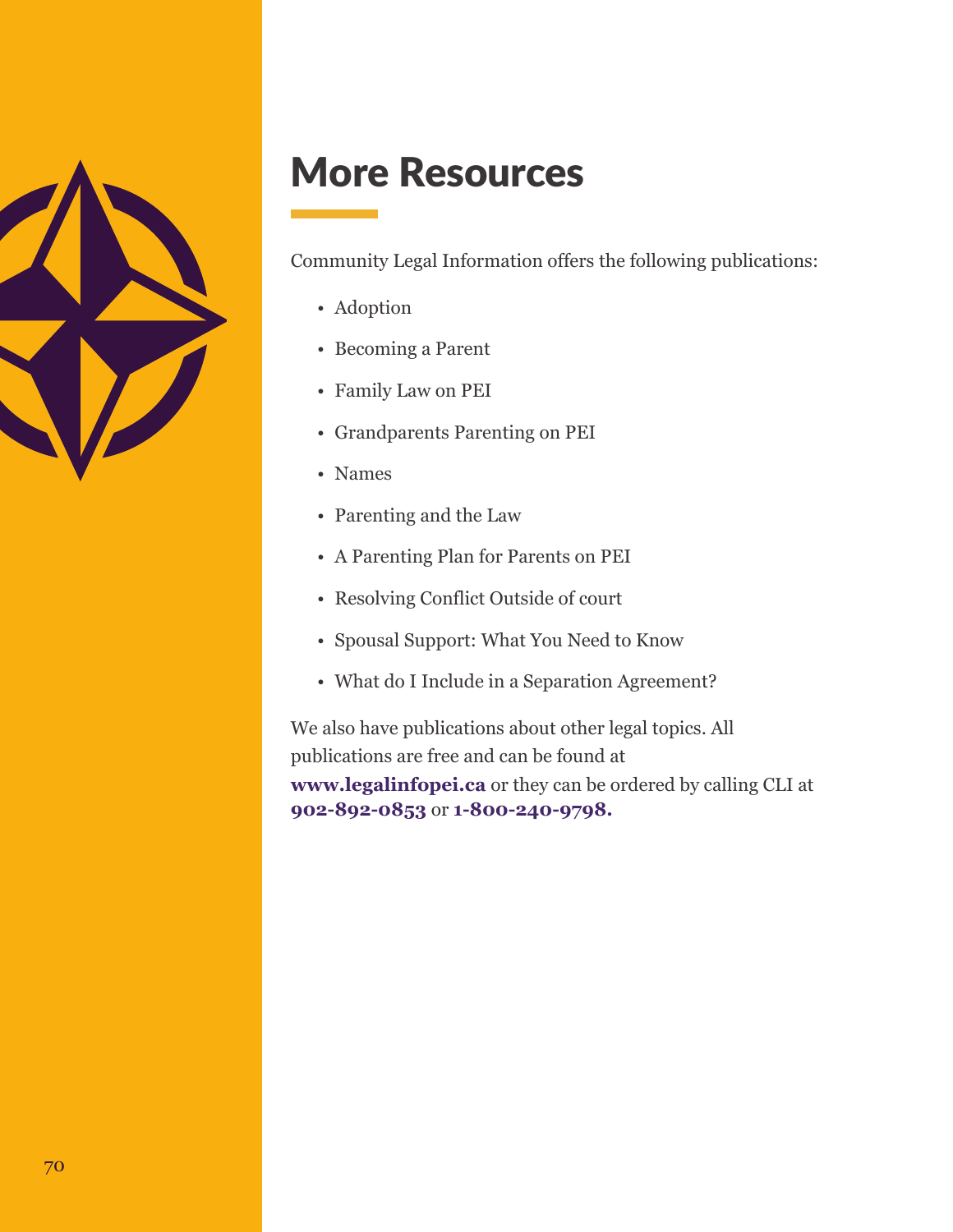### **Resources**



Community Legal Information is a registered charity that receives funding from Justice Canada, the PEI Department of Justice and Public Safety, the Law Foundation of PEI, and other sources. Community Legal Information provides Islanders with understandable and useful information about the law and the justice system in Prince Edward Island.

For more legal information, visit **www.legalinfopei.ca**, email **info@legalinfopei.ca**, or phone **902-892-0853** or **1-800-240-9798**. You can also find us on social media.

Donate to support our work at **www.legalinfopei.ca/donate/**.

Non-commercial reproduction of this document is encouraged.

Charitable registration number: 118870757RR0001

ISBN 978-1-897436-99-8

April 2021